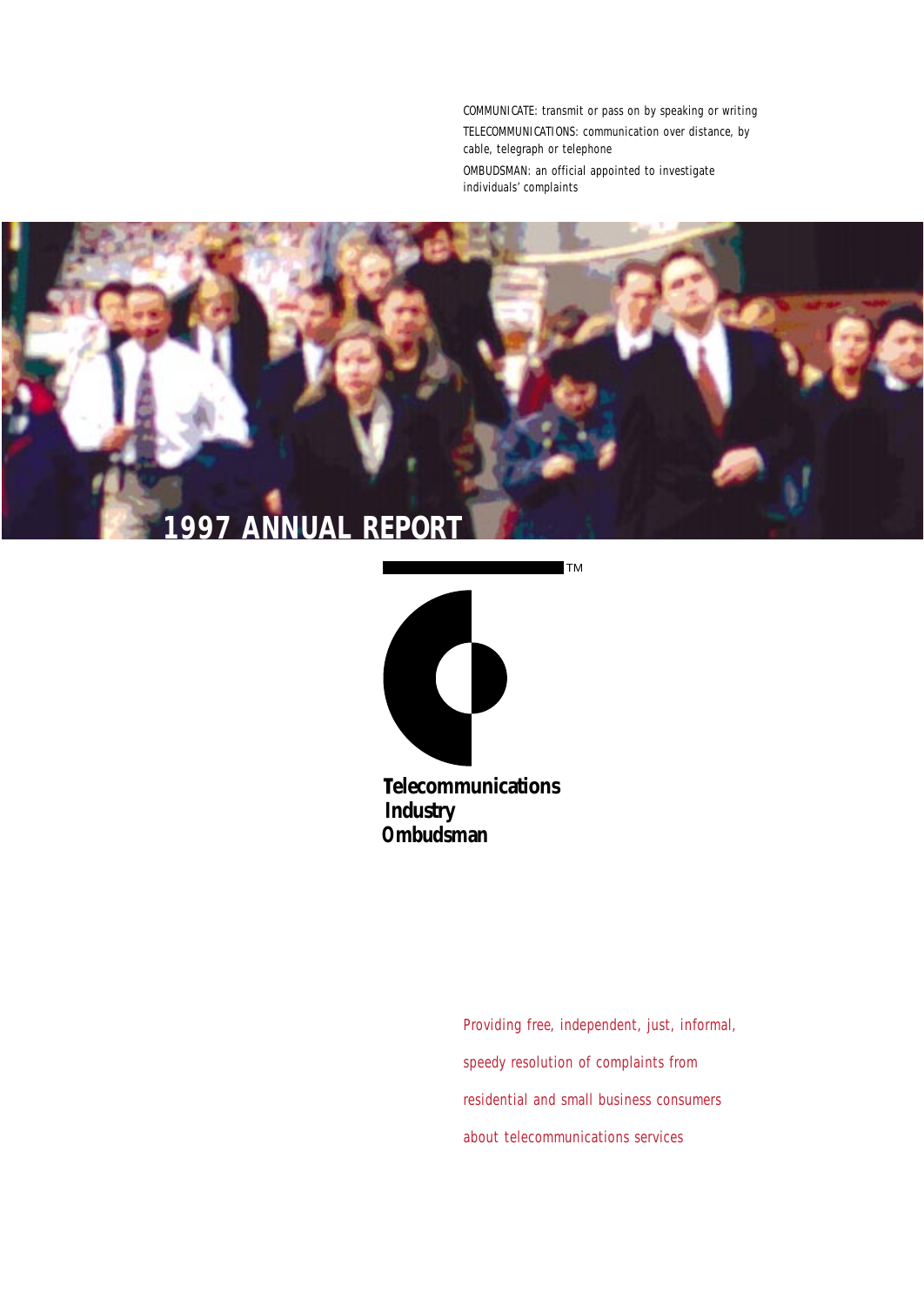## *SUMMARY CONTENTS*

| TIO Concepts, Facts and Highlights     | page 2  |
|----------------------------------------|---------|
| About the Scheme                       | page 4  |
| Statement from Chairman of the Council | page 6  |
| Statement from Chairman of the Board   | page 7  |
| <b>Ombudsman's Overview</b>            | page 8  |
| TIO Staff: Who we are and what we do   | page 11 |
| Investigations: How the TIO works      | page 17 |
| Investigations: The work we do         | page 22 |
| <b>Investigations: Recent issues</b>   | page 28 |
| <b>Future Jurisdiction</b>             | page 32 |
| <b>Investigation Issues</b>            | page 35 |
| <b>Financial Statements</b>            | page 48 |
| <b>Appendices</b>                      | page 52 |

## *NATIONAL HEADQUARTERS*

315 Exhibition Street, Melbourne VIC 3000 Australia

PO Box 18098 Collins Street East, Melbourne VIC 3000 Australia

Freecall™1800 062 058

Freefax™ 1800 675 692

TTY 1800 675 692

Translator and Interpreter Service 131 450

http://www.tio.com.au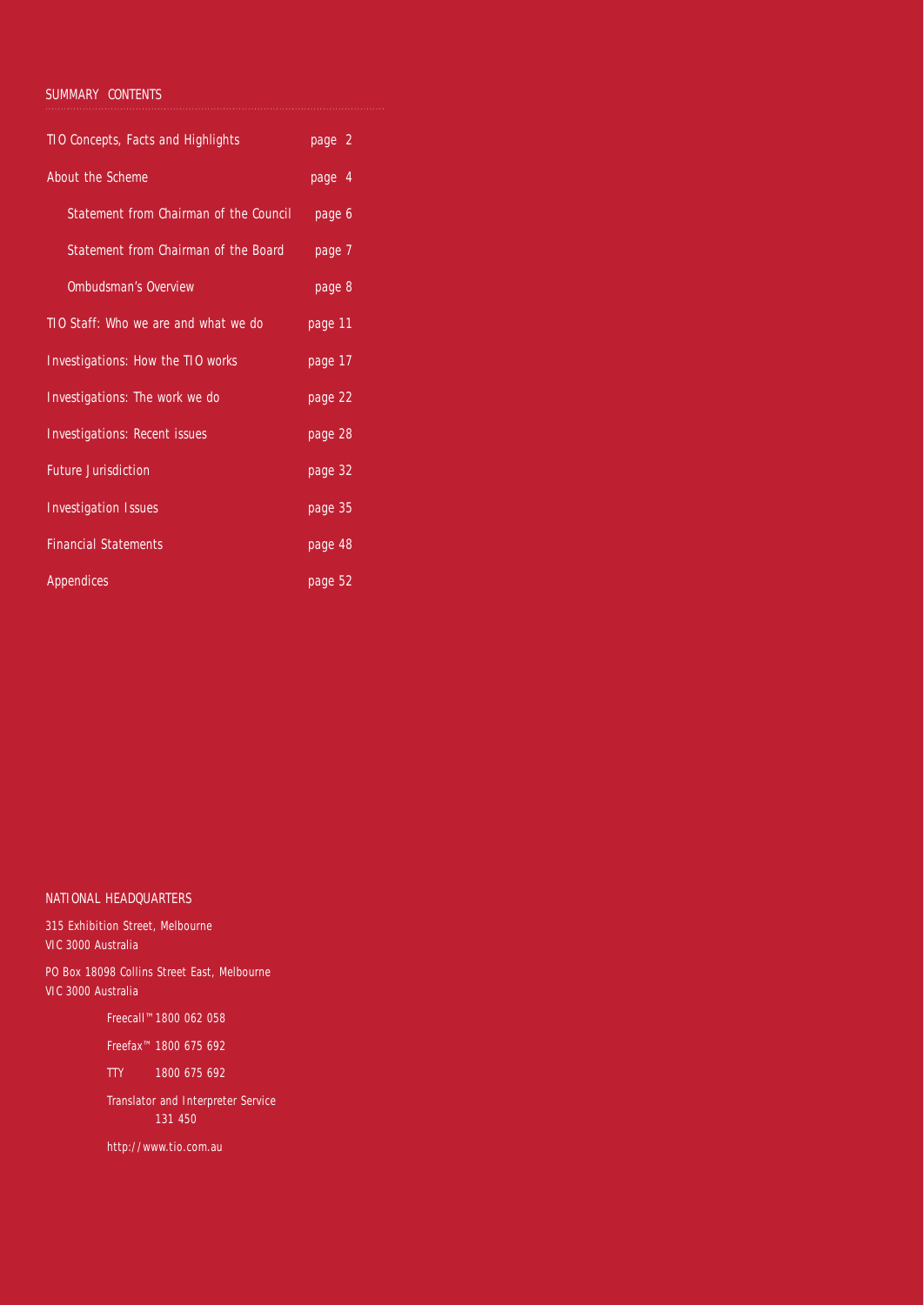## *MISSION STATEMENT*

The Telecommunications Industry Ombudsman (TIO) Scheme was established to provide free, independent, just, informal and speedy resolution of complaints and disputes regarding telecommunications services.

The TIO is an office of last resort — customers must first give their telephone company or Internet Access Provider a reasonable opportunity to resolve their complaints.

Independent of government, carriers, service providers and other interested bodies, the office of the TIO is accessible to residential and small business consumers of telecommunications services who remain dissatisfied after lodging a complaint with their service provider.

All carriers and eligible carriage service providers are required to be members of the Scheme from 1 July 1997.



Providing free, independent, just, informal, speedy resolution of complaints from residential and small business consumers about telecommunications services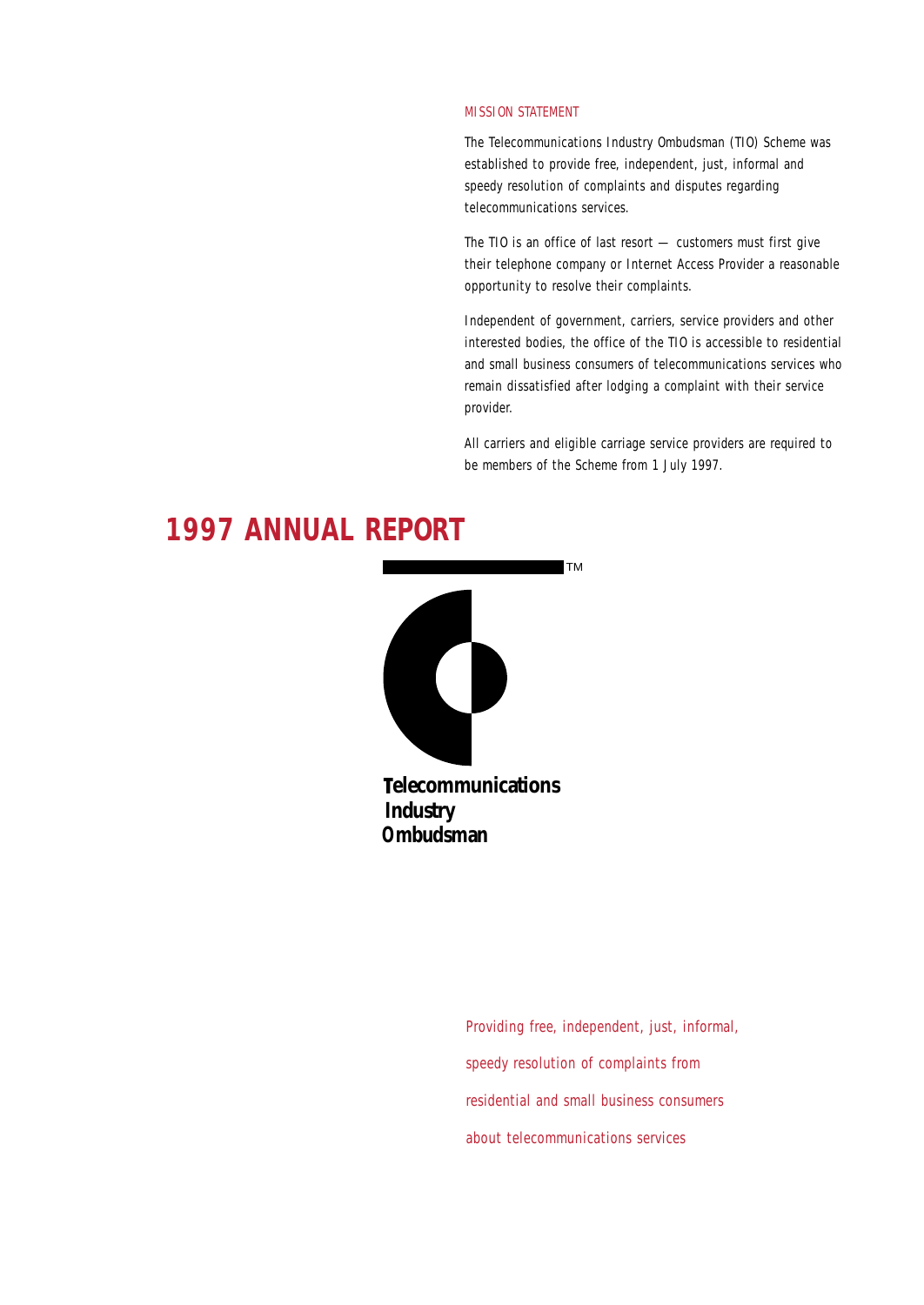# **CONCEPTS**

## *LAST RESORT*

**The TIO is an office of last resort. Customers must first try to resolve complaints directly with their telecommunications company. If they remain dissatisfied, they can come to the TIO.**

## *ALTERNATIVE DISPUTE RESOLUTION*

**The TIO uses alternative dispute resolution to solve problems.** 

**Resolution comes when the parties agree on the outcome of the case. The outcome of a case might be less than a complainant had hoped for, or it may exceed their expectations.** 

**The TIO uses a variety of techniques (negotiation, conciliation and mediation) to achieve a resolution.** 

## *INVESTIGATION*

**Where resolution cannot be achieved, the TIO can investigate and make a determination of a case which binds the carrier or service provider. Alternatively, the TIO may dismiss a case.** 

## *INDEPENDENCE*

**The Ombudsman is independent of both government and the carrier and service provider members of the TIO. Only the Ombudsman and his staff can make decisions on complaints.** 

**At the same time, the structure of the TIO ensures that the carriers and service providers must fund the Scheme and comply with the Ombudsman's decisions on cases.**

## T10 FACTS 1996/97

#### *CASES*

The TIO handled 43,715 cases during the 1996/97 year.

### *COSTS*

| An Enguiry costs the TIO member \$15 |  |
|--------------------------------------|--|
| A Consultation costs \$140           |  |
| A Complaint costs \$292              |  |
| A Dispute costs \$1,130              |  |
| These costs are cumulative.          |  |

## *CASE RESOLUTION TIMES*

 $\cdots$ 

. . . . .

The TIO's quarterly statistics for 1996/97 indicate improvements in the early resolution of cases due to stricter monitoring of case time frames.

The majority of TIO cases are Enquiries resolved in 24 hours.

The earliest possible resolution time for a Consultation is 21 days — in 1996/97 the average time taken was 23.25 days.

The earliest possible resolution time for a Complaint is 35 days — in 1996/97, the average time taken was 37.25 days.

The TIO aims to resolve Disputes within 90 days — many Disputes require conciliation, mediation or a written Determination by the Ombudsman. In 1996/97 the average time taken was 255 days.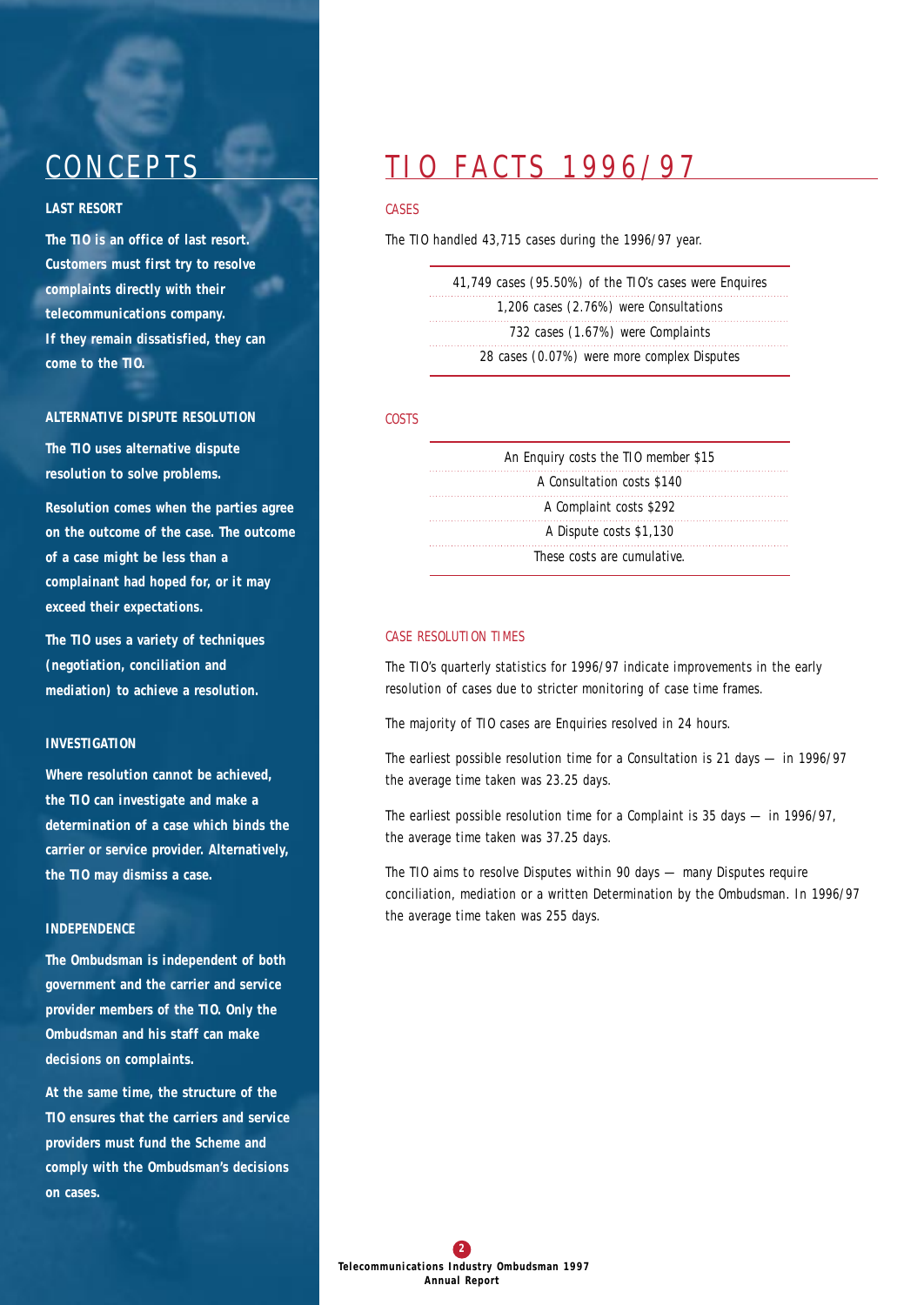## *OUTCOMES OF CASES*

Outcomes are recorded for all cases except Enquiries.

70.09% (845) of Consultations were found either substantially or partially in favour of compainants.

65.31% (479) of Complaints were found either substantially or partially in favour of complainants.

36 Disputes were found substantially or partially in favour of complainants.

## *WHO USES THE TIO?*

#### *State breakdown of cases*

| VIC: 24.87% of population & 30.65% of cases    |
|------------------------------------------------|
| $NSW: 33.88\%$ of population & 31.75% of cases |
| QLD: 18.31% of population & 19.10 of cases     |
| TAS: 2.57% of population & 2.28% of cases      |
| NT: $1.00\%$ of population & 1.07% of cases    |
| WA: $9.68\%$ of population & 5.90% of cases    |
| SA: $8.02\%$ of population & 7.45% of cases    |
| ACT: 1.67% of population & 1.80% of cases      |

### *Profile of complainants*

*85.16% of cases (37,226) came from residential consumers 13.91% of cases (6,081) came from small business consumers 0.71% of cases (312) came from government 0.22% of cases (96) came from charities*

# **HIGHLIGHTS**

**The role and powers of the TIO have grown as a result of the** *Telecommunications Act 1997***.** 

**From 1 July, all companies supplying the standard telephone service, public mobile services and internet access to residential and small business consumers must join the TIO. This will enable the TIO to fulfil its mission of providing comprehensive consumer protection in relation to complaints about the supply of telecommunications services.** 

**This year the TIO commissioned its first independent qualitative research into complainant satisfaction, which found that consumers reacted positively to our speedy and informal investigation of their complaints.** 

**The TIO integrated new technologies so that complaints can be made on-line.**

**To meet increasing case numbers and complexities, the number of TIO staff grew from 17 to 20 during 1996/97, with 11 staff working in investigations.**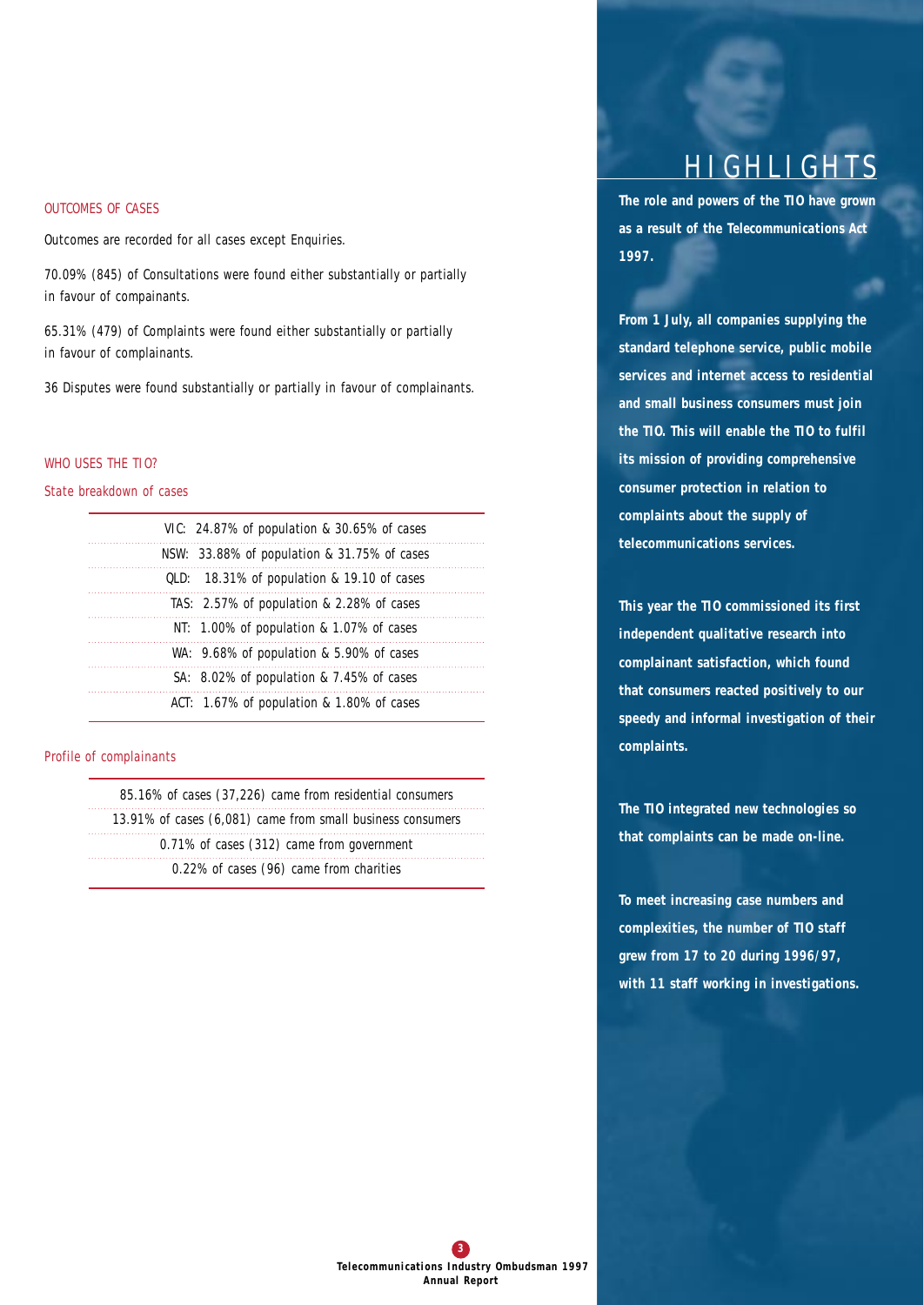*The core focus of the TIO is to satisfy enquiries and resolve complaints related to services provided by the telecommunications carriers and service providers*

## A BOUT THE TIO SCHEME

## *THE BIG PICTURE*

The TIO is an independent, national industry-based Ombudsman's Scheme. The core focus of the TIO is to satisfy enquiries and resolve complaints related to services provided by the three telecommunications carriers and by the 16 service providers which have been voluntary members of the Scheme during the year. In 1996/97 one of the key challenges was to retain this core focus in the midst of the dramatic changes leading up to deregulation.

With its role expanded and powers strengthened by the new *Telecommunications Act 1997*, the TIO is well established as an integral part of the openly competitive environment as an office of last resort for customers whose complaints about telecommunications services cannot be resolved otherwise.

Although it now has a firm legislative footing, the TIO operates independently of government and telecommunications companies, according to its own constitution. The main policy-making body of the TIO Scheme is its Council, comprised of an independent Chairman and equal numbers of representatives of Scheme members and of user or consumer groups. The Board, comprised of Scheme members, is concerned with corporate governance and proper funding.

These two bodies are established under the Memorandum and Articles of Association of the Telecommunications Industry Ombudsman Limited, a company limited by guarantee.

The Ombudsman and staff of the Office are responsible for the day-today running of the TIO Scheme and are totally independent in making case decisions.

A division of functions separates the development of policy (such as the Ombudsman's jurisdiction and methods of handling and resolving complaints) which is a matter for the TIO Council from the carriers and service providers, who are funding the Scheme, and ensures a crucial contribution of consumer and user opinion. Similarly, the members of the Scheme may not control the appointment of the Ombudsman. That is the task of the Council.

While Council may not dictate the allocations of funds for the Scheme to the Board, the Ombudsman submits the Scheme's budget to the Council for approval and only after this has been approved is the budget referred to the Board.

Outside the direct circle of Scheme members, Council and Board, the TIO has informal liaison with public bodies such as the Australian Communications Authority, the Australian Competition and Consumer Commission, State Offices of Fair Trading and the Department of Communications and the Arts.

Generally, the focus of these relationships has been to remain abreast of and raise relevant policy issues impacting on consumers. A significant number of complaints are referred to some of these organisations. In future, it is anticipated that the TIO will liaise closely with the Australian Communications Industry Forum (ACIF), as it develops industry codes of practice.

While the TIO has a conciliatory and cooperative approach to resolving complaints, it maintains strict independence in its investigations, advocating practical and speedy outcomes to problems.

The longer a complaint is allowed to go on without resolution, the more difficult resolution becomes, leading to an increased likelihood of losing a customer.

The TIO advocates effective complaint handling within industry and, wherever possible, shares its expertise and experience in complaint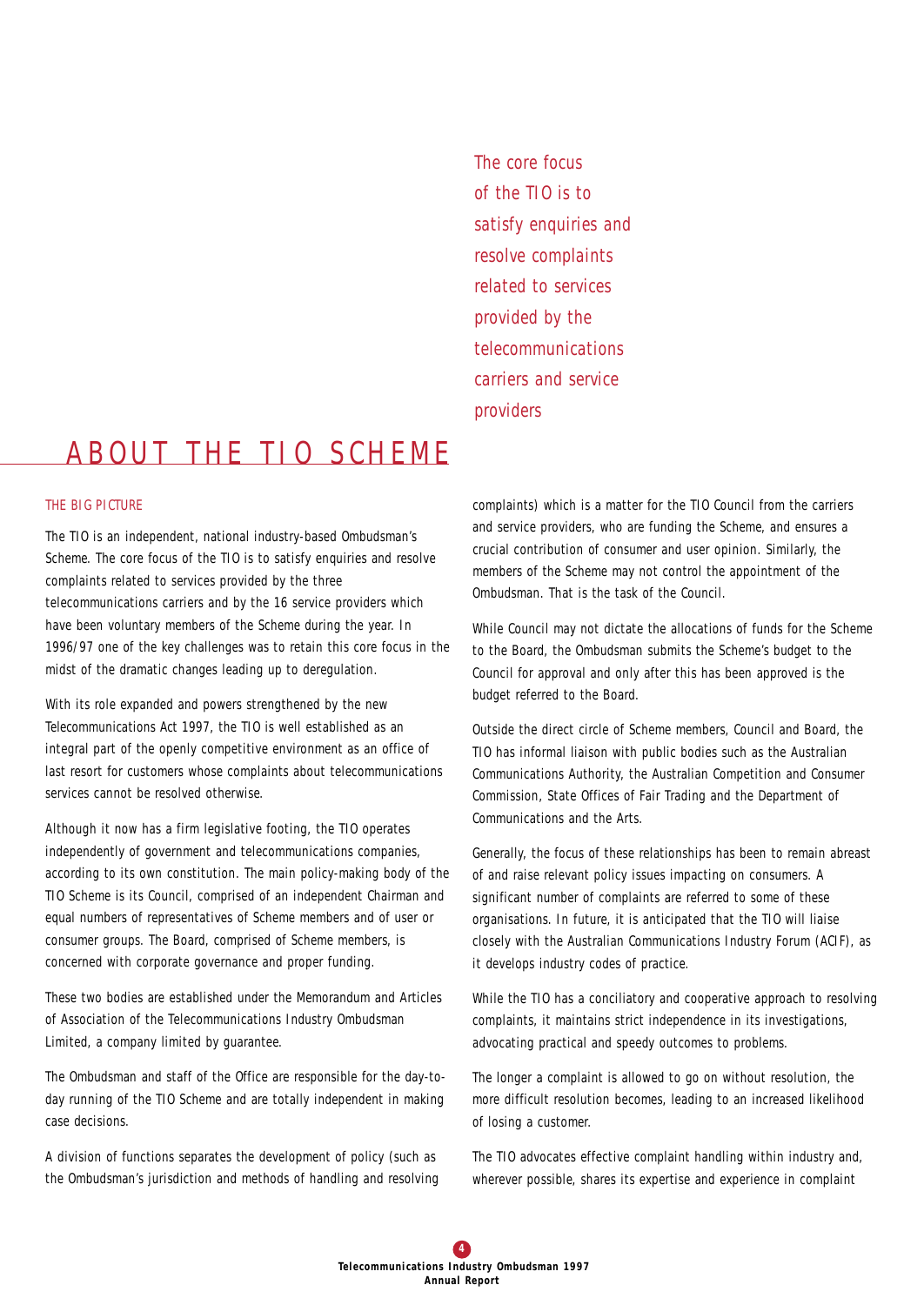management with members. In early May 1997, in anticipation of a much wider membership, the TIO established a Member Services Adviser to facilitate more effective communication between members and the TIO investigations team.

The TIO cannot act as an advocate on behalf of consumers, but does advise complainants as to how they might articulate, substantiate and provide evidence supporting their cases. Regardless, the TIO exercises its judgement and powers impartially, according to the facts.

While an industry Ombudsman does not have the statutory responsibilities of Commonwealth and State Ombudsmen, the TIO assumes a duty to comment on issues of public concern. In an endeavour to have industry address the root cause of complaints, the Ombudsman has raised a number of systemic issues through public media, such as radio and television interviews, a regular weekly article in *The Australian* and in the quarterly editions of *TIO Talks*.

During 1996/97, the Ombudsman called for better information about the phase-out of the analogue network, improvement in consumer information about digital mobile contracts and greater clarity in the billing process. He also addressed issues of privacy, land access, churn between telephone companies and the wider role of the Ombudsman in the coming year.

The major factor facing the TIO in 1997/98 will be the increase in the number of enquiries and complaints due to an expanded membership, incorporating new carriage and Internet access providers.

#### *TELECOMMUNICATIONS INDUSTRY OMBUDSMAN LTD*

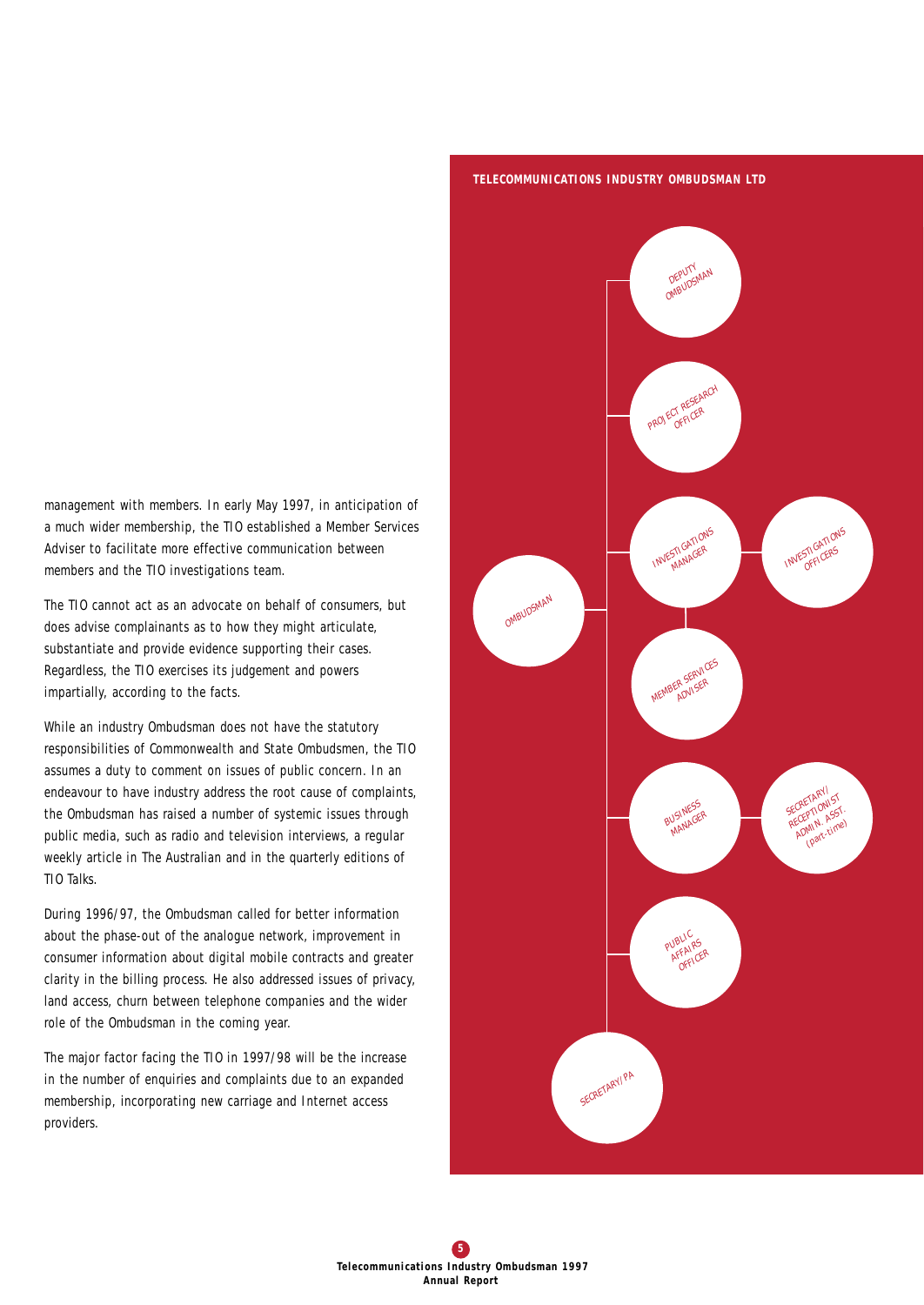## *STATEMENT FROM THE CHAIRMAN OF THE COUNCIL*

This annual report for the year ended 30 June 1997 is the fourth since the inception of the TIO Scheme in December 1993.

The Ombudsman Scheme has become an accepted and vital part of the telecommunications environment now that Australia is embarking on the next major round of telecommunication reforms. The role of the TIO, its work load and the complexity it faces will all be increasingly important. The relevance of the TIO in the changing environment is underscored by the decision that Internet Access Providers will become part of the Scheme.

The success of industry schemes, like the TIO Scheme, depend on good relationships all round. John Pinnock, the Ombudsman, his Deputy, Wally Rothwell, and Business Manager, Helen Bailey, lead a committed team who are highly effective in what can be a very stressful environment.

Members of the Council have been vigilant in ensuring that the voice and needs of telecommunications consumers are heard, and have enjoyed excellent working relationships with the Board, the Ombudsman and his staff.

It has been a privilege to take over from The Hon. Lionel Bowen, the initial Council Chairman. I have consequently inherited a Scheme in excellent working order which is well placed to handle the consequences of rapid change in the vital telecommunications area.

Buy Staer

The Hon. Tony Staley

## *THE TIO COUNCIL*



*The Hon. Tony Staley* 

## *USER AND PUBLIC INTEREST GROUP REPRESENTATIVES*



*Ms Julie Austin*





*and Referral Service of ACT*

*Ms Pam Marsh*



*Ms Elizabeth Morley*

## *MEMBER REPRESENTATIVES*



*Manager, Regulatory Affairs, Optus Communications Pty Ltd*

anager,

ommunications Pty Ltd

Regulatory Affairs, Optus

*Corporation Ltd*

*Regulatory, Vodafone Pty Ltd*

aulatory.

AAP



*Mr Ted Benjamin*



*Mr Graeme Holm*



*Director, Regulatory and General, AAP* Service Provider *Telecommunications (Service Provider* and General, Regulatory sentative<sup>'</sup> *Representative)* tor,

*Mr Brian Perkins*



**Susiness Enterprise** *Business Enterprise Mr Ewan Brown*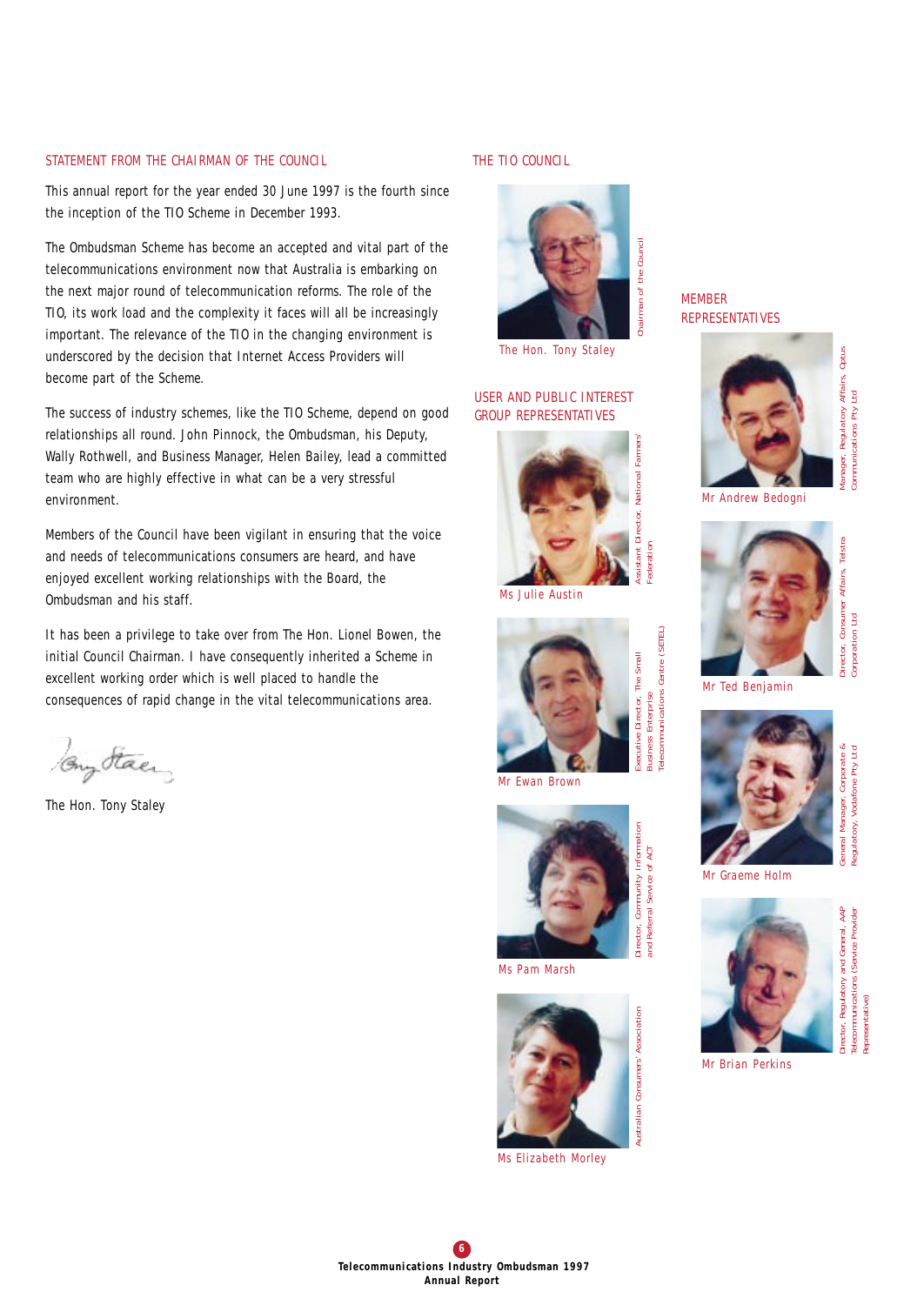### *STATEMENT FROM THE CHAIRMAN OF THE BOARD*

The past year has been one of significant change in the area of telecommunications in Australia and particularly in the Telecommunications Industry Ombudsman Scheme.

Mr Tony Staley became Chairman of the Council in August 1996 and I took over as Chairman of the Board, after being a member both on the Board and the Council since the inception of the TIO Scheme.

Mr Adrian Coote resigned as Chairman of the Board in October 1996 and I thank him for his contribution during this time as Chairman. Mr Colin Marland became a Board member in October 1996, representing the Service Provider Members.

I would like to thank John Pinnock for his contribution as Ombudsman during the year and, as John Pinnock's initial contract has finished, he has now agreed to a further three-year contract in the Ombudsman position.

The TIO Scheme was initially based on licence conditions for the carriers and the TIO has now moved onto a legislative footing under *Part 10* of the new *Telecommunications Act*. The Government and industry have recognised that the TIO is a central element of the self-regulatory arrangements for the telecommunications industry provided for by the Act.

The new Act has extended the jurisdiction of the TIO. The TIO will now have almost total coverage of those providing carriage services to residential and small business consumers, thereby providing an even greater measure of consumer protection.

Internet Access Providers have now been included in the TIO Scheme and this is an example of the continued convergence of communications on the TIO. The Act now requires that the TIO will be consulted in relation to the development of consumer codes of practice. Finally, the Act also gives the TIO parallel jurisdiction under the Customer Service Guarantee to be able to issue evidentiary certificates, or investigate complaints in relation to breaches of performance standards under the Guarantee.

The continuing success of the TIO is due in no small measure to the dedication of the staff of the Office, who have maintained a high level of commitment and professionalism in dealing with consumer complaints.

During the past year, the Ombudsman has continued to grow the awareness of the TIO Scheme through a column in the national press and through publications, appearances on television, radio interviews, and speeches. I would like to take this opportunity to thank the Members of the Scheme, the Board and the Council Members for their significant input to the running and expansion of the TIO Scheme.

John Rohan

## *THE TIO BOARD*



*Mr John Rohan*



*Director, Business Planning and (Service Provider representative)*  service Provider representative) **Business Planning** *Strategy, corpTEL Pty Ltd*  corpTEL Pty Ltd Director, trategy,

**Put** 

*Managing Director Vodafone Pty Ltd*

*Mr Colin Marland*



*Director, Corporate Affairs,*  Corporate Affairs elstra Corporation Ltd *Telstra Corporation Ltd* )irector,

*Ms Deirdre Mason*



senior Government Liaison *Senior Government Liaison* ommunications Pty Ltd *Communications Pty Ltd* **Optus** *Consultant, Optus*  :onsultant,

*Ms Ross Ramsay*



Regulatory and *Group Director, Regulatory and* Telstra *External Affairs, Telstra* External Affairs, orporation Ltd Group Director, *Corporation Ltd*

*Mr Graeme Ward*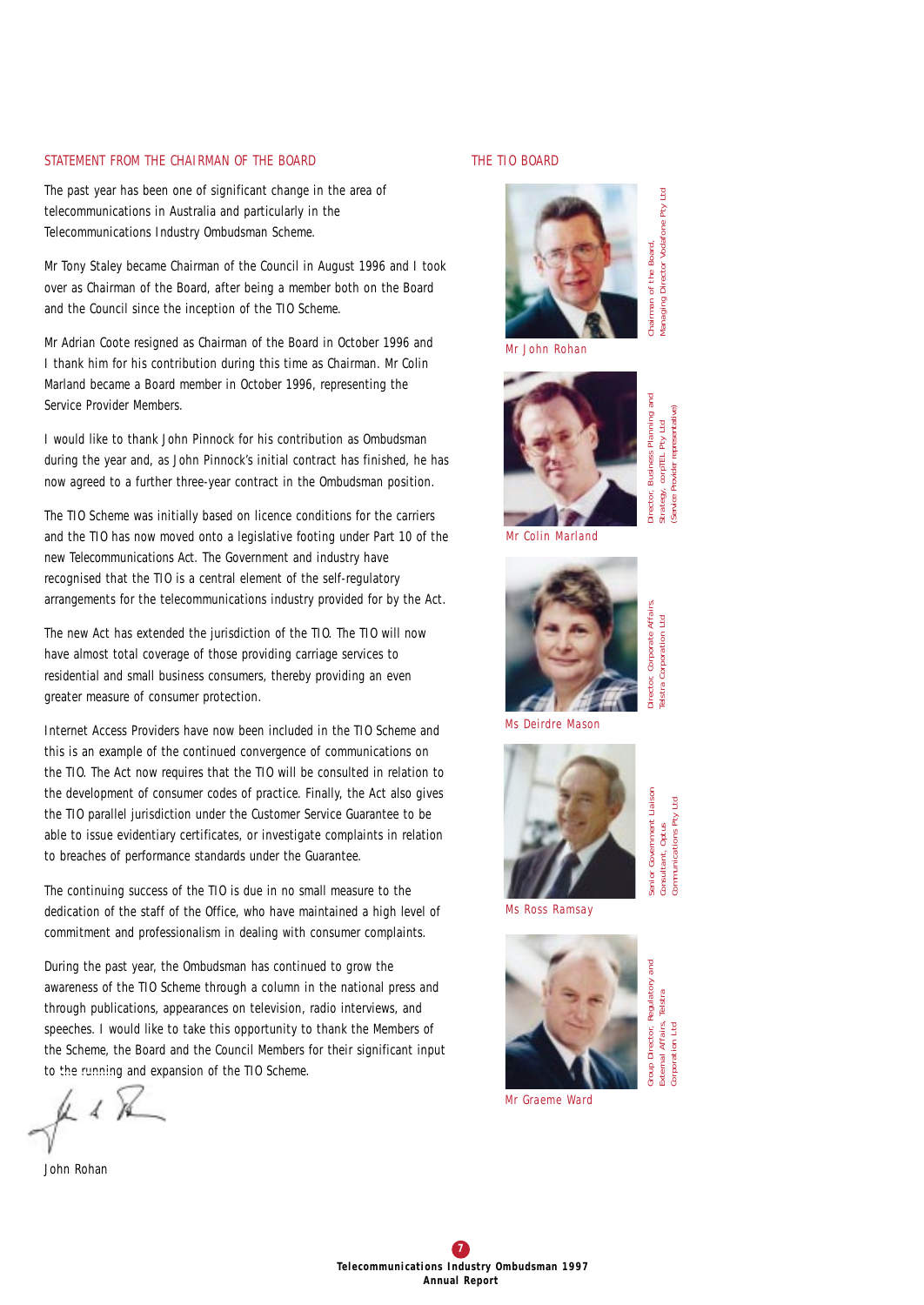#### *OMBUDSMAN'S OVERVIEW*

This *Annual Report* is primarily an account of the work of the TIO over the last financial year. However, it also looks forward in considering the impact on the Scheme of the sweeping changes to the regulation of telecommunications introduced on 1 July 1997.

In reviewing the Scheme and the work of the office, I am struck both by the increase in the number of cases handled and by the continuing relevance of the issues raised in the 1996 report.

#### Growth

In 1996/97 there was little change in the membership of the TIO constituted by the three carriers and 16 service providers. The number of cases raised by the TIO increased to 43,715 cases, a leap of 62.48% from the previous year. This upsurge is almost wholly due to an increasing community awareness of the existence and role of the TIO, rather than being an indication of any decline in customer service standards by carriers and service providers.

The growth rate is bound to increase further as a result of the extension to the jurisdiction of the TIO on 1 July 1997. The greatest challenge facing the Scheme is to maintain the high performance standards achieved over the past three and a half years, particularly the efficiency and effectiveness of its case handling.

Although we have always believed that the case process is a good one, it is pleasing to see this belief reflected in the views of complainants participating in recent research commissioned by the TIO. The research results also suggested a number of improvements which could be introduced and these have been adopted.

### GSM Contracts

Complaints about digital mobile contracts continued at much the same rate as in 1995/96, indicating that consumers are still having difficulties grappling with this marketing initiative.

The TIO has been highlighting this issue for over 12 months, with somewhat mixed results. Some service providers have redesigned and revamped contracts to make them clearer and more easily understood, e.g. by including a series of prompts or checklists. Other providers have largely turned a deaf ear to consumer demands and dissatisfaction. In other cases, providers have introduced contracts of even greater length as they attempt to absorb the higher costs of new handset models.

#### Back-billing

Back-billing refers to the delay in bringing call charges to account within the billing period. The TIO has again emphasised the potential for backbilling to become a serious consumer issue as the interchange of services increases.

By definition, telecommunications provide the means for an interchange of information by a potentially unlimited number of parties and, with the advent of new carriers and service providers and the marketing of an increasing number of complex services, the billing system is inherently more complex than for the supply of other utility services.

Generally, consumers expect call charges to be brought to account in the billing period in which they occur. In some cases, however, carriers and service providers are unable to meet such expectations for a variety of technical and other reasons.

The question arises as to whether it is reasonable to allow providers to bill for call charges incurred outside the standard billing period, whatever that may be. The TIO has taken the view that in some circumstances back-billing may be reasonable. Equally, it is has consistently suggested that it is unreasonable to back-bill beyond a period of 90 days from the billing period.

The response from carrier and service provider members has been extremely varied, highlighting the need for a generally accepted standard in this area. In this regard, it is interesting to note that one of the examples of matters that may be dealt with by Industry Codes or Standards under Section 113 (3) of the Telecommunications Act is:

(o) the timeliness and comprehensibility of bills.

Carriers and service providers must understand that a small, but significant, number of consumers have a perception that billing systems in the telecommunications sector are inaccurate. To the extent that providers of services are unable to bring call charges to account in a timely manner, that perception is exacerbated.

## COT Arbitrations

All but four of the arbitrations involving a group known as the COT (Casualties of Telecom) have now been determined. The claimant in a further arbitration has appealed against the award made by the arbitrator.

Following lengthy discussions and negotiations in 1996, the TIO and Telstra reached an agreement that, where an award was made in favour of the claimant, Telstra would make contributions to each claimant's reasonable legal, technical and accounting costs, on an exgratia basis. The arbitration procedures made no provision for the payment of a successful claimant's costs.

Subsequently, Telstra agreed to make available at least \$1.2m to pay such costs. These costs are to be assessed by the TIO as administrator of the arbitration procedures.

To date, payments have been made to all eligible claimants and interim assessments of costs have been made in respect of three of the four remaining arbitrations.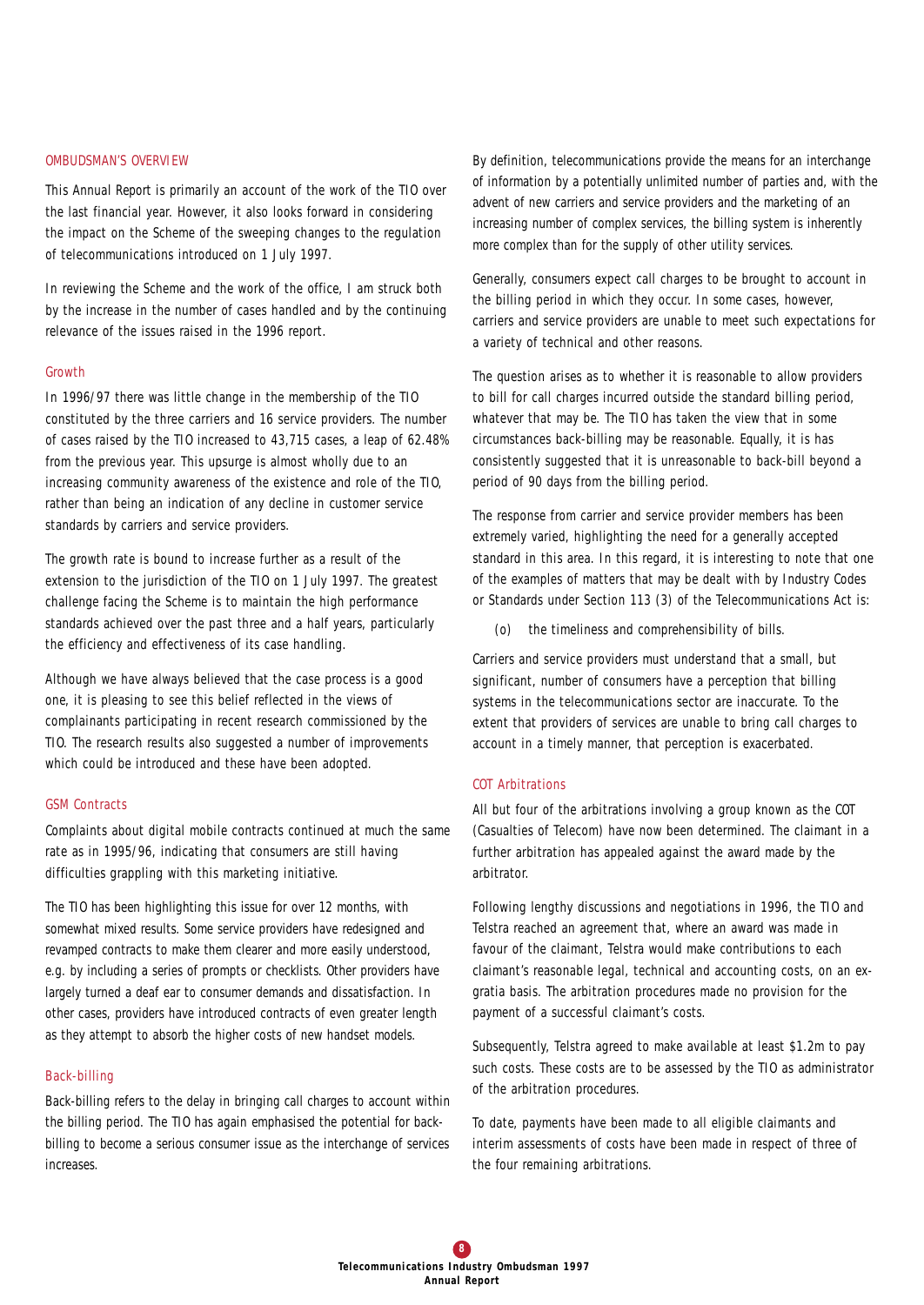*"The greatest challenge facing the Scheme is to maintain the high performance standards achieved over the past three and a half years"*



## *THE FUTURE*

The *Telecommunications Act 1997* recognises the success of the TIO Scheme as a key element of industry self-regulation.

The Act provides a legislative footing for the TIO, while leaving the details of the Scheme to its members to determine; extends the mandatory membership base to include all carriers and eligible carriage service providers; and confers new jurisdictions on the TIO in relation to the development of Codes of Practice and to investigate complaints about breaches of both Codes and the Customer Service Guarantee.

From 1 July, all carriers and eligible carriage service providers must join the Scheme. An eligible carriage service provider is one which:

- supplies the standard telephone service, where any of the customers are residential or small business customers
- supplies a public mobile telecommunications service
- arranges for the supply of the above services (resellers/aggregators)
- supplies a carriage service which allows an end user to access the Internet.

The last category is potentially one of the most important extensions to the TIO's jurisdiction. Accordingly, total membership of the TIO is set to rise from 19 as at 30 June 1997 to at least several hundred.

The expansion of the TIO means a much greater measure of protection for consumers in one of the most rapidly growing industry sectors in Australia. It also poses a greater challenge to the TIO and its staff to manage a range of issues arising from new technologies and different members' needs.

The response of TIO staff to this challenge has been both enthusiastic and professional and is confirmed by complainants responding to recent independent research of the TIO's complaint handling procedures.

I again thank the Council and Board of the TIO for their continuing support for the Scheme and for their recognition of and commitment to the need for the TIO to develop and grow in the new regulatory and technological environment.

Finally, on a purely personal note I record my appreciation of the work of the TIO's Business Manager, Ms Helen Bailey, who has been with the Scheme since its inception. She has shown dedication and an unswerving commitment to the TIO and will no doubt display the same traits in her new role with the Australian Communications Industry Forum.

Lucock,

John Pinnock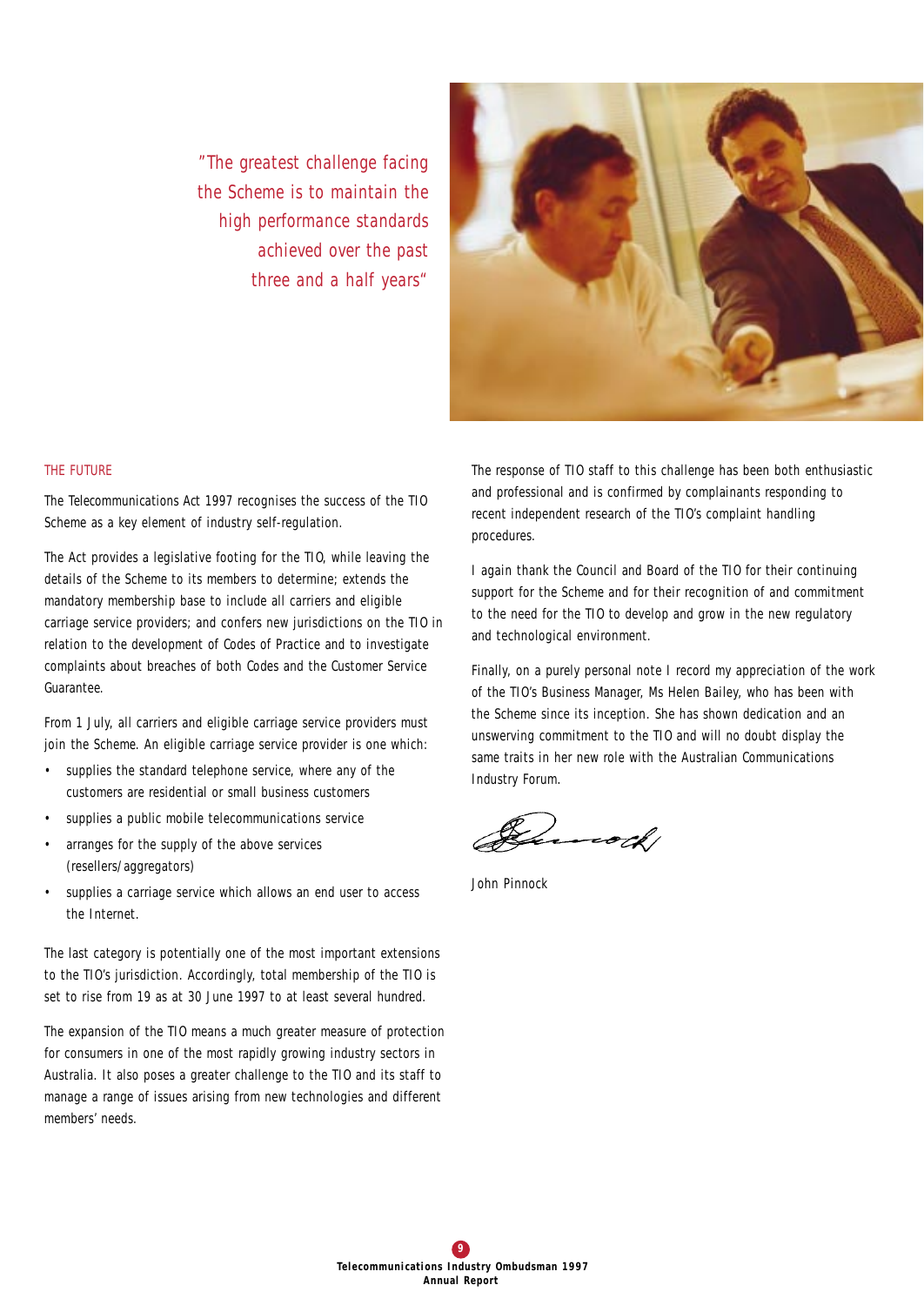### *VOLUNTARY SERVICE PROVIDER MEMBERS*

Following an invitation from Council and Board in early 1996, 16 service providers, including major suppliers of services to residential and small business consumers, voluntarily joined the TIO Scheme. These were:

#### AAPT

Australian Communications Exchange Call Australia *corp*TEL First Netcom Hutchison Telecoms Mobile Innovations One.Tel Pty Ltd SITA Airline Telecommunications & Information Services Spectrum Network Systems switch Telecommunications United Telecommunications Vodac Vodacall Western Telecom Worldxchange Pty Ltd.

The TIO is grateful for the early support of the 16 voluntary service provider members who have demonstrated a commitment to ensuring quality customer relations. Their voluntary participation is a welcome testimony to their leadership in complaints management.

In October 1996, Mr Brian Perkins, Director, Regulatory and General, of AAP Telecommunications was elected to the Council and Mr Colin Marland, *corp*TEL's Business Planning and Strategy Director, was elected to the Board.

Following this election Mr Perkins said that service providers were every bit as concerned about professionalism when dealing with customer issues as other telephone companies and want to be seen as competent players in the industry. TIO membership provided such an opportunity.

Mr Marland also said that he was pleased to be part of an independent organisation and supported the new legislation requiring eligible carriage service providers to join the TIO Scheme.

## *MEMBERSHIP CHANGES FROM 1 JULY 1997*

From 1 July 1997, in accordance with Part 10 of *Telecommunications Act 1997*, membership of the TIO Scheme is mandatory for all carriers and eligible carriage service providers, including Internet access providers. Consequently, TIO can now investigate complaints about all carriers and carriage service providers supplying the standard telephone service to residential and small business customers, and those providing mobile telecommunications and Internet access. Carriage service intermediaries, such as resellers or aggregators that arrange for the supply of carriage services, must also become members.

Prior to 1 July 1997, the TIO used direct mail and electronic means to alert service providers of the new registration requirements and obligations. Approximately 475 Internet Service Providers and 90 telecommunications service providers were contacted and any carriers and eligible carriage service providers that have not already done so are now urged to join the Scheme.

The TIO is entitled to raise cases against any eligible organisation which does not join. Further, failure to comply with the Scheme is a breach of the *Telecommunications Act 1997*, which the TIO will report to the Australian Communications Authority (ACA).

The ACA can direct compliance or take action against non-complying organisations, but may also exempt a carrier or eligible carriage service provider from the obligation to join the Scheme. Exemptions may be granted for service providers not dealing with small businesses or residential customers, however, before granting an exemption, the ACA must consult with the TIO.

To ease the transition for current and new Scheme members, the office recently appointed a Member Services Adviser to provide advice and deliver presentations to TIO members on their rights and responsibilities under the TIO Scheme.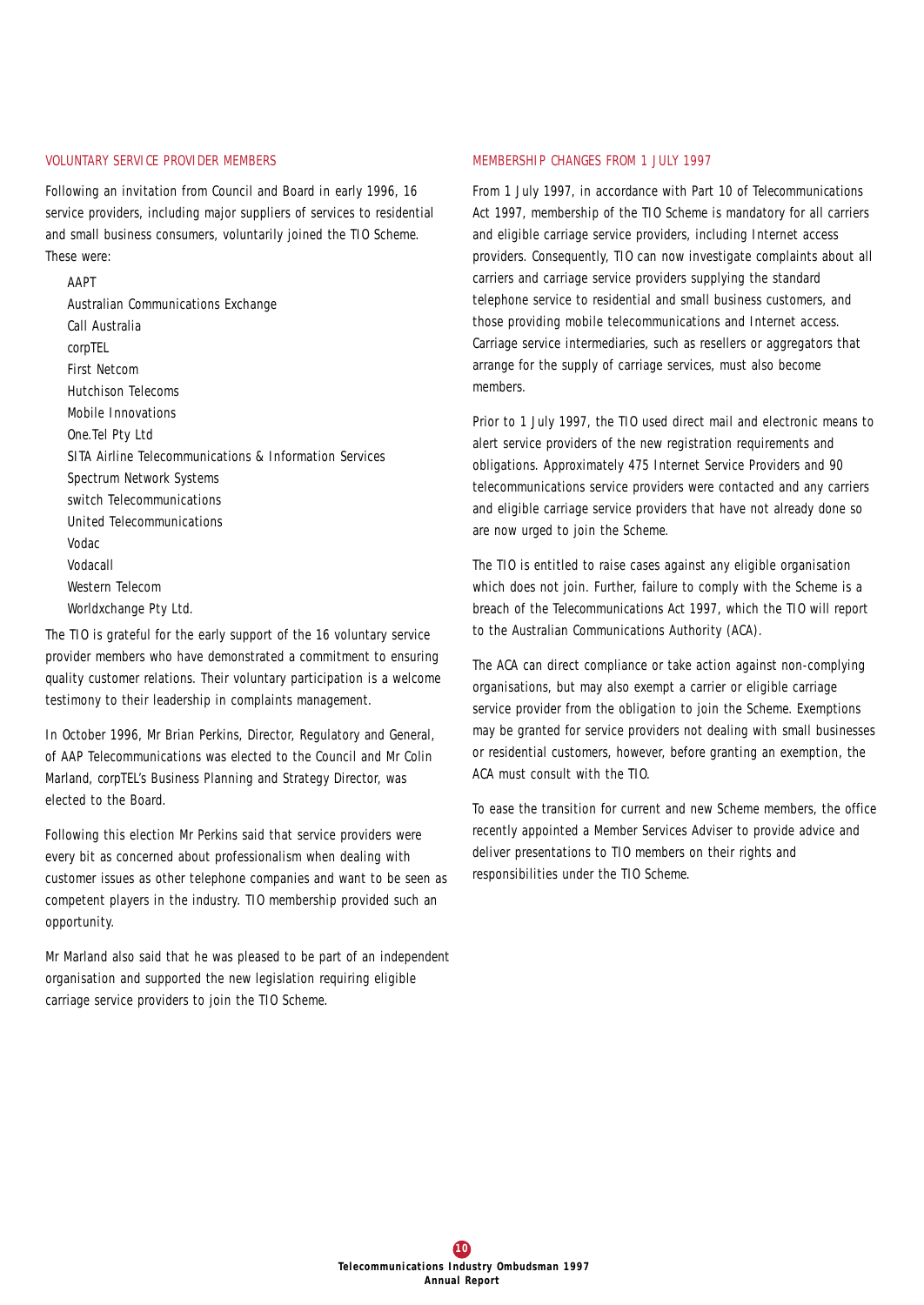## TIO STAFF:<br>WHAT WF DO WHO WE ARF AND

## *TELECOMMUNICATIONS INDUSTRY OMBUDSMAN*

Mr John Pinnock was appointed Telecommunications Industry Ombudsman (TIO) in May 1995. Mr Pinnock has the rare distinction of working within both statutory and industry-based Ombudsman Schemes, having served as Deputy Ombudsman in the Office of the NSW Ombudsman for six years.

The Ombudsman is responsible for the overall day-to-day administration of the TIO Scheme and advises Council on the implications of policy changes. He is ultimately responsible for case management and makes all determinations of cases where members are required to comply with a direction. The Ombudsman also acts as administrator of a number of arbitration procedures, such as the COT (Casualties of Telecom) cases.

Favourable outcomes for complainants have increased, along with greater efficiencies in case management, and the TIO has been recognised for its commitment to consumer protection and quality customer care. He advised the Council and Board on policy matters related to the review of the

telecommunications legislation

*The Ombudsman is responsible for the overall day-to-day administration of the TIO Scheme and advises Council on the implications of policy changes.*

in the lead up to the introduction of the *Telecommunications Act 1997* and the subsequent expansion of the Scheme from 1 July 1997.

## *DEPUTY TELECOMMUNICATIONS INDUSTRY OMBUDSMAN*

The Deputy Telecommunications Industry Ombudsman is authorised by the TIO Scheme Constitution to deputise in the absence of the Ombudsman. He also plays a key part in the investigative work, particularly complex investigations or those requiring mediation.

Mr Wally Rothwell began as Deputy TIO in January 1995. He was the inaugural Executive Director of the Australian Telecommunications Users Group (ATUG) for more than 10 years.

Mr Rothwell is widely known in the telecommunications industry and frequently represents the TIO at industry and public events. He has also represented the TIO in public and industry policy development processes, in particular, the AUSTEL Privacy Advisory Committee.



*John Pinnock, Ombudsman (left) with Wally Rothwell, Deputy Ombudsman*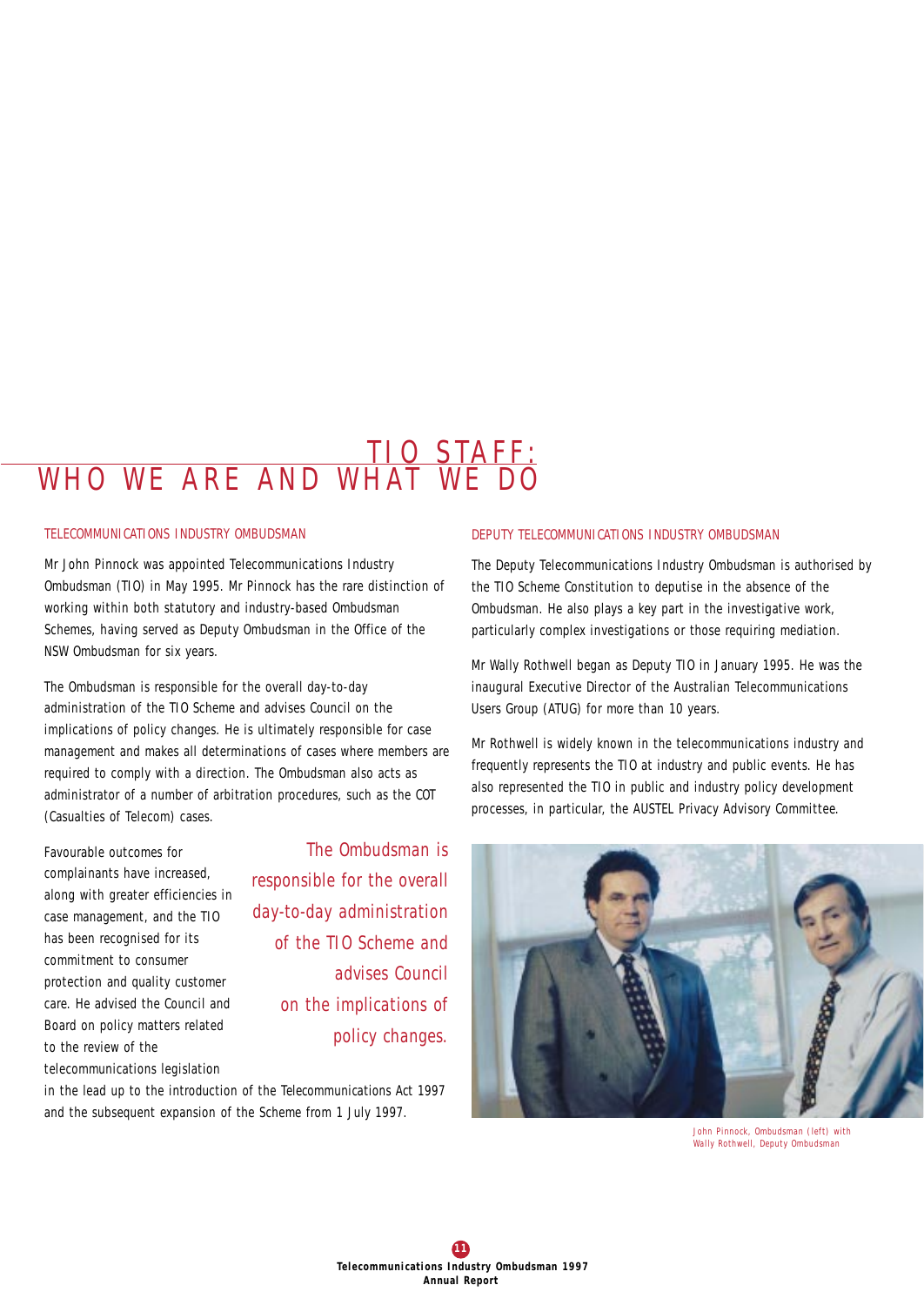

*Top: (from left) Louise Wardlaw, Member Services Adviser; Helen Bailey, Business Manager and Company Secretary; Melinda Dundas, Public Affairs Officer and Silvia Superina, Project Research Officer.*

#### *THE BUSINESS MANAGER AND COMPANY SECRETARY*

TIO Business Manager, Ms Helen Bailey, is responsible for the financial and general management of the Scheme — accounting and business systems and procedures, human resources and maintenance of the public register of member companies.

Ms Bailey has held this position since September 1993, shortly after the appointment of the inaugural Ombudsman, Mr Warwick Smith. She worked with Mr Smith in establishing the office, staff recruitment, and all other tasks required to set up a new organisation.

The Business Manager is responsible for raising all case costs against members (case-driven funding), and ensuring that these costs are paid on a regular basis. This funding model gives the TIO the flexibility to grow as the number of cases increase and ensures its ability to meet the demands of the rising levels of complaints.

As Company Secretary, Ms Bailey also documents Council and Board meetings and advises these bodies on a wide range of matters.

#### *PROJECT RESEARCH OFFICER*

Ms Silvia Superina, an experienced Investigations Officer, was appointed Project Research Officer in mid–1997 to represent the TIO on Industry Code Reference panels and/or Working Groups convened by the Australian Communications Industry Forum (ACIF).

The Project Research Officer advises the Ombudsman on matters relating to the TIO's jurisdiction in relation to the development and implementation of Industry Codes and the Customer Service Guarantee, and liaises with the Australian Competition and Consumer Commission (ACCC) and the Australian Communications Authority (ACA).

*Below: (from left) Ms Orietta di Fabio, Receptionist; Ms Daniela Phillips, Administrative Assistant; and Ms Astra Taurins, Personal Assistant to the Ombudsman.*



#### *PUBLIC AFFAIRS OFFICER*

Public Affairs Officer, Ms Melinda Dundas, liaises with the media, coordinates both the production of TIO publications and the advertising and public relations campaigns with the external agencies, as well as initiating and preparing for outreach work by the Ombudsman and his Deputy.

The TIO reports on its work on a quarterly and annual basis and, where appropriate, raises relevant issues among specific groups and in the media.

## *ADMINISTRATIVE STAFF*

The TIO has a small number of administrative staff. Ms Astra Taurins, provides secretarial and administrative support to the Ombudsman and Deputy Ombudsman; Ms Daniela Phillips is Administrative Assistant to both the Business Manager and the Investigations team; and Receptionist, Ms Orietta di Fabio, is frequently the first point of contact for complainants. Administration Assistant, Ms Val Tosolini left the TIO during this year, to have her second baby.

The TIO's administrative staff, along with the investigations team, are well experienced in communicating with callers from a diversity of backgrounds.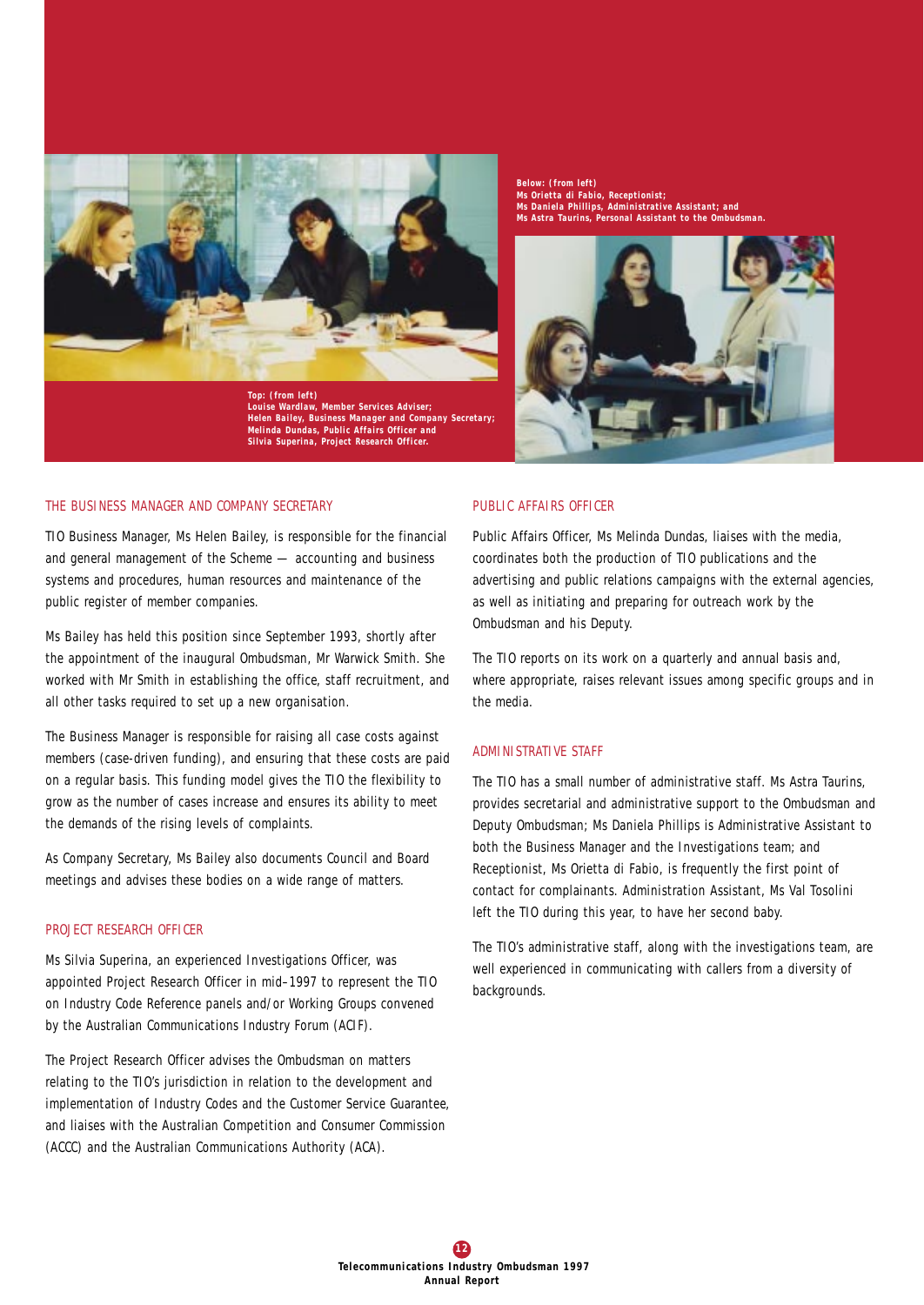*Investigations Officers are the core of the Scheme, handling an average of 1,000 cases per week through the TIO's 'call centre' in Melbourne.*





*Top: Investigations Officers (from left) Lissa Worthington; Julie Menzies; Jim Tilkeridis and Debra Lusty.* 

*Left: part of the investigations team (from left) Julia Hickey, Manager, Investigations; Investigation Officers: Carrie Liddle; Alex Buchanan; David Scarfe and Sarah Nye.*

#### *THE INVESTIGATIONS MANAGER*

The Investigations Manager, Ms Julia Hickey, oversees the investigations area, including resourcing and training staff and supervising investigations. She also advises investigations officers on issues arising from complaints and refers relevant cases to the Ombudsman and Deputy for their consideration. In addition to the independent case reviews, she also manages the Case Management System software used to collect case details, and provide statistics for quarterly and annual reporting.

#### *MEMBER SERVICES ADVISER*

The new position of Member Services Adviser was filled in May 1997 by Ms Louise Wardlaw, who has a detailed knowledge of the Scheme based on her practical experience as an Investigations Officer.

The position was created to support the rapid expansion of the TIO Scheme from 1 July 1997. Ms Wardlaw helps companies understand their new roles and obligations in relation to the Scheme, the powers of the Ombudsman and TIO procedures for handling cases.

## *THE INVESTIGATIONS TEAM*

Investigations Officers are the core of the Scheme, handling an average of 1,000 cases per week through the TIO's 'call centre' in Melbourne. Unlike some call centre operations, the emphasis is on qualitative outcomes rather than quantitative measures of calls handled within given time periods. Further, Investigations Officers manage cases at all levels.

By avoiding a hierarchal approach to case management, Investigations Officers can develop initiative and exercise discretion consistently. Officers specialise in an area of telecommunications, undertaking research and contributing advice on these areas, as follows:

- Ms Alex Buchanan Billing
	- Ms Sue Ince Rural and Remote
	- Ms Carrie Liddle Internet
	- Ms Debra Lusty Internet
	- Ms Julie Menzies Long Distance/Information Calls
		- Ms Sarah Nye Directories/Privacy
	- Mr David Scarfe Mobiles
- Ms Laura Spencer Basic Carriage Service and Disability Services
- Mr Jim Tilkeridis Land Access
- Ms Lissa Worthington Service Providers

and Case Management System

Several Investigations Officers left the TIO during 1996/96 including Sally Williams, Mike Tapper and Nick Davies.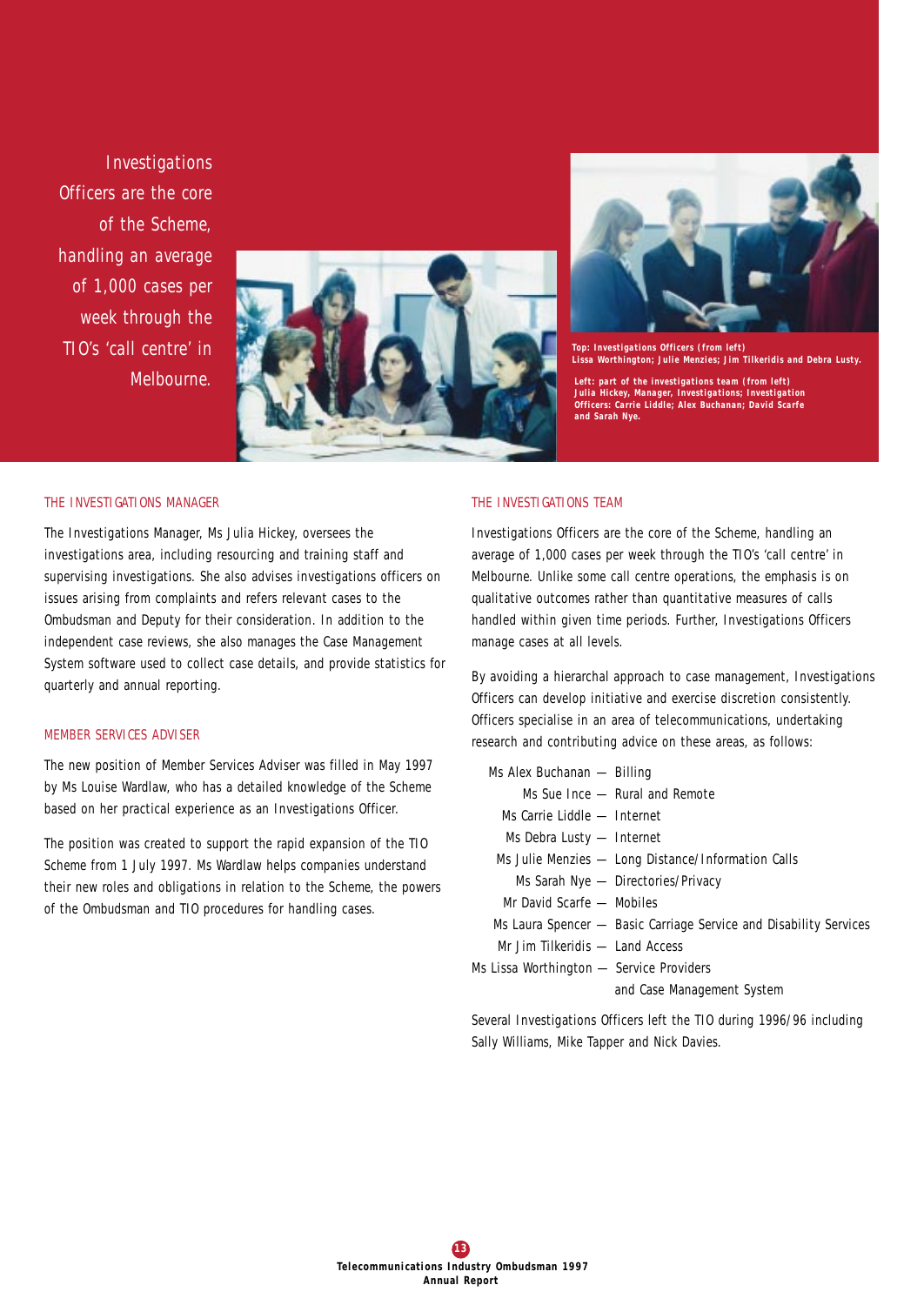### *PUBLIC AFFAIRS*

The TIO's success depends on consumer access to the Scheme, which in turn depends on consumers' knowledge of its role and existence. Accordingly, more than 10% of the budget is spent on efforts to raise the level of community awareness of the Scheme. This includes, for example, media briefings, interviews and addresses at seminars by the Ombudsman or other staff.

The TIO seeks creative use of technology to complement a variety of communications methods to publicise its work, including direct media contact, public forums and seminars. This focus is supplemented by publications such as TIO Talks and the Annual Report, which maintain and increase the TIO's profile amongst consumer group representatives.

In the past year, the TIO continued a program of ADR Forums in the capital cities in conjunction with the Banking Industry Ombudsman, the Life Insurance Complaints Service and Insurance Enquiries and Complaints Service. Through a pilot project, the TIO extended this program to regional centres, receiving good media coverage despite small attendances.

> *Telstra, Optus and Vodafone agreed to support an extensive national public awareness campaign to increase unaided awareness of the TIO to 25% over the next year at a cost of \$0.5 million.*

In February 1996, only 7% of Australians had a 'top-of-mind' awareness of the TIO, while approximately 31% knew there was somewhere they could take a complaint about phone services, but did not know the name. With the financial support of its original carrier members, the TIO has launched an advertising and public relations campaign to the mainstream media.

## Public Awareness Campaign

The Ombudsman maintains that members also have an obligation to advise their customers of the existence and role of the Scheme. After considering various proposals the three original carrier members, Telstra, Optus and Vodafone, agreed to support an extensive national public awareness campaign to increase unaided awareness of the TIO to 25% over the next year, at an additional cost of \$0.5m.

The campaign will be split into a general public awareness campaign and one focusing on selected non-English-speaking communities. The former will place heavy emphasis on advertising in those newspapers that have the highest circulation in both urban and rural areas and a particular exposure to small businesses.

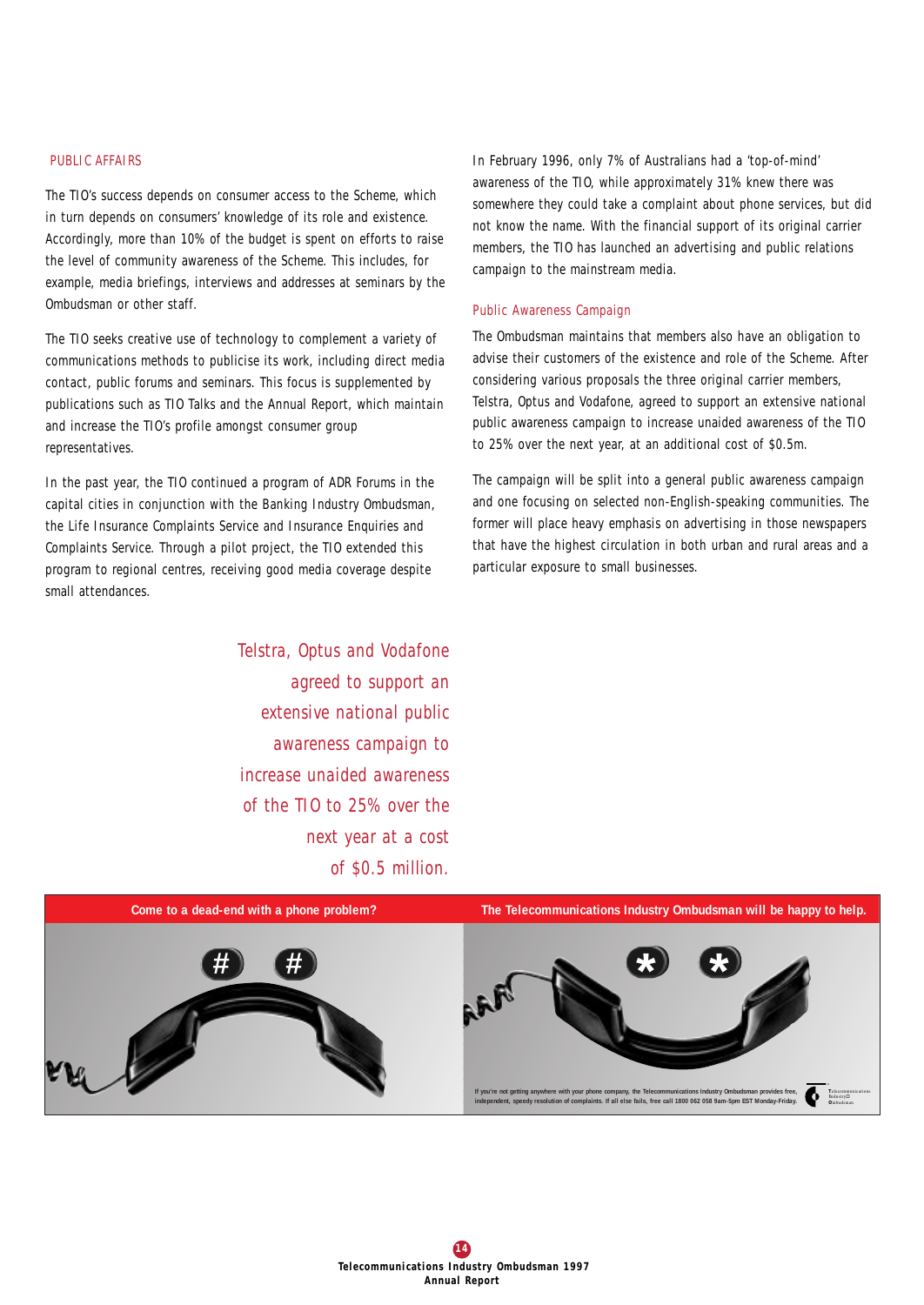Although awareness of the TIO is likely to be higher than reported in the last survey finding of 7%, the target of 25% is significant and the TIO will conduct a further survey at the end of the campaign to test its success.

The campaign which focuses on non-English-speaking backgrounds will target people whose first languages are Mandarin, Cantonese or Vietnamese. These communities rely heavily on a wide range of telecommunications services, including the Telephone Interpreter Service. The campaign will feature extensive newspaper advertising supplemented by radio advertising.

If successful, a similar campaign, in 1998/99, may extended to other non-English-speaking business (NESB) communities, based on relevant 1996 census statistics.

The awareness campaign also targets those in cases of special need, such as the disabled or the aged and people from non-English speaking backgrounds as well as those with a high investment in telecommunications services, such as people in small business and in rural and remote regions of the country.

## Community Service Announcement

This year the TIO produced a Community Service Announcement, accredited by the Federation of Australian Commercial Television Stations, for free broadcast on commercial television stations nationwide. The announcement was also broadcast by the ABC, SBS and Community television. Subsequently, it was translated into Mandarin and Cantonese for broadcast on Sydney Chinese Community Television.

## Office of Last Resort

The concept of an office of last resort — that the TIO cannot take up any case against a member of the Scheme unless the customer has first attempted to resolve the dispute with that member — is difficult to communicate, yet critical to awareness.

Research indicates a lack of understanding of the words 'last resort' and this message, however scripted, has tended to get lost in the main message — the existence of the TIO and its role. The intensive public awareness campaign will address this particular issue.



#### Web Site

The TIO's Web Site reflects the new membership requirement for Internet Access Providers and other eligible carriage service providers. It contains information and new membership forms and also allows consumers to lodge their complaints on-line.

It includes pro-forma complaint forms for both customers of Internet Access Providers and Telecommunications Carriers/Service Providers. The design of the forms include a series of prompts which ensure that consumers have already attempted to resolve their complaint with their service provider prior to seeking the assistance of the TIO. Mandatory information boxes ensure that appropriate customer identification (such as login/user name or telephone service number) is available to the TIO and can be provided to members.

On-line complaints are treated in a similar fashion to facsimiles. Replies to complaints and the remainder of case work is carried out using more traditional paper-based methods. It is planned that on-line complaints will be integrated into the TIO's Complaints Management System to ensure greater efficiency.

To promote the role of the Scheme, the TIO ran an Alta Vista banner advertisement for its new Web Site. This banner ad received 74,000 exposures in the first week that the advertisement ran. The TIO's Web Site can be viewed at www.tio.com.au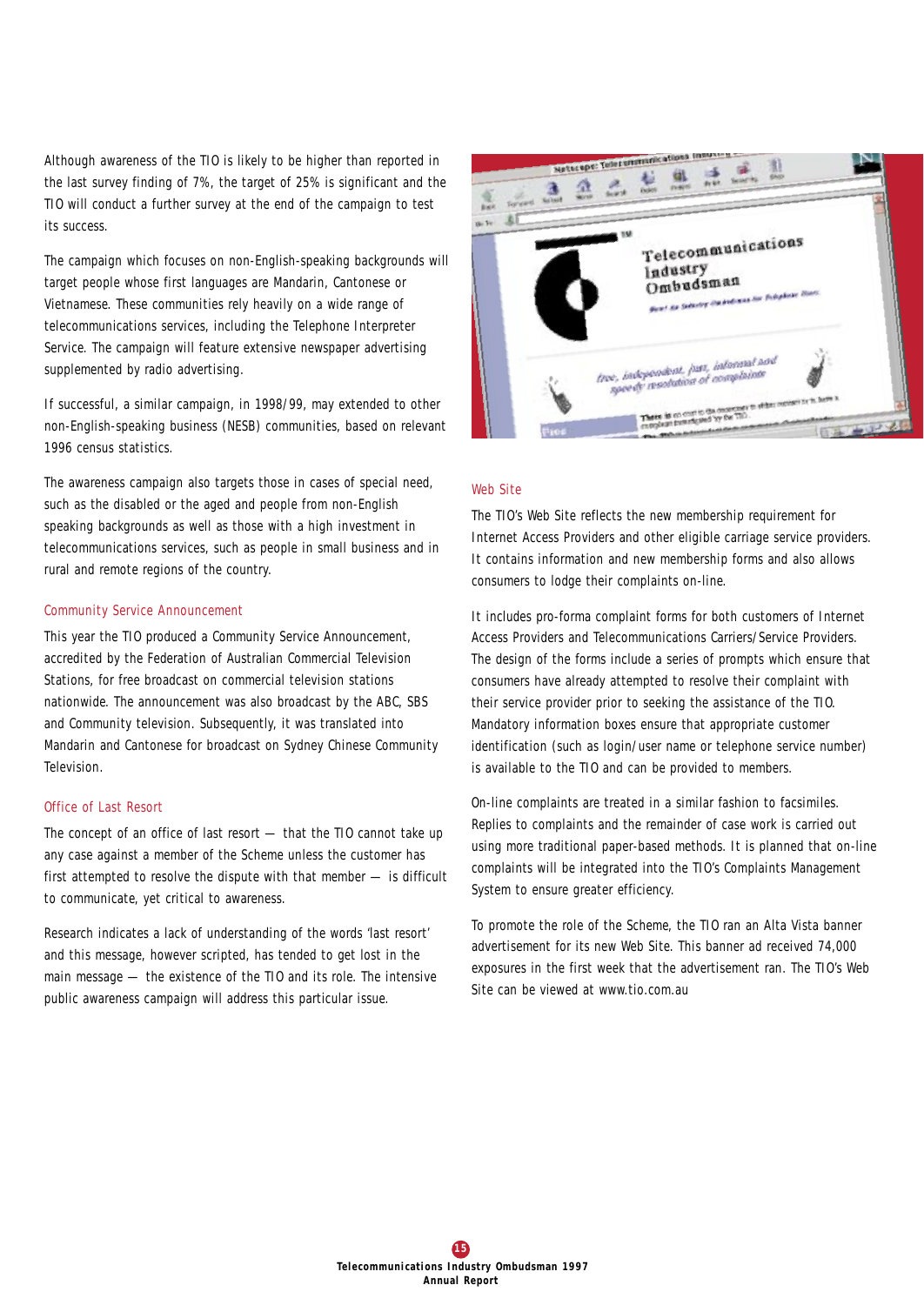## INVESTIGATIONS: HOW THE TIO WORKS

*…the TIO aims to use a cooperative, rather than an adversarial approach, negotiating outcomes it deems to be fair and reasonable…*

#### *CASE MANAGEMENT: AN OVERVIEW*

A case usually begins as an 'Enquiry', and often proceeds no further. The TIO usually deals with Enquiries on the spot, giving simple advice, or referring the caller to another appropriate organisation. If referred to a member of the Scheme, a caller is advised to contact the TIO again if unable to resolve the case.

An unresolved enquiry may become a 'Consultation' or may be raised to that case level initially. The matter is investigated through a written query sent to the relevant member. A response is required within 14 days, and if not received, the case may be upgraded to the more serious status of 'Complaint'.

A member must respond to a 'Complaint' within 28 days. Complaints usually involve an amount of compensation or rebate sought generally greater than for a 'Consultation'; alternatively, significant technical testing may be required to resolve the case. A case not resolved at this level may be upgraded to a 'Dispute', which has no set time frame, although the TIO aims to resolve these within a further 90 days.

Cases can be classified by the Investigations Officer as either 'Consultations' or 'Complaints' at the outset, depending on how serious or complex the matter.

With all investigations, the TIO aims to use a cooperative, rather than an adversarial approach, negotiating outcomes it deems to be fair and reasonable based on a significant and broad base of experience.

## *SUPPORTING A COMPLAINT*

Today's highly demanding society is increasingly likely to complain if goods and services are not provided as expected or advertised. Of the 43,715 cases handled over the last year (representing about 60% of all calls received by the Ombudsman's office), the majority were handled within a day, but many took longer to resolve, often because the complaint was not properly presented.

The TIO advises that complainants can assist the process in the first instance by acting quickly: customers reaching an impasse with their telephone company should follow up the matter straight away, ensuring they know and are able to present all the facts of the matter (bills, receipts, notices, letters and any other relevant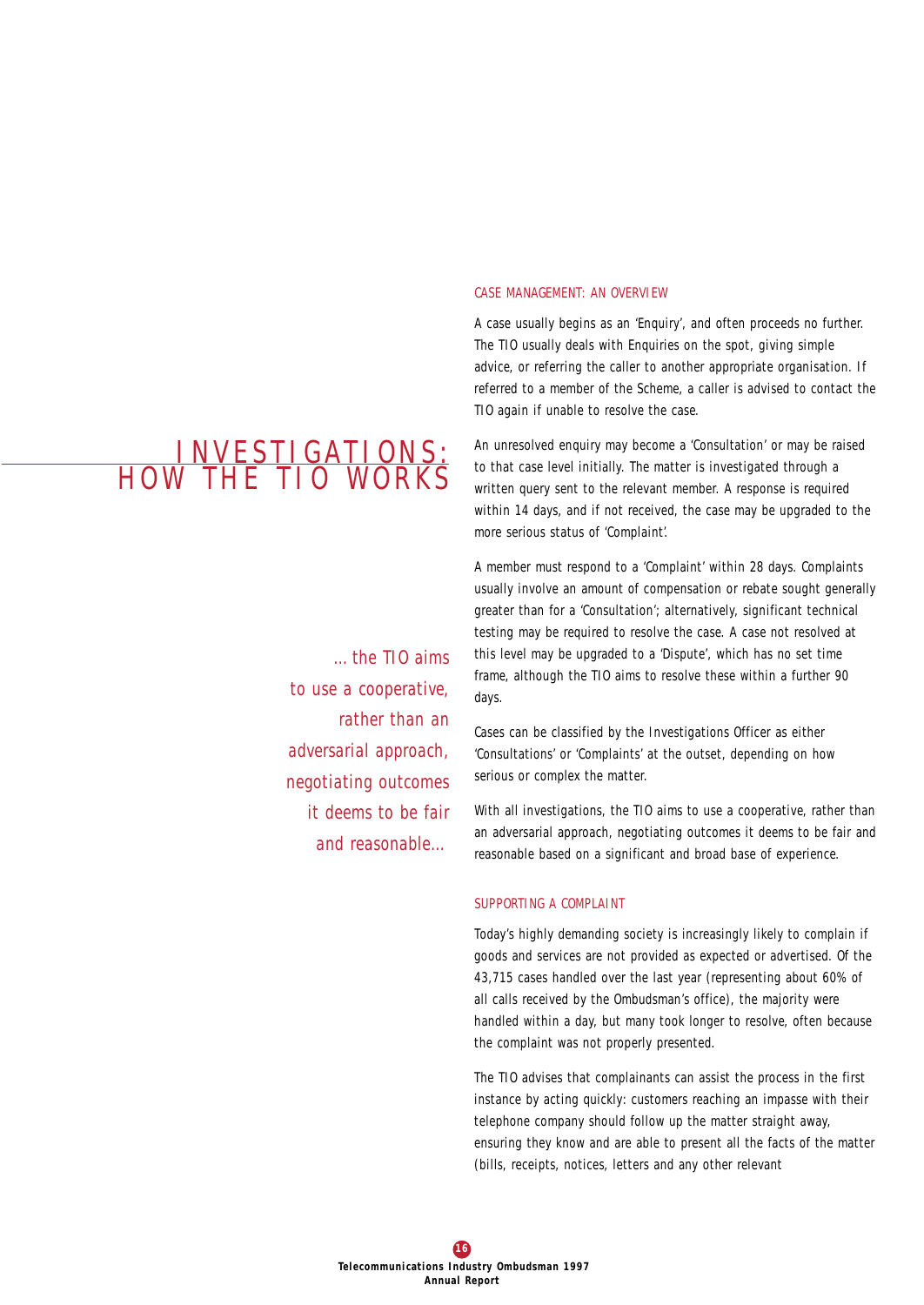documentation). In a small number of cases, the complainant is not really sure about which telephone company he or she is complaining.

Secondly, if documentation will assist a resolution, it is usually helpful to put the complaint in writing and complainants should keep copies of anything they send to their telephone company.

Finally, it is vital to know what resolution the complainant is seeking: a telephone reconnection or test, a refund or money in compensation, or just an apology? Whatever it is, the TIO's task is to achieve a resolution that is realistic and reasonable to both parties. Compromise is recommended rather than costly court resolutions, though that alternative is available.

Depending on the nature of the complaint, the carrier or service provider might be asked to provide: testing of a line or equipment; billing or fault histories for the particular customer; customer service notes; relevant correspondence with the customer; and its own view of the matter and how it might best be resolved.

In summary, the TIO can best help consumers when the facts are clear, accurately recorded and there is a realistic and fair expectation of a satisfactory resolution.

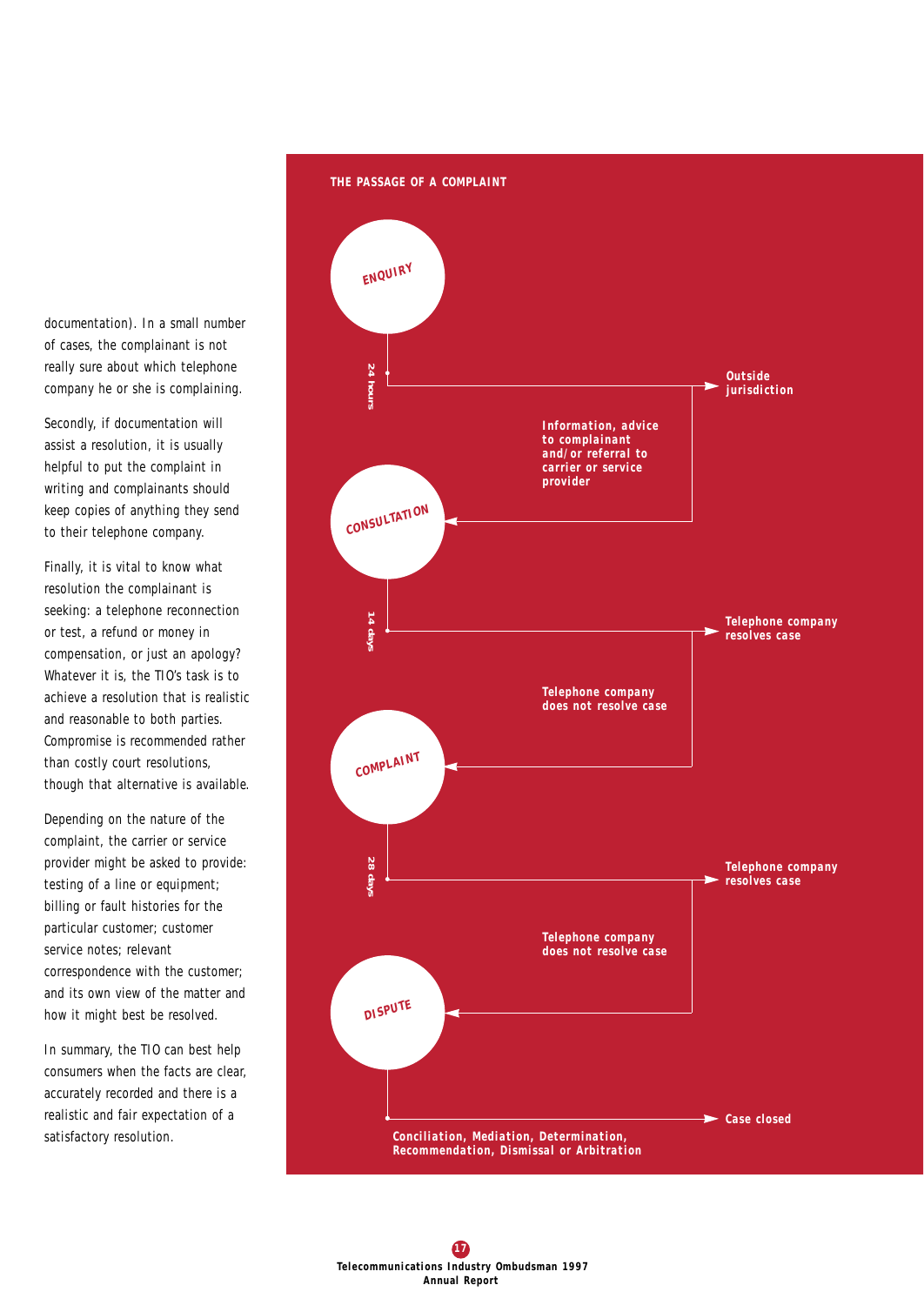*This story of a complaint illustrates the journey of a case from the point when a complainant first contacts the TIO to the resolution of the case. The information is based on a typical local call complaint, the most common type of complaint received, and shows how it was handled by a TIO Investigations Officer.*

**ENQUIRY**

#### *15 OCTOBER 1996*

A complainant, Ms Smith called the TIO to lodge a complaint about the number of metered calls she had been charged on her July 1996 account. She claimed that, although she was usually charged approximately 100 metered calls per quarter, she had been charged 400 metered calls on this account.

Discussing the matter with the complainant, the Investigations Officer ascertained whether there had been any unusual events that may have accounted for the increase in calls (e.g. guests staying, a family occasion). The complainant stated that she lived alone and believed her calling pattern had remained consistent during the period in question. The Officer asked whether she had reported her complaint to Telstra and if so, what action had been taken. Ms Smith advised that she had telephoned 13 2200, spoken to a Telstra representative, and a preliminary investigation had been conducted. The matter had not been escalated to a higher level within Telstra.

As the TIO is an office of last resort, the Investigations Officer referred her to the highest level of complaint at Telstra, and advised her to write to the TIO if the matter was not resolved, providing a copy of the account in dispute and any other relevant correspondence. The Officer did not formally raise a Consultation or Complaint at this stage, but entered the matter as an Enquiry on the TIO's Complaint Management System.

#### *27 OCTOBER 1996*

A letter was received from the complainant advising that she was not satisfied with the response she had received from the highest level of complaint at Telstra. Based on the information provided by Ms Smith, the Investigations Offer decided to raise the case as a Complaint against Telstra.

**CONSULTATIO<sup>N</sup>**

The Officer wrote a letter to Telstra immediately, outlining the nature of the Complaint and requesting that Telstra provide a copy of the results of all testing that had been conducted on the complainant's service. If the relevant testing had not already been conducted, the Officer requested that Telstra now do so, and also requested that additional information be provided, such as the meter and fault history for her service.

In addition, the Officer requested that Telstra confirm whether there had been any line work conducted in the area during the period covering the disputed calls. In accordance with TIO procedures for a complaint, the Officer requested that Telstra respond within 28 days.

The Officer then wrote to the complainant, acknowledging that the TIO had raised a Complaint against Telstra and advising that she would be contacted in four weeks time.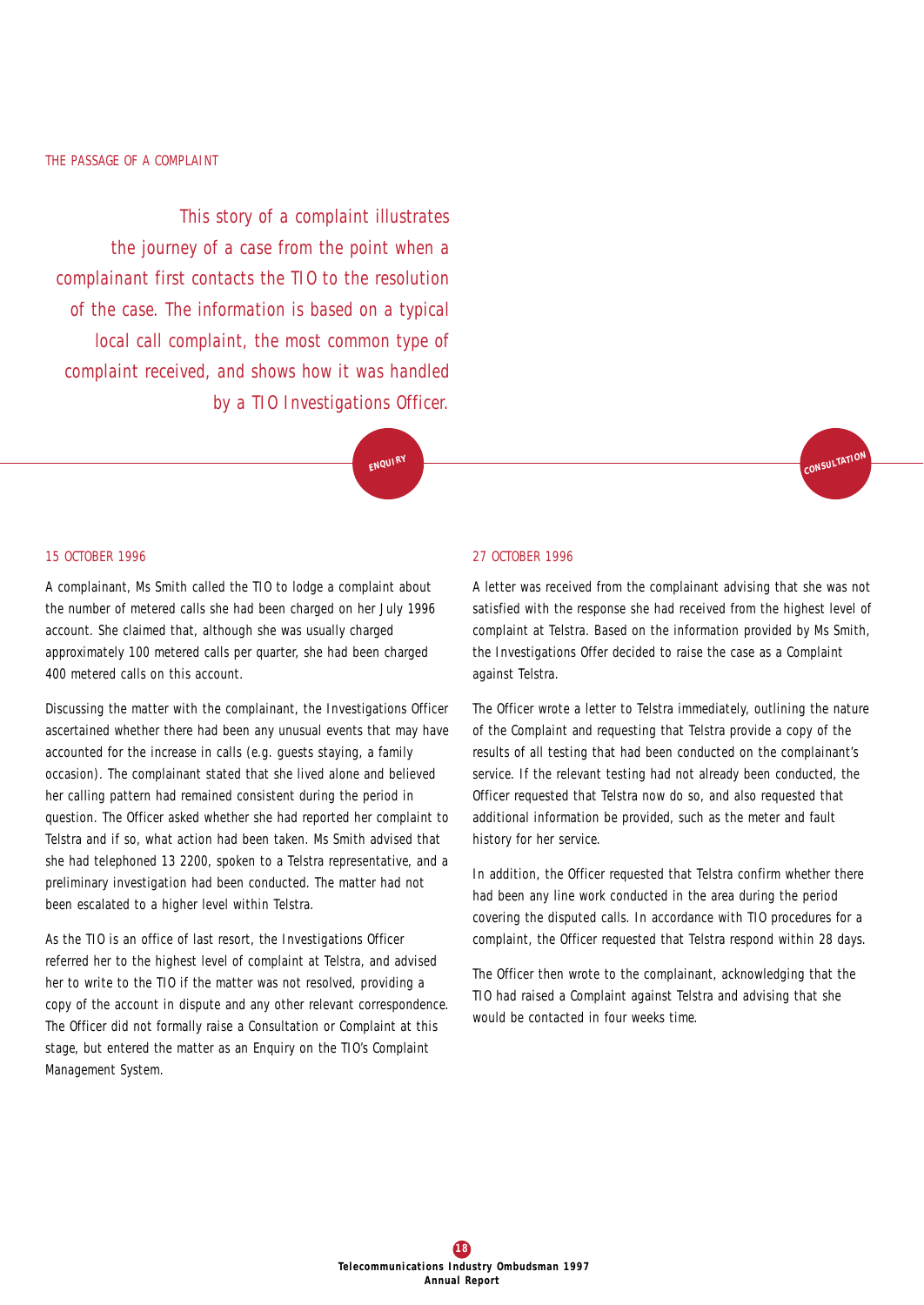## **DISPUT<sup>E</sup>**

## *25 NOVEMBER 1996*

A response was received from Telstra, providing all the information requested. Using the meter history provided by Telstra, the Officer graphed the complainant's daily average metered call usage from March 1994 until October 1996. The graph indicated that usage was consistent, with the exception of the period between April and May 1996.

The Investigations Officer then examined the results of all the testing conducted by Telstra to see if there were any indications that an existing anomaly or fault may have caused incorrect charging. The Officer also looked at the fault history to see if there were any faults reported during the period the disputed calls were said to have been made.

Telstra advised that it had not conducted any work in the complainant's area during the disputed period.

After examining all the information provided, the Investigation Officer was satisfied that there were no faults or errors on the service that would have affected the accuracy of the meter. Although there had been a delay in conducting one of the tests, this delay would not have affected the outcome. However, in recognition of the delay, Telstra offered the complainant a three-month customer service guarantee, totalling \$34.95.

#### *26 NOVEMBER 1996*

**COMPLAIN<sup>T</sup>**

The Investigations Officer wrote a letter advising the complainant that, based on all the information that had been provided, the TIO could find no evidence of a fault on her service.

The Officer advised that although there had been an increase in calls during the April/May 1996 period, all the information provided indicated that this was caused by legitimate increase in usage, rather than a fault.

Further, the Officer advised that the TIO believed Telstra's offer of \$34.95 as a goodwill gesture was a reasonable resolution of the complaint and that the TIO would not recommend that any further adjustments be made to the account.

The Officer requested that the complainant contact the TIO within 7 days if she was not satisfied with the response, otherwise the TIO would assume she accepted the response and would close the case.

#### *30 NOVEMBER 1996*

The complainant contacted the TIO to thank the Officer for efforts in investigating her Complaint. Although Ms Smith was not entirely pleased with the rebate that had been offered to her, she acknowledged that it was a reasonable compromise between both parties. The case was subsequently closed.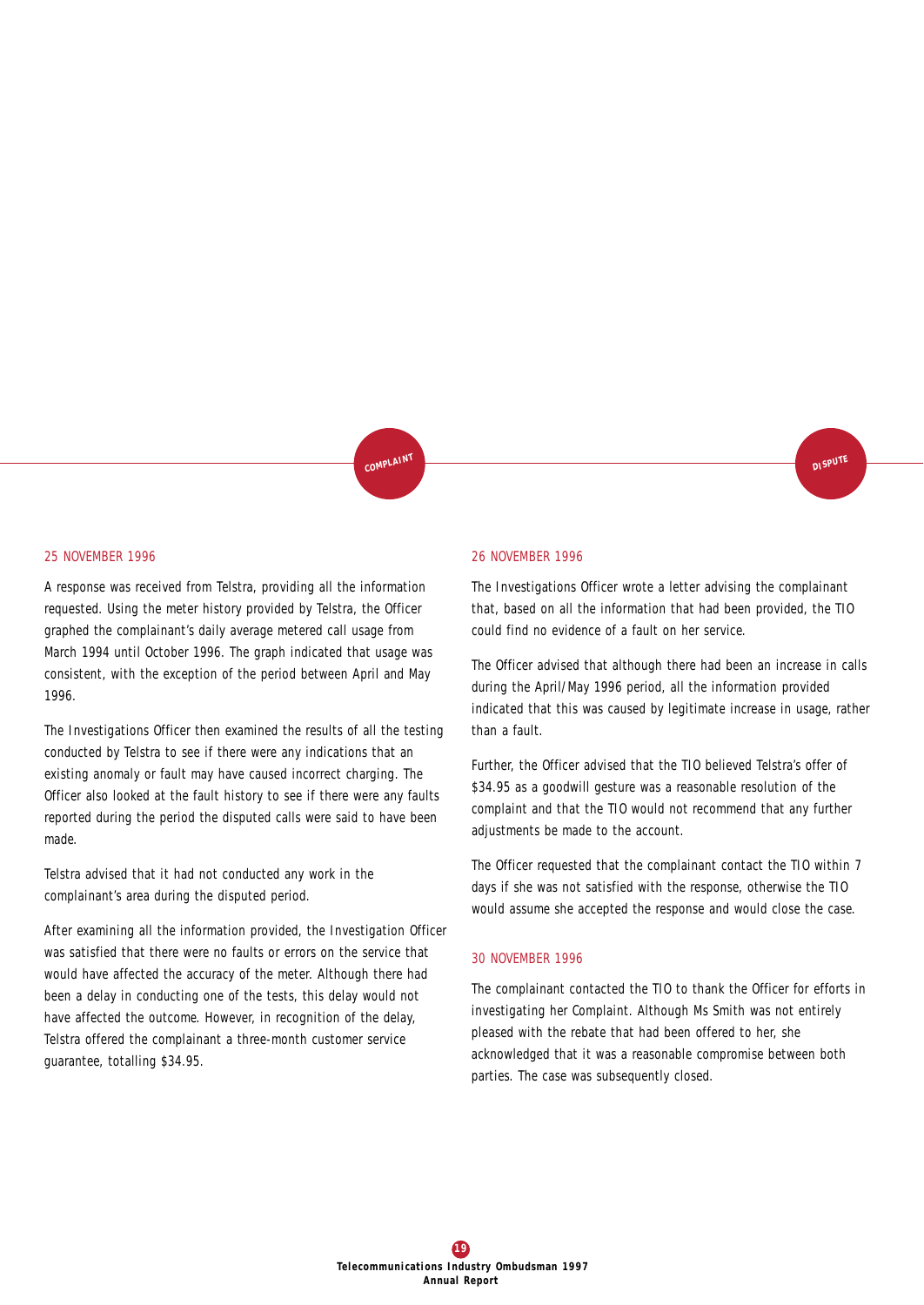### *COMPLAINANT SATISFACTION RESEARCH*

The TIO commissioned research conducted by independent research company, Sterley and Associates, to measure our complainants' satisfaction with the TIO's procedures.

The research covered a representative sample of cases taken from the last quarter of 1996 and all disputes from 1996. Researchers also surveyed people who made enquiries over a two-week period in April 1997.

The results were very positive, indicating a high degree of satisfaction with the way the Investigations Team worked, and that less fulsome praise was usually related to a negative outcome to a case.

In terms of awareness, the research indicated that most people heard about the TIO via word-of-mouth, or a telephone directory. The research also confirmed a need for carrier and service providers to advise their customers about the existence of an independent arbiter.

Interestingly, the research also showed that people had low expectations of service and were impressed with the TIO's service, particularly in being able to speak directly to someone who could handle the complaint from the outset.



Research also revealed some problems in our explanation that we are 'an office of last resort'. Many respondents felt that they had already exhausted all avenues, and were frustrated if directed back to their telephone company. People argued that telephone companies should make it clear whether customers have a further right of review within the company.

As a result of the research, the TIO changed its internal review processes to be more transparent, ensuring that complainants are advised of the right of review, and of the person to whom this request for a review should be directed.

One of the key findings of the report was that there was "...an overall sense of a lack of regimentation, policies or procedures which are obstacles in the way of being given a fair and efficient hearing...".

Overall, the research confirmed that the TIO has effective procedures and a high level of client satisfaction, standards which will remain a challenge in the face of an increasing workload.

## *TELSTRA'S INTERNAL COMPLAINT HANDLING: THE ROLE OF THE CUSTOMER REFERRAL CENTRE*

Research found that people with complaints against Telstra, who felt they had already exhausted all avenues, were frustrated when referred back to Telstra's Customer Referral Centre (CRC) by the TIO. Though not part of Telstra's internal escalation process, the TIO referred callers to the CRC for consistency.

Following the survey findings, the TIO discussed with Telstra the effectiveness of referrals to the CRC. Statistics show over 50% of cases were referred, with a large proportion of the complainants finding resolution. However, in view of caller frustration levels it was agreed that the TIO would make greater use of its discretion to take up cases that might previously have been referred. This change will be monitored over the next six months to determine actual referrals and the implications for the TIO's complaint handling procedures.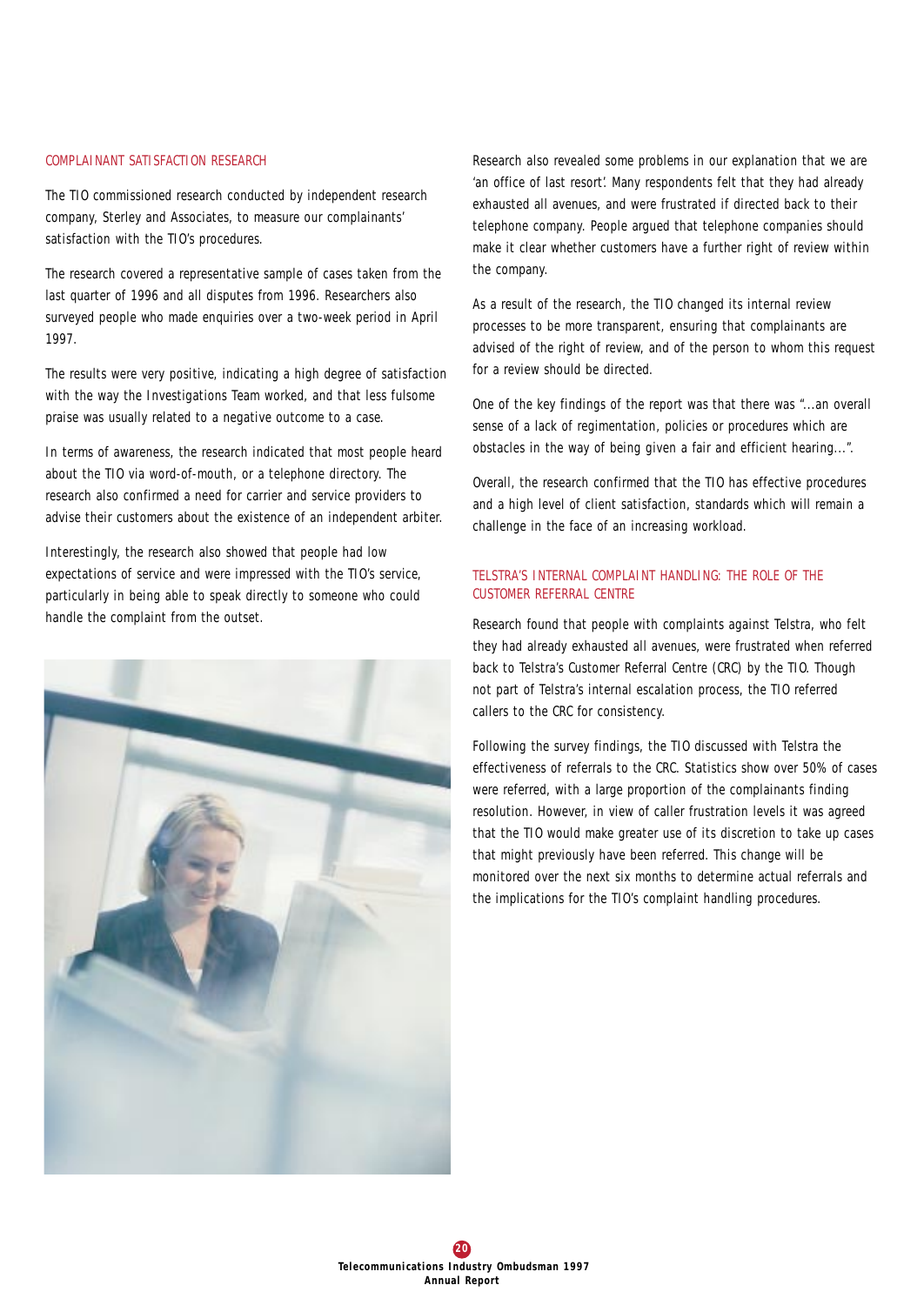## INV E S T IGAT IONS : THE WORK WE DO

*In the financial year 1996/97, the TIO logged a total of 43,715 cases*

#### *THE YEAR IN REVIEW*

In the financial year 1996/97, the TIO logged a total of 43,715 cases, representing a 62.48% increase over the 26,905 logged in the previous financial year. Of these, 39,874 were through our free call line, 3,735 were in writing, 103 were in person, and three via the TTY service. Actual cases were raised from 68,696 calls, representing a 51.07% increase in calls over the previous year, with more than half (36,514) being made during the second six months, indicating an acceleration in complaints. These figures represent a case-to-call ratio of about 65%.

Of the 43,715 cases logged during 1996/97, many are Enquiries not allocated to a member as they are out of jurisdiction or requests for more information about the TIO. These account for 8,871 cases, leaving 34,844 'allocated' cases for reporting purposes.

Investigations Officers, of whom nine are full-time and one part-time, maintain high levels of service and efficiency, despite frequently stressful demands. Each officer has an area of speciality (for example, land access, directories, and privacy), which allows for valuable crossteam resourcing, as well as time for special issues.

A breakdown of figures indicates that the TIO is increasingly a source of simple information, referral and advice to callers. Fewer than 5% of cases require detailed investigation although approximately 50% of an Investigation Officer's time is spent on these cases.

As well as complaints about faults, provision of service, privacy, and billing (about which we receive the largest number of complaints), the TIO receives a large number of calls from people seeking directory assistance, or information about services such as bill payment.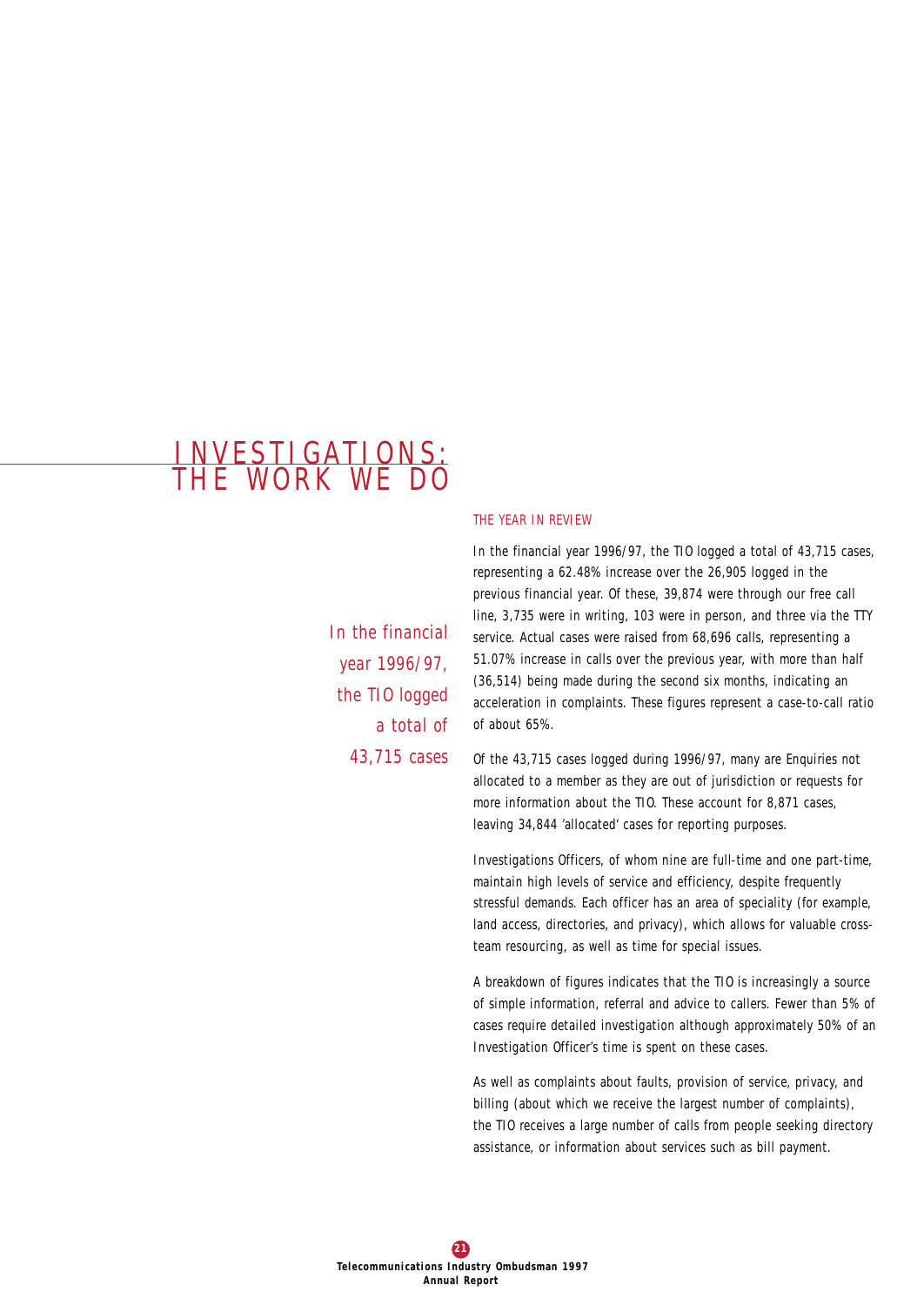## *COMPARISON OF INVESTIGATION ISSUES 1996/97 AND 1995/96 (This graph is based on allocated cases only)*

*The largest number of complaints received are about billing.*

*These figures illustrate the consistency of the TIO in dealing with cases.*



*COMPARISON OF CASE MIX 1996/97 AND 1995/96 (This graph is based on allocated and non-allocated cases)*



*COMPARISON OF CASES WITH STATE POPULATION 1996/97 (This graph is based on allocated and non-allocated cases)*



*State-based statistics reflect differences in regional service issues and in awareness of the TIO.*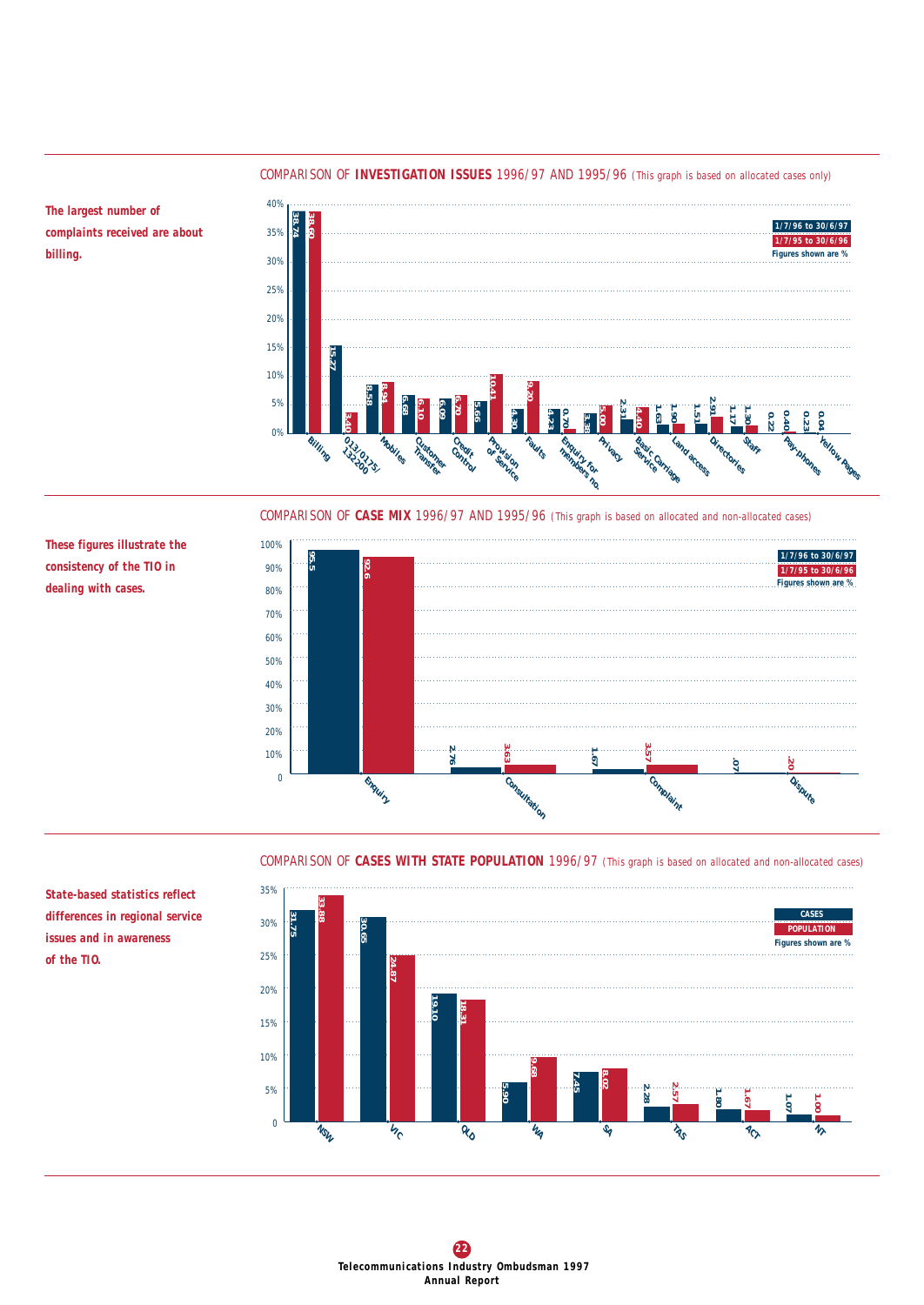

*COMPARISON OF CASES FOR CARRIERS AND SERVICE PROVIDERS 1996/97 AND 1995/96 (This graph is based on allocated cases only)*

*Cases logged against Telstra are decreasing each year, partly due to the influx of service providers, both into the industry, and as members of the TIO Scheme.*

Accordingly, in February 1996, the TIO introduced these two reporting categories to its complaints database, and this accounts for some discrepancies between the two years in issue percentages.

There have also been some significant changes in the state-based statistics: in financial year 1995/96, Queensland accounted for 24.7% of cases, decreasing to 19.10% in 1996/97; on the other hand, Victoria increased from 23% to 30.65%, and Western Australia remains consistent at just under 6% of cases, while accounting for almost 10% of the total population.

In terms of cases logged against specific members, it is interesting to note that Telstra dropped from 89.7% in financial year 1994/95, to 80% in 1995/96, to 73.3% in 1996/97. This is, no doubt, partly due to the influx of service providers, both into the industry, and as members of the TIO Scheme.

Details of all cases in our Case Management System (CMS) provide statistics for internal and external purposes. With the addition of Internet Access Providers to the Scheme, the TIO intends to report separately on carriage-related issues and internet-related issues to ensure adequate statistical analysis.

## *SMALL BUSINESS CASES*

The TIO Scheme provides an important service to small business users of telecommunications services. Overall, the number of cases increased by 62.5% during the 1996/97 financial year, while small business cases increased by 48% (from 4,100 to 6,080 cases). Although the proportion of small business cases in the total fell, the 'raw' increase of nearly 2000 is still a cause for concern.

An analysis of small business cases over the past two years reveals a growing number of problems directly attributable to a complex marketplace and the wide range of 'new' providers from which small businesses derive services. As a result of government-induced competition, there are now more participants in the industry, many offering only parts of a single service formerly provided by one carrier. Understanding who is responsible for the respective component parts can cause confusion, especially if a fault or problem occurs.

Telecommunications is changing the way business operates. Yet, a lack of understanding about telecommunications, greater choices and rapidly developing technology have, in the short term, created a problematic environment for small businesses.

Billing problems remain at the forefront, with cases in this category increasing from 25.6% to 31.7% of all business cases. The opportunity for greater choice of carrier/service provider has elevated carrier selection/customer transfer complaints from 5th to 2nd place (from 7.4% to 14.1% of cases). Provision of service remains an area of concern at 13.6%, (although down from 16.6% the previous year). The other significant areas of concern continue to be mobile phones at 9.5% (down from 12.9%) and faults (7.4%, down from 12.4%). These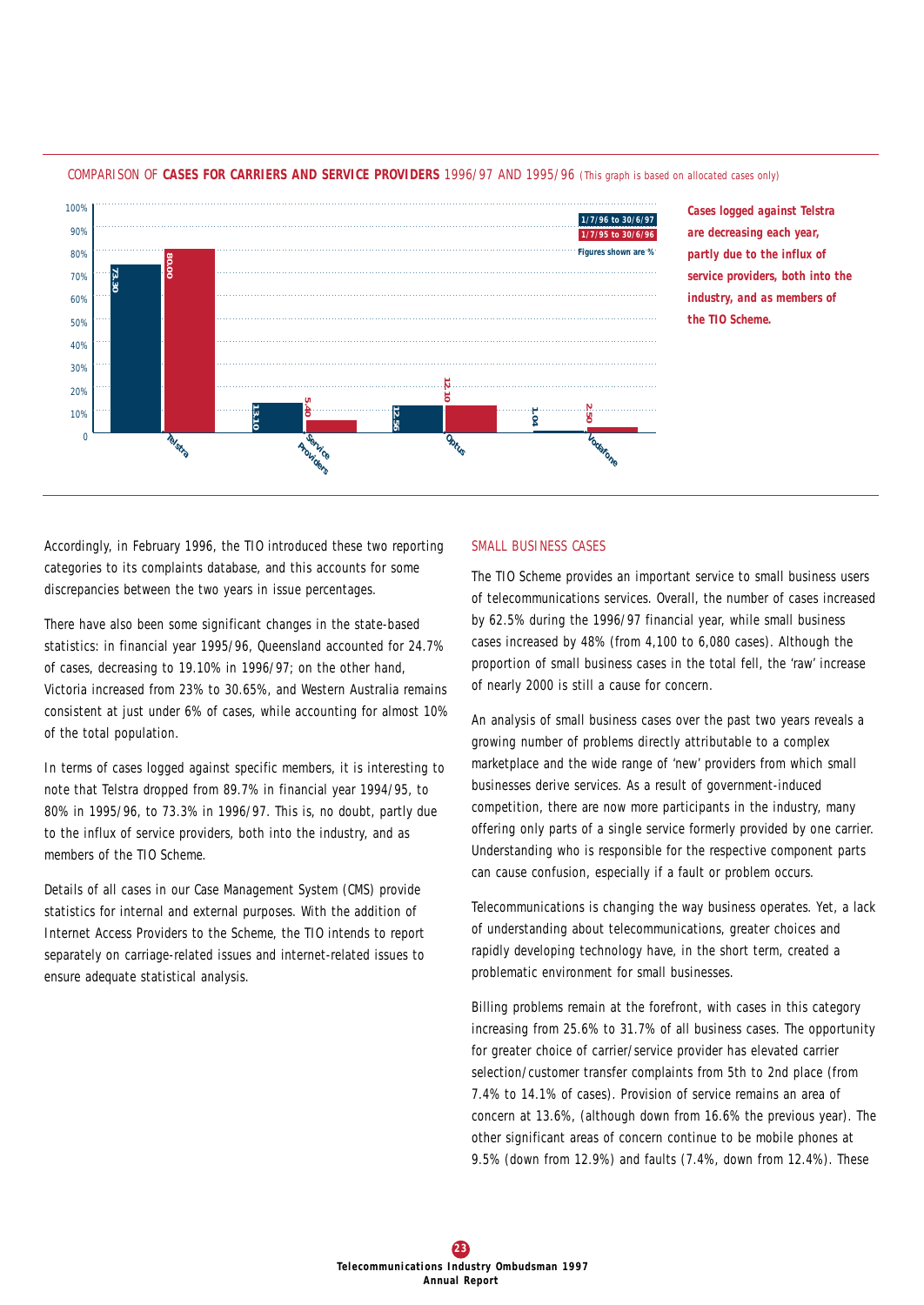

*COMPARISON OF SMALL BUSINESS AND RESIDENTIAL CASES 1996/97 (This graph is based on allocated cases only)*

*Small business cases increased by 48% during the 1996/97 financial year.*

five categories cover more than three quarters of all business cases handled by the TIO.

In comparison with residential consumers, small business users have greater problems with customer transfer, provision of service, mobiles, faults, basic carriage services, White Pages and Yellow Pages. As noted earlier, billing is the major problem for both classes.

Case analysis reveals patterns of problems arising from the 'free market' of services: misconceptions about information given, unrealised claims, decisions apparently made on verbal promises, and incomplete understanding of new and developing technology. These issues point to a need for greater customer awareness combined with better information and customer service standards from suppliers.

## *OUTCOMES*

A comparison of the outcomes of Consultations and Complaints for 1996/97 with the 1995/96 year shows that the TIO is maintaining its effectiveness in terms of cases resolved substantially or partially in favour of the complainant.

As noted in last year's Annual Report, however, care must be taken in assessing these figures, although they are usually regarded as a traditional measure of success for complaint handling schemes.

While the TIO reports on outcomes each year, they are not regarded as the sole measure of the success of the Scheme but are considered an important indicator. To adopt such an approach would defeat the very essence of the role of the Ombudsman and TIO Investigations Officers — the independent and impartial handling of cases.

There were 43 Disputes resolved during the 1996/97 year, including a number of cases outstanding from the previous year, while 28 cases were raised to the level of Dispute during 1996/97.

Disputes are resolved by way of Conciliation, a binding Determination by the Ombudsman, a further recommendation by the Ombudsman or by independent Arbitration which is administered by the TIO.

There were no Recommendations or Arbitrations conducted by the TIO in 1996/97.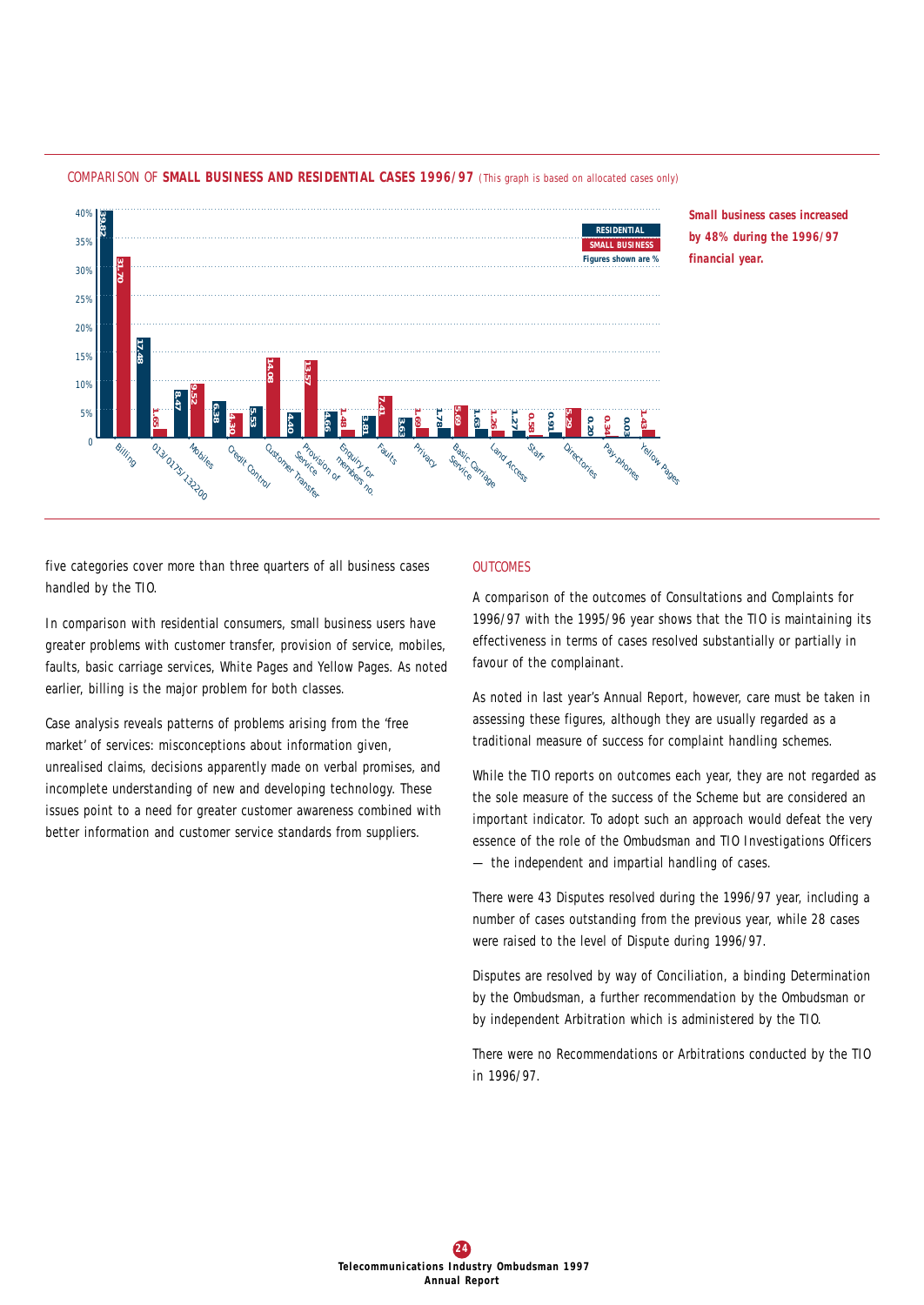

*COMPARISON OF OUTCOMES FOR CONSULTATIONS 1996/97 AND 1995/96*

*COMPARISON OF OUTCOMES FOR COMPLAINTS 1996/97 AND 1995/96*







*A clear majority of Disputes were resolved in favour of the complainant after they were raised to the status of dispute following detailed investigation and evidence in support of the complainant, which the member company has failed to accept.*

*These graphs illustrate that a majority of cases are resolved substantially or partially in favour of the complainant.*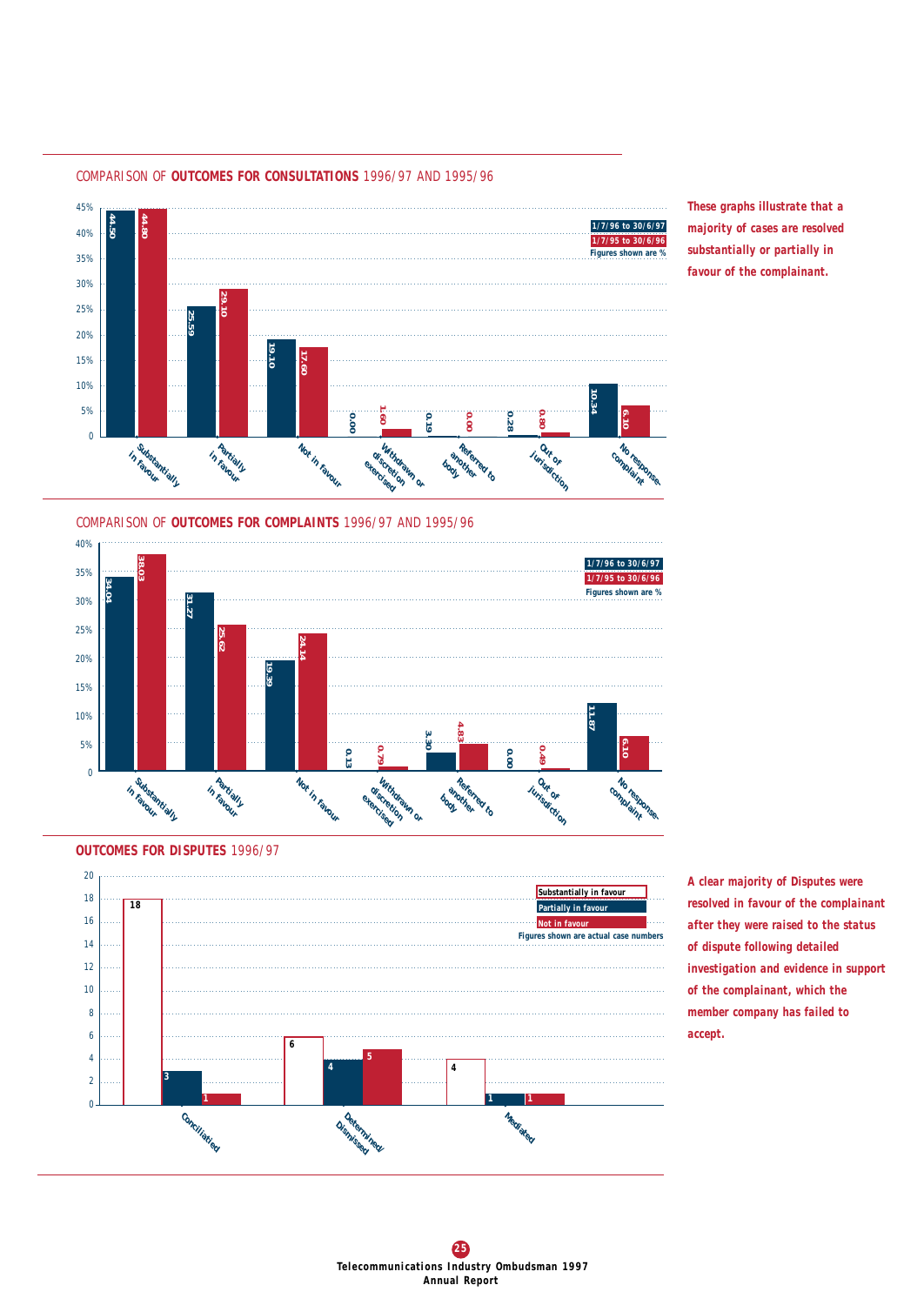

*COMPARISON OF TIME TAKEN TO RESOLVE CONSULTATIONS 1996/97 AND 1995/96*

*In the last year, the average resolution time for a consulation has decreased by four days.*

*COMPARISON OF TIME TAKEN TO RESOLVE COMPLAINTS 1996/97 AND 1995/96*

*In the last year, the average resolution time for a complaint has decreased by 13 days.*



## *COMPARISON OF TIME TAKEN TO RESOLVE DISPUTES 1996/97 AND 1995/96*



*Dispute resolution times vary in each quarter, ranging from 120 to 342 days.*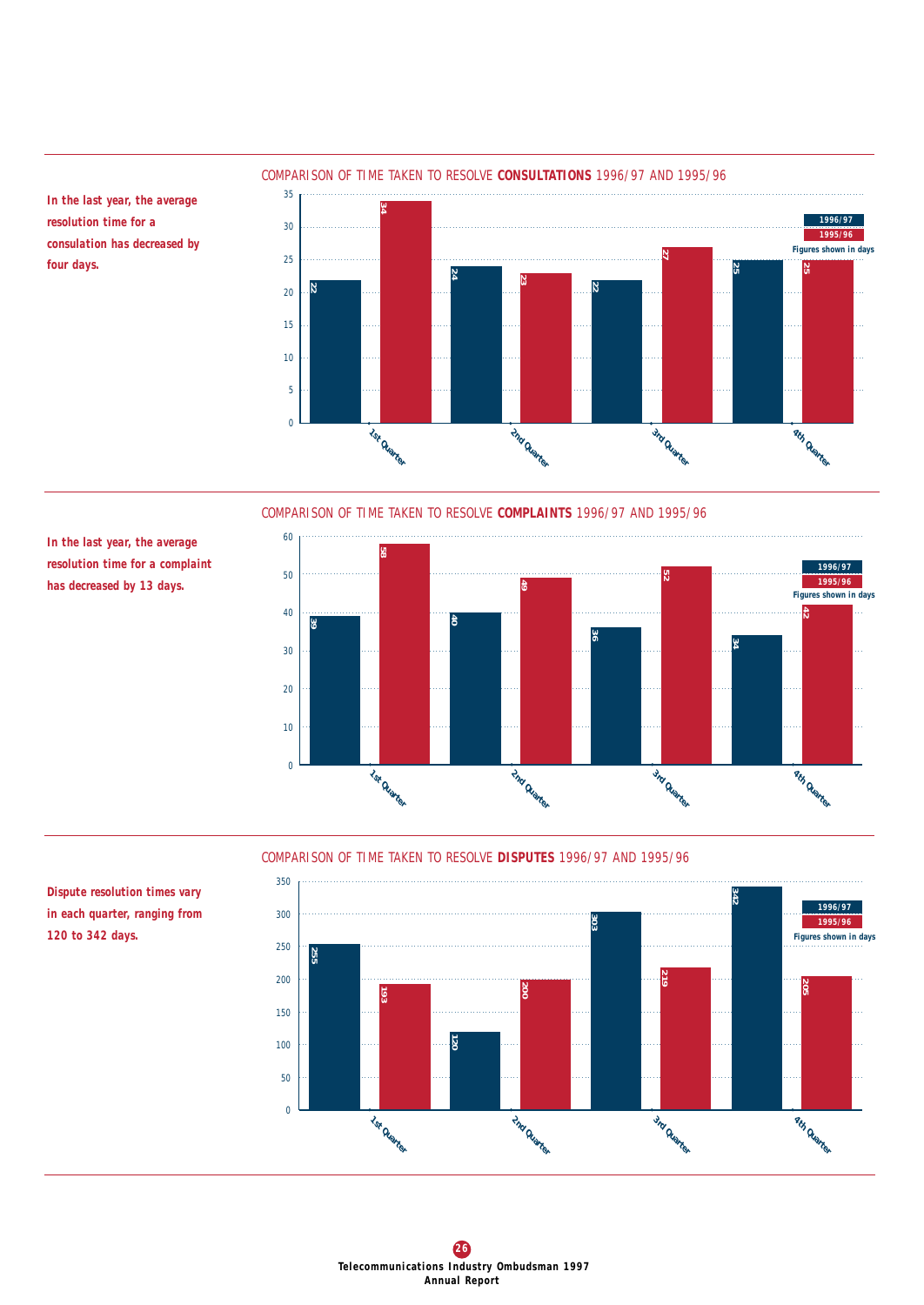Figures show that a far greater number of Disputes have an outcome favourable to the complainant, whether this is achieved by conciliation or by the making of a binding determination.

This difference reflects the fact that cases are usually raised to Dispute where the results of a detailed investigation at Complaint stage shows that the evidence favours the complainant, although the member concerned has failed to accept this fact.

#### *TIME-FRAMES*

In the past year, the TIO has been able to maintain performance in the face of rising case levels, and has also improved resolution times for both Consultations and Complaints.

In 1995/96, the average resolution time for Consultations was 27.25 days. In 1996/97, this average dropped to 23.25 days. Members of the Scheme are given 14 days to attempt the resolution of Consultations. Because the TIO does not close a Consultation until seven days after writing to confirm the resolution with the complainant, the minimum resolution time of these cases is 21 days.

The picture is similar for resolving Complaints, with average resolution times dropping from 50.25 days in 1995/96, to 37.25 days in 1996/97. Members have 28 days to attempt to resolve cases with the TIO: again, because the TIO closes a case no sooner than seven days

after writing to a complainant, this results in a minimum resolution time of 35 days. This performance improvement is a tribute to TIO Investigations Officers and the members of the Scheme. It will be a test of the Scheme's efficiency to maintain these results in 1997/98.

*In the past year, the average resolution time for Consultations decreased by 4 days.*

Dispute resolution times vary in each quarter of 1996/97, ranging from 120 to 342 days. These variations are accounted for by sometimes conflicting factors, including completing some simpler cases in the second quarter, and finalising a backlog of longstanding cases in the final quarter.

The principal underlying factor for the slow average resolution times for Disputes, however, is that increasingly, only the most complex and difficult cases are now progressing to dispute level. Disputes now

account for only 0.07% of cases, as against 0.2% in 1995/96, but by definition these are the most difficult to resolve.

Also, cases in which the compensation in question is less than \$250 may now be determined at Complaint level, whereas previously these had to be raised to a Dispute level.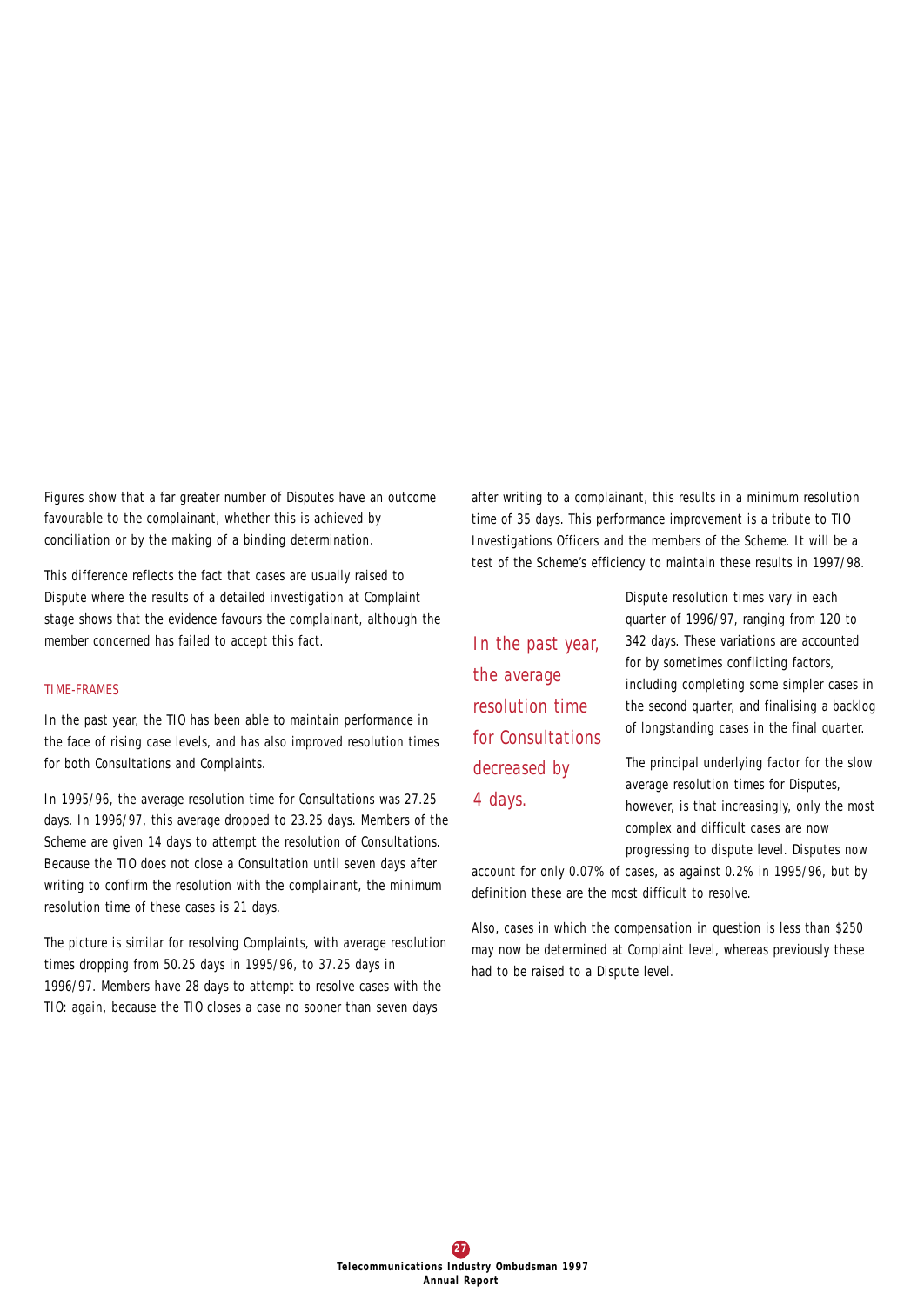## INVESTIGATIONS: R E C ENT I S SUE S

#### *AMPS PHASE OUT*

In the second half of 1996, the first stage in the progressive phaseout of the Analogue Mobile Phone System (AMPS) network was announced by the Minister for Communications. The withdrawal of the AMPS spectrum theoretically coincides with a reduced demand for an analogue service as consumers migrate to digital networks. If such a reduction in demand occurs, the quality of service of the AMPS networks should not be affected in the lead up to the network closure on 1 January 2000.

Complaints from analogue users who claim a deterioration of service since the spectrum was reduced constitute a small proportion of the complaints relating to the AMPS phase-out. However, they may indicate a higher usage of the AMPS spectrum than AUSTEL reports: AUSTEL claims spectrum usage has decreased to around 70% of capacity.

Furthermore, the number of complaints relating to the AMPS phaseout in the six months following 1 January 1997 were double that of the preceding six months. The TIO will continue to monitor the number of complaints, particularly following the next reduction of the AMPS spectrum in July 1997.

The increase in complaints relating to AMPS phase-out contrasted with a gradual decrease of AMPS complaints in general. Over the last financial year, AMPS complaints were only 10.2% of total mobile complaints. However, of this 10.2%, 33% related to AMPS phase-out, making it the largest area of complaint in relation to the analogue service.

Many of those complaints were from analogue users who object to the closure of the analogue network because there is no digital coverage

in their respective areas. Of all mobile complaints received by the TIO in the last financial year, 1% related to analogue coverage, and 14.9% related to GSM (digital) coverage. These figures confirm that digital coverage remains a significant issue for customers.

#### *MOBILE CONTRACTS*

Contracts for digital mobile telephones are another major area of complaint amongst small business and residential mobile phone users. Complaints seem to be the result of users not understanding the contract, particularly the terms and conditions of supply of service.

Although the TIO encourages voluntary full disclosure of relevant contract conditions at the point of sale, this is not always done. It is therefore up to the mobile phone users to take the initiative to protect their interests by asking dealers or salespeople questions such as:

- how much is the connection fee?
- what is the monthly access fee?
- what are the minimum call charges?
- how long is the contract (12, 15, 18 or 24 months)?
- can I upgrade a plan without incurring any penalties?
- what notice must be given when terminating the contract?
- are there any termination fees?
- what is the coverage in the area where the phone will be used?
- can I see coverage maps?
- can I transfer the contract to another party?
- is insurance available?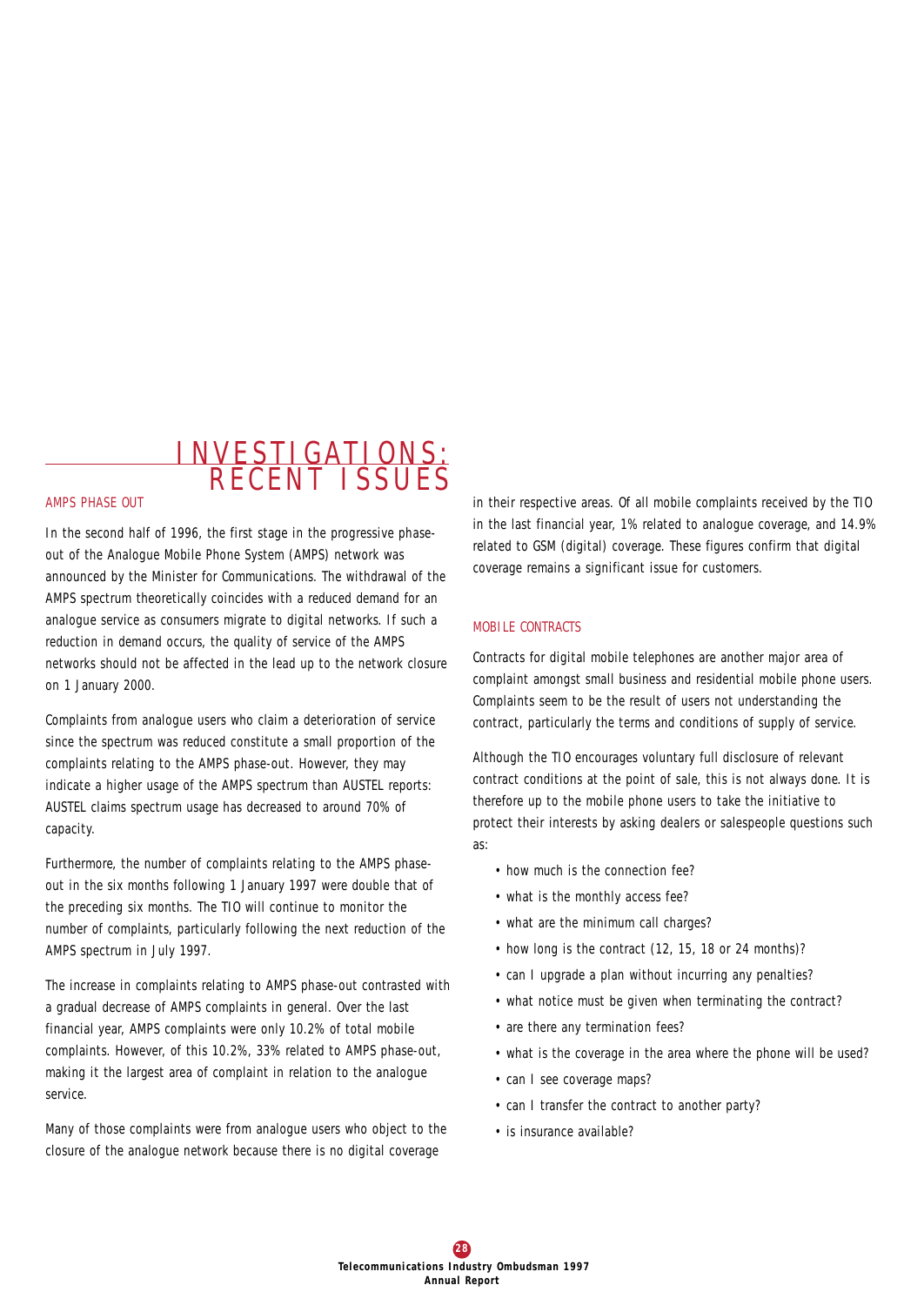*Contracts for digital mobile telephones are another major area of complaint amongst small business and residential mobile phone users.* 



Many mobile telephones are sold cheaply, and the true cost of the handset is recouped through a fixed term call plan. However, many people are unaware that, if the handset is lost or stolen before the end of the contract, they are still obliged to pay access fees for the remainder of the contract.

A small number of service providers now offer digital mobile services without a contract, giving the user the freedom to switch to another service provider at any time. Some service providers also offer pre-paid SIM cards, targeting customers who are refused mobile digital contracts for credit reasons, or who want to maintain tight budgetary control over their mobile phone use.

## *DELAYS IN CUSTOMER TRANSFERS OR CHURN*

Since 1991, the Australian public has had the opportunity to choose their long distance eligible carriage service provider. Initially they were give the option of using Optus, and now there are other service providers entering the telecommunications market.

The procedure for transferring to another carrier differs from company to company, and is not always obvious to the user. For example, transfers can be unknowingly effected by filling in forms, newspaper advertisements, or signing information provided by door knockers. The TIO advises consumers to carefully read before signing and to understand that a transfer means they will lose the direct relationship with their previous carrier or service provider. Thus, for example, if consumers need an extra telephone service installed or a fault rectified, they should contact the carriage service provider with which they are currently signed, even though they may be used to contacting Telstra.

The TIO has received an increase in the number of enquiries from customers who state that they are being billed by service providers with which they have never signed contracts. Investigations by the TIO have ascertained that through human error, wrong numbers have been entered in the transfer process, resulting in a transfer for the wrong customer. The TIO refers to these cases as unauthorised churning. Such incidents make up 15.6% of all customer transfer cases, of which there were 2,328 in the last 12 months.

In some cases, a family member or friend has signed a service over to a carriage service provider, representing themselves as the lessee of the service. Because carriage service providers cannot access Telstra's database to identify the lessee of a telephone service, they accept the word of the person signing the form. Furthermore, Telstra cannot police the transferring of services because it recognises the legitimacy of choice.

Consumers wishing to return their telephone services to Telstra are required to complete the relevant transfer forms, available through general enquiry numbers at Telstra. In the experience of the TIO over the past year, this transfer can take three months, or more.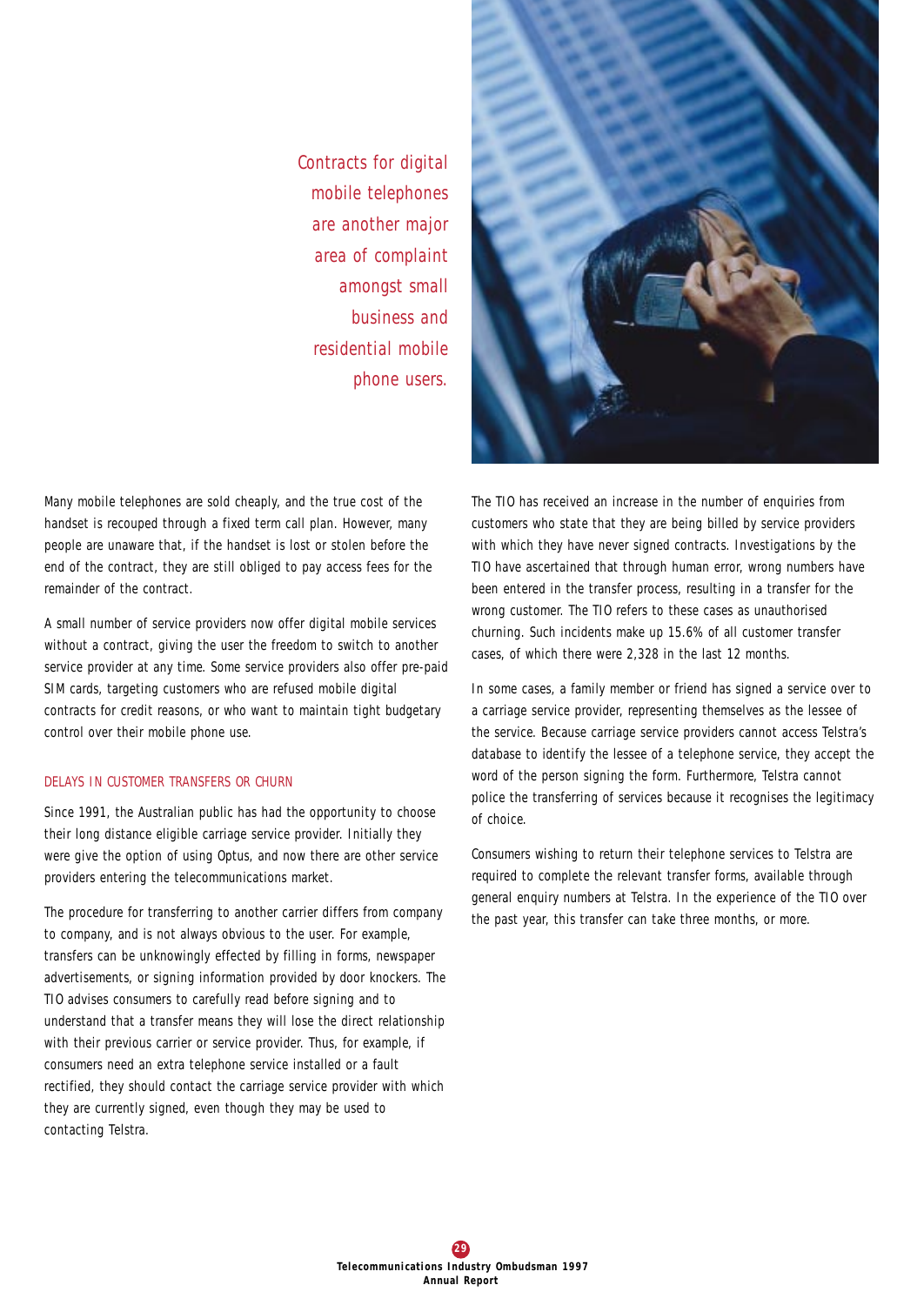## *BACK-BILLING*

Back-billing occurs when an account includes charges for calls made prior to the usual billing period.

Telephone users of both fixed and mobile services may, at any time, receive an account with these delayed charges, and the incidence is likely to increase in a multi-carrier environment.

With the exceptions of international roaming calls and reverse charge calls from overseas, call charges generated in Australia are the responsibility of the carrier or service provider which has control over billing. The level of control, however, is much debated because, in the current processes of call data transfer, billing delays can be the result of problems between carriers. For example, a wave of complaints in early 1997 involved delays in charging for Optus mobile satellite calls being made from Telstra PSTN services. Many complainants were not impressed by delays in charging of up to 12 months.

In this situation, Telstra relied on its Back-Billing Policy which enabled it to bill for calls up to 12 months old, on the condition that the consumer was made aware of the delay, and the reasons for it, in writing. In this case the TIO would only take up a case if this written notice had not been provided.

The TIO holds the view that a back-billing period of no more than 90 days is reasonable, excluding the billing period and determined from the date of the issue of the account. This means that charges should not exceed four months for a monthly account or six months for a quarterly account. This view has been accepted by some carriers and service providers, with exceptions made

for calls that involve billing from networks in other countries or international mobile roaming. Service providers who must rely on carrier billing feeds in order to on-bill their own customers have told the TIO that, while they would support such a view in principle, it would cause commercial hardship in their present circumstances.

*Back-billing occurs when an account includes charges for calls made prior to the usual billing period.* 

## The TIO has highlighted back-billing in

previous annual reports, because of its relevance to the industry. A specific standard which is accepted by all parties is much needed to give members of the TIO Scheme and complainants greater awareness of reasonable billing practices. Until such a standard is accepted by all parties, the TIO will continue to raise the issue of back-billing so that the industry is aware of its potential as a major source of complaints. The TIO hopes to encourage service providers and carriers to provide back-billing policies that are more customer-friendly.

#### *SERVICE AND EQUIPMENT REFUNDS ON NEW-LOOK TELSTRA ACCOUNTS*

Over the last 12 months, Investigations Officers have been fielding enquiries regarding Telstra's new-look accounts, which itemise service and equipment charges. After reviewing their accounts, some complainants find that they have been charged for services such as telemeters, outside bells, lockable phones, handset rental and other products they claim they have never requested or do not have.

Complainants state that upon contacting Telstra they have been offered refunds of charges ranging between 12 months and five years, depending on the time they have had the service connected and how long they believe the listed item has been incorrectly charged.

## *OPTUS 190X CALLS/PRESELECTIONS*

The TIO receives a high number of calls from consumers complaining about being billed by the carrier who is not their pre-selected provider. This indicates a continuing lack of awareness among consumers that certain calls are not pre-selectable. For example, if a consumer makes a 190 information call, he or she is billed by the carrier chosen by the provider of the information which may or may not be the consumer's pre-selected carrier. Similarly, the consumer does not select the network through which an incoming reverse charge call is directed.

Many Telstra customers complain that they are billed by Optus when dialling an information call number or accepting a reverse charge call.

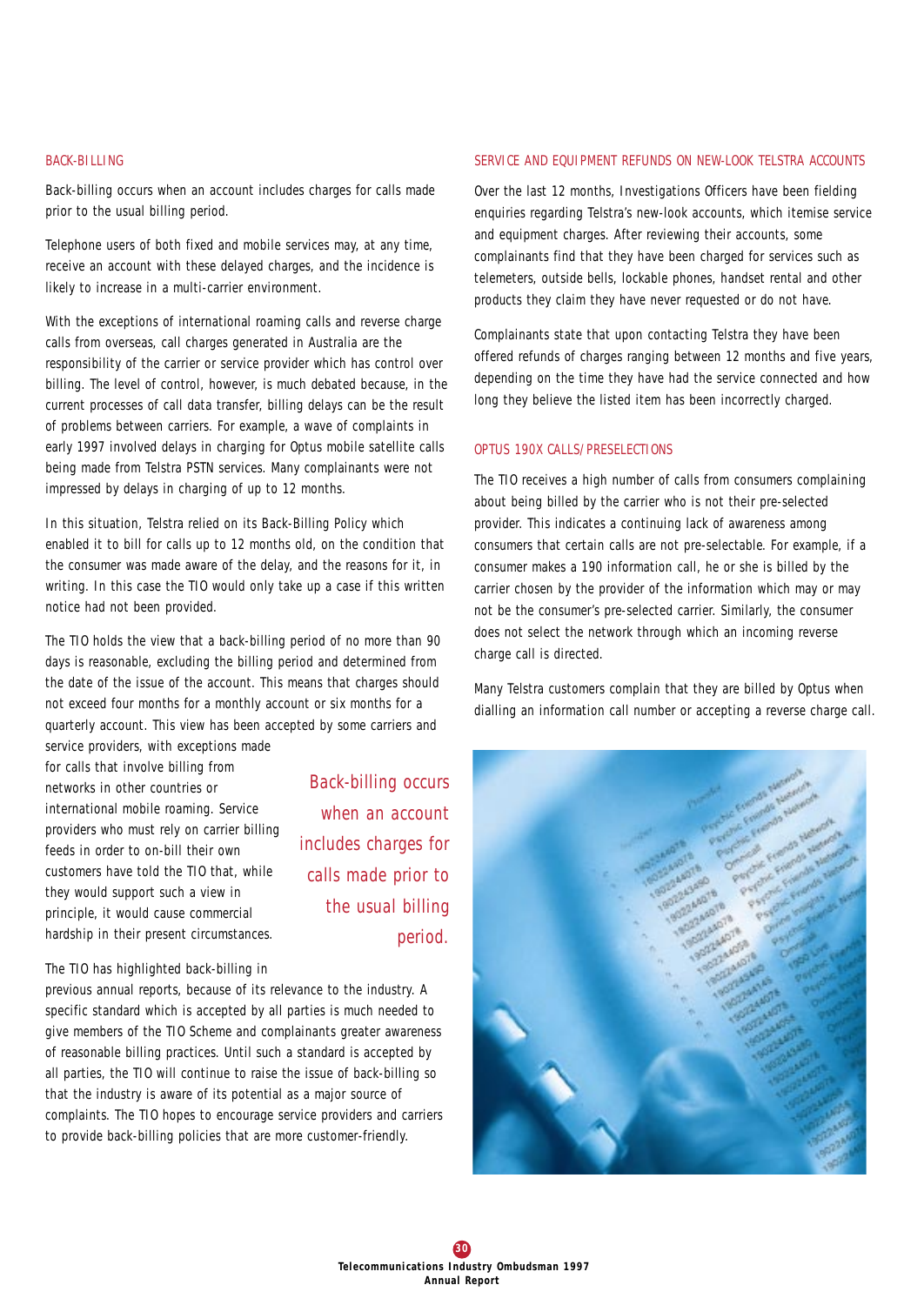With the increasing availability of Optus local calls, the TIO expects to begin to receive complaints from Optus customers who have been billed by Telstra. In either case, once a call has been placed through another carrier's network, the consumer's pre-selected carrier is obliged to pass on sufficient information to the other carrier to effect the billing. If a customer's line is silent, billing information is passed on with a silent line indicator so that the other carrier knows to implement any silent line protections.

The continuing number of cases received by the TIO is a major issue for concern, and it highlights a need for greater public awareness about calls that are not pre-selectable. One solution may be to include a simple message in advertisements for information calls that informs consumers of the carrier that will bill them for the call.

## *TOTAL CALL RECORD CHARGING (TCRC)*

A significant change to billing during 1997 was the introduction of Telstra's Total Call Record Charging (TCRC), that itemises local calls. As Telstra progressively upgraded exchanges to allow for this facility, many customers could choose to obtain detailed listings of local calls made from their service. Telstra is not proposing, at this stage, to automatically include this information on telephone accounts. Furthermore, a \$5 charge for the additional information will normally apply, although, where the consumer disputes calls, the charge may be waived. The TIO looks forward to reviewing the impact of TCRC on cases concerning local call charges.

## *PRIVACY AND THE TIO*

An important role of the TIO is to investigate complaints of alleged interference with an individual's privacy, that is, of non-compliance with the Information Privacy Principles contained in the *Privacy Act 1998* or with any applicable industry-specific standards such as the *Telecommunications Act 1997*.

Privacy principles relate to the methods used to collect personal information; the way such information is stored and kept secure; how that information may be used or disclosed to third parties; the

accuracy of records; and access by individuals to their own personal records.

Although the government's privacy legislation principles still do not expand into the business sector, this jurisdiction already exists with the TIO through its specific Constitution and through the *Telecommunications Act 1997*, which places strong privacy restrictions on telecommunications carriers and service providers. The Act also provides exemptions for disclosure of information to the TIO, for investigative purposes.

Most privacy-related enquiries and complaints to the TIO are allegations of unauthorised disclosure of 'silent' (unlisted) numbers, disclosure of PIN telephone control numbers, the interception and recording of telephone conversations, and disclosure of personal credit or billing information. The intrusive use of the telephone, particularly some forms of telemarketing and the rules for recording telephone conversations are still grey areas.

A big test of the adequacy of privacy protection will be provided by Calling Number Display technology which some carriers plan to introduce in coming months. At present, there is little to stop unscrupulous businesses from improperly using records of stored numbers of people who have called them.

Similarly, there are no uniform laws which lay down procedures for informing a telephone caller when a conversation is being recorded, or what callers' rights are should an organisation not covered by the telecommunications legislation record a conversation improperly.

The Australian Communications Industry Forum intends to develop a Code of Practice relating to privacy with particular reference to the areas of protecting personal information, the intrusive use of telecommunications, and the monitoring and recording of communications.

While such industry self-regulation is welcomed, the ability of electronic recording and storage devices to intrude into everyday life calls for a co-regulatory regime of industry codes, underpinned by uniform national privacy laws.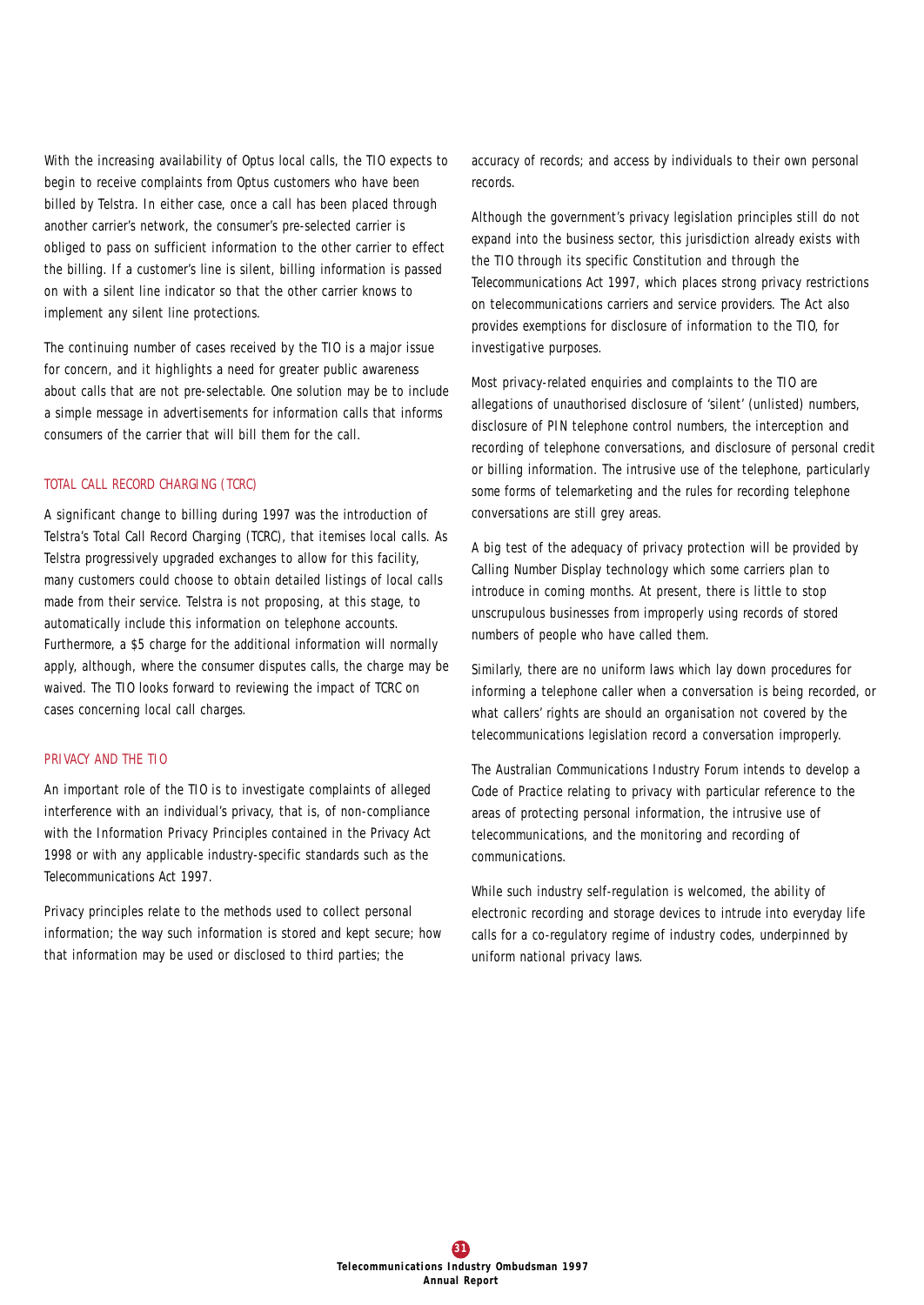*Whether statutory or industry-based, the jurisdiction of an Ombudsman Scheme changes as it gains importance or expands to meet new developments. The TIO is no exception, and it continues to evolve to accommodate issues such as the Internet and the changes introduced by the Telecommunications Act 1997.*

*Apart from the expansion of the mandatory membership base, several significant increases in the TIO's jurisdiction will come into effect in 1997/98.*

# FUTURE JURISDICTION

#### *INTERNET ACCESS PROVIDERS*

The supply of a carriage service allowing an end-user to access the Internet is the defining criterion of an Internet Access Provider (IAP) — often confused with Internet Service Providers (ISP). All IAPs must join the TIO Scheme from 1 July 1997 and it is the term 'access' which defines the TIO's jurisdiction.

People or companies who call themselves ISPs but do not provide internet access are not under TIO jurisdiction and need not join the Scheme. For example, the development of Web Sites does not involve the supply of a carriage service which enables an end-user to access the Internet and, consequently, is outside the Ombudsman's jurisdiction.

The TIO will not deal with complaints relating to the content of services provided over the Internet. Nor will it deal with issues related to financial transactions across the Internet. Intra-industry complaints and computer hacking are also outside TIO jurisdiction.

The TIO is aware that the rapid growth and development of communications over the Internet will have an impact on the number of consumer complaints about internet access and will be keeping abreast of such developments. As technology and industry sectors converge (internet telephony, for example) related complaints are likely to become of major importance to the TIO in future.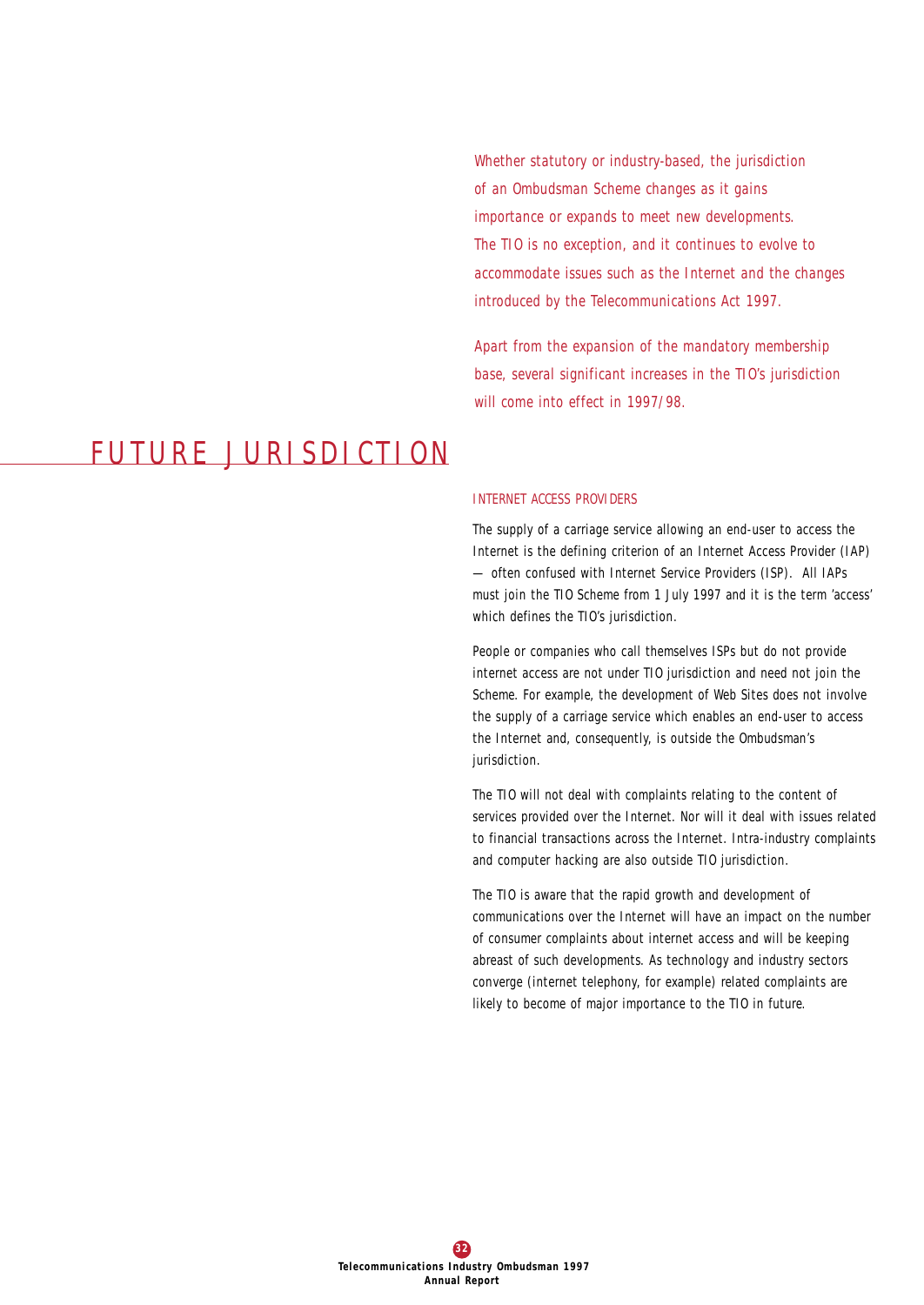## *CODES OF PRACTICE*

The telecommunications industry faces an important task — to develop comprehensive Industry, or Consumer, Codes of Practice, as mandated under Part 6 of the *Telecommunications Act 1997*. This is a key facet of self-regulation.

Briefly, the Act empowers the Australian Communications Authority (ACA) to determine that any group of participants in the industry is a section of the industry for the purpose of developing Codes. The Act identifies various types of telecommunications activities in relation to which Codes may be developed, such as carrying on business as a carrier or carriage service provider, supplying goods or services in connection with a carriage service and manufacturing or importing customer premises equipment.

The Act also provides a fairly exhaustive list of Codes that may be developed including:

- communicating with customers about goods and services on offer and the prices, terms and conditions under which they are offered;
- privacy, particularly the protection of personal information; the intrusive use of telecommunications; monitoring or recording communications and calling number display;
- accuracy of billing of customers and the timeliness and comprehensibility of bills;
- internal handling of customer complaints.

The ACA has the power to request the development of Codes and to register them, provided it is satisfied, amongst other things, that the Australian Competition and Consumer Commission (ACCC), the TIO and at least one consumer group have been consulted.



Adherence to Codes is voluntary. Nevertheless, where it is satisfied that there is or has been a breach of a Code, the ACA reserves the power to direct an industry participant to comply with a Code and to issue formal warnings to a participant about any contravention of a Code.

Where the industry does not develop a Code, as requested, or where a Code fails to fit the purpose, the ACA may determine a mandatory Industry Standard.

The above encapsulates the industry's regulatory framework for Code development. As the outline of this legislation became clear in October 1996, industry participants established a Consumer Codes Working Group. Both consumer groups and the TIO were represented to prepare guidelines for the development of Codes which are now approved by the Australian Communications Industry Forum (ACIF). (As the peak industry self-regulatory body, the ACIF subsumes the Code Working Group's task of actually developing Codes through a Code Reference Panel.)

Already, the Working Group has identified prices, terms and conditions of services and privacy as priorities for Code development, producing scoping studies in both areas. A voluntary Mobile Change of Service Code has also been distributed to industry participants.

Apart from consultations, the TIO seeks to participate actively in the development of some Codes, including those for prices, terms and conditions of services and, particularly, the internal handling of customer complaints, an area of TIO expertise.

Finally, the Act makes it clear that Codes or Standards may, with the Ombudsman's consent, confer powers on the TIO. The principal function envisaged is that the TIO will investigate and make

> determinations on consumer complaints about contraventions of Codes. The TIO will not handle industry complaints about breaches of Codes: these require a mechanism to be developed within

The TIO will a mean of the TIO will *investigate and make determinations on consumer complaints about contraventions of codes.*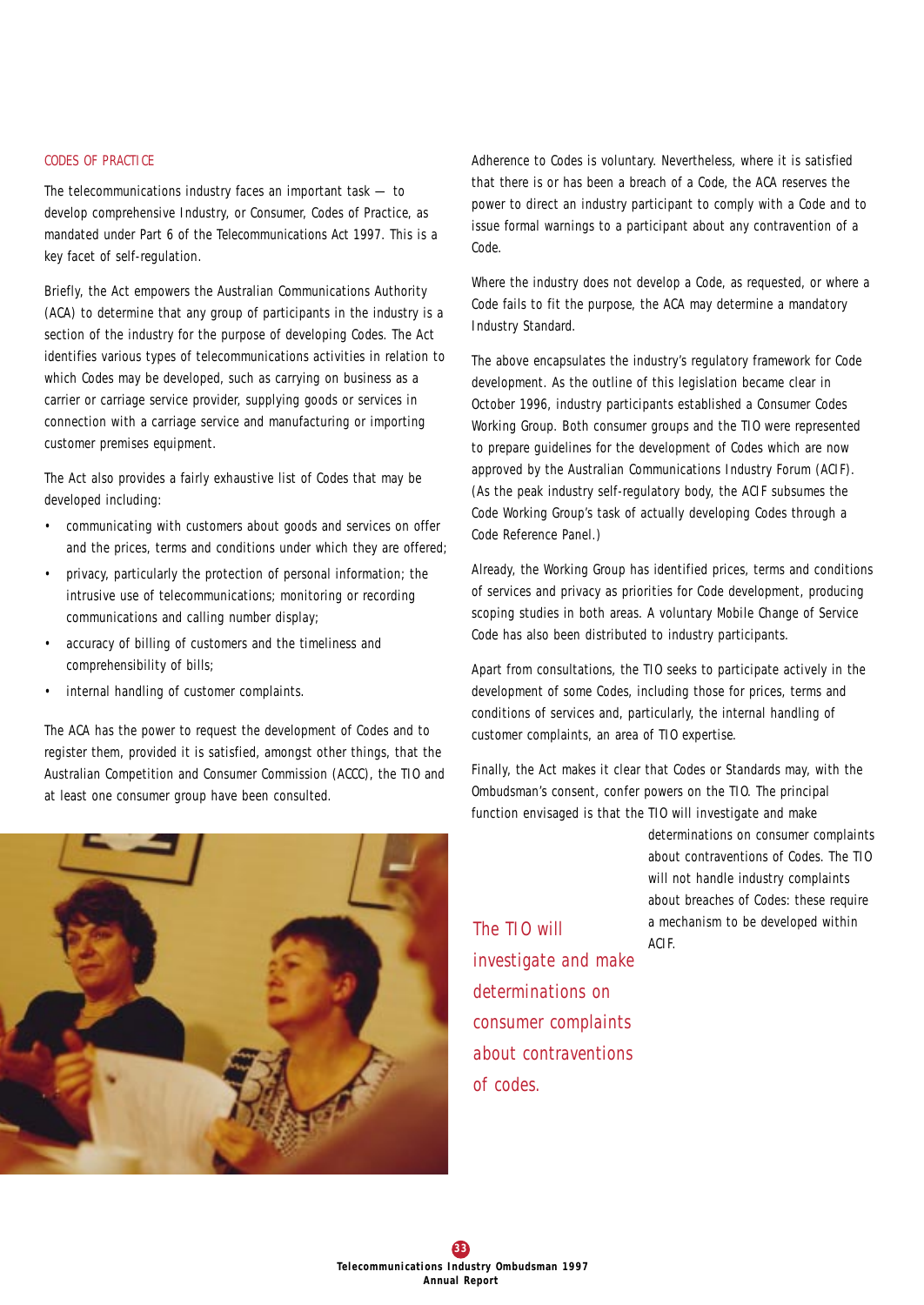#### *CUSTOMER SERVICE GUARANTEE*

The Customer Service Guarantee (CSG) now contained in Part 9 of the *Telecommunications Act 1997* provides that AUSTEL or its successor, the Australian Communications Authority (ACA), may determine the customer service performance standards to be adhered to by carriage service providers (including carriers). Further, the ACA can also determine a scale of damages to a maximum of \$25,000 for performance standards breaches.

In particular, performance standards will cover the period taken to comply with requests for connection of services; the periods that may be offered to customers when making those arrangements and compliance with those terms; the period taken to comply with requests to rectify faults or service difficulties; and the keeping of appointments with customers to deal with these matters.

On customer request, the Ombudsman can issue an evidentiary certificate, which will be prima facie evidence of its contents, stating that a specific carriage service provider has contravened a performance standard and setting out particulars of the contravention.

Obviously, the TIO would conduct a preliminary investigation of a customer's complaint before issuing such a certificate. Once issued, a customer could use the document in any proceedings in a court of competent jurisdiction against the carriage service provider concerned.

The Ombudsman has advised the Minister for Communications and the Arts that he consents to the conferral of this power. It remains to be seen how many consumers would choose this type of remedy, given the uncertainties and costs of any litigation.

Alternatively, the CSG allows for customers of carriage service providers to bring complaints about breaches of performance standards before the TIO for investigation and determination in the usual manner.

This provision reflects a submission made by the Ombudsman to the Senate Environment, Recreation, Communications and the Arts References Committee when it was considering the CSG as part of the Telstra (Dilution of Public Ownership) Bill.

In such a case, the current \$10,000 limit on the Ombudsman's power of determination would apply, and should be adequate given the nature of most complaints.

## *CABLE/PAY TV*

The provision of cable or pay TV services is outside the jurisdiction of the TIO as is their content, even though Optus Vision and Telstra Multimedia, as holders of carrier licences are required to be members of the TIO Scheme.

While the legal reasons for this curious situation are complex, essentially it is possible that an operator may be a carrier but not an eligible carriage service provider, because none of the services provided by the carrier are of the type that requires membership of the TIO, e.g. supply of the standard telephone service; supply of a public mobile telecommunications service or the resale or aggregation of those services.

Initially, this raises the question of the utility of a carrier providing only cable or pay TV services joining the TIO. However, it is more than likely that in the future such carriers will provide other services, e.g. access to the Internet which will bring them under the TIO's umbrella.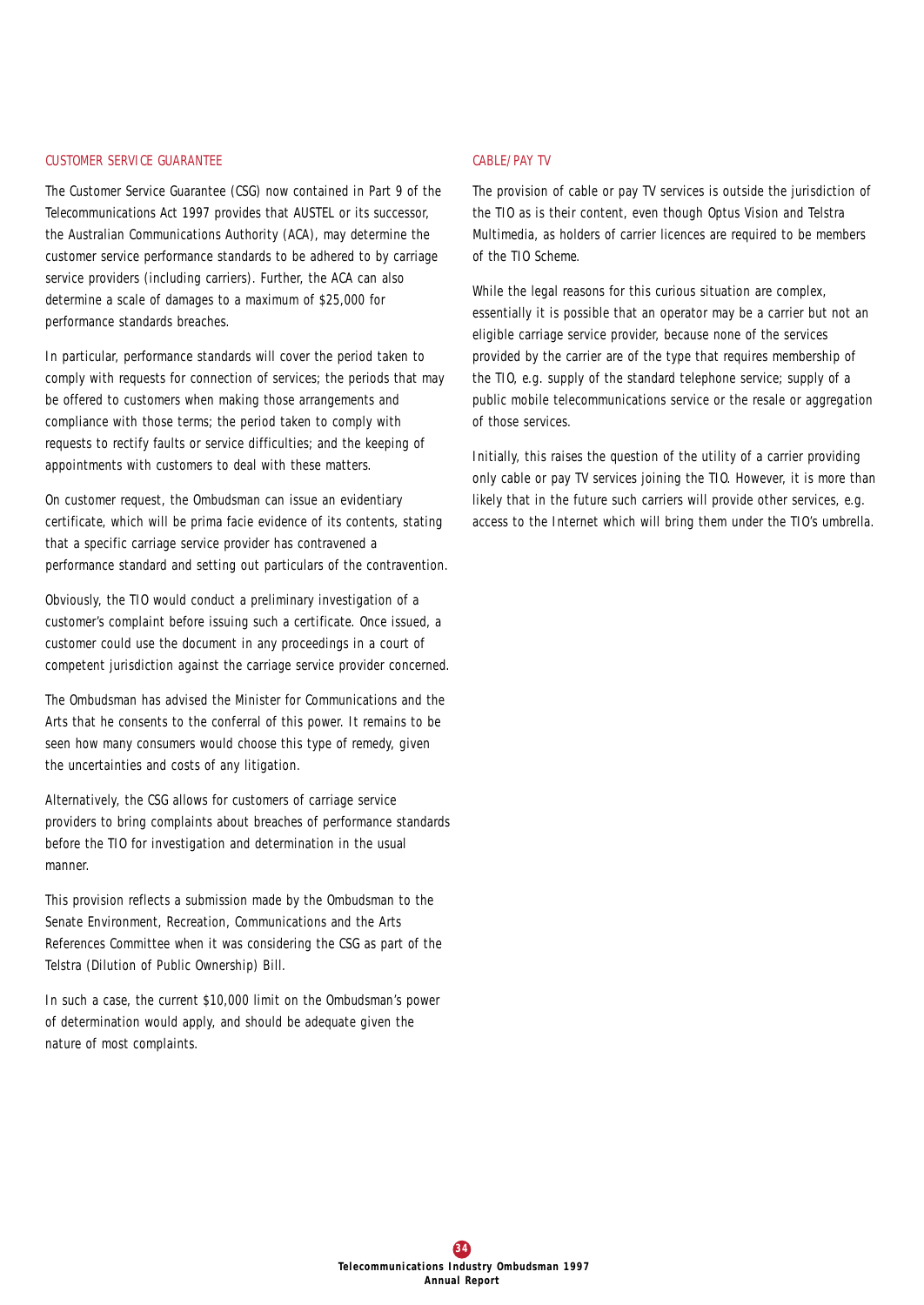# INVESTIGATION ISSUES

*Basic Carriage Billing Customer Transfers Credit Control Directories Faults Land Access Mobiles Privacy Provision of Service Staff*

*BASIC CARRIAGE SERVICE*

*Enquiries: 756 Consultations: 24 Complaints: 21 Disputes: 4*

The BCS refers to carriers' Basic Carriage Service tariff, lengthy documents prepared under the *Telecommunications Act 1991* that outline the services and tariff schedules. Now that the 1997 Act is in force, Telstra's BCS will take another form, although for the purposes of TIO investigative work, the BCS is a useful category for recording complaints referring to the tariffs of all carriers and service providers which are often disputed. (The BCS category accounts for only 2.31% of TIO cases.)

It is important to understand that the setting or approval of actual tariffs of carriers and service providers is a commercial matter, over which the TIO has no jurisdiction. In contrast, charging arrangements, problems with enhanced services, contract terms and conditions, provision of services and related charges, liability of carriers and number allocation are current issues, particularly with the advent of the new regulatory regime, effective as of 1 July 1997.

## *CASE NOTE*

*A complainant called the TIO after contacting Directory Assistance to obtain a new business number when the new numbering plan came into effect. The complainant was quoted an incorrect number by the operator, but was not aware of this until she had printed 10,000 business cards with the incorrect number.* 

*The carrier considered the argument, researched its operator record data and decided to grant a credit to her account of \$446, the cost cited for reprinting the business cards.* 

#### *CASE NOTE*

*A complainant disputed a labour charge for the installation of a phone line, claiming that the technicians had not worked for the time billed and that the rates charged were excessive and not in accordance with other trade rates, given the difficulty of the work.* 

*The case was raised as an Enquiry, but no response was received. This consequently upgraded the case to a Complaint. An investigation discovered that all charges were in accordance with the BCS tariff and that more work than the complainant was aware of had been performed both at the exchange and on the complainant's line. After the TIO explained this, the complainant was satisfied and paid the bill.*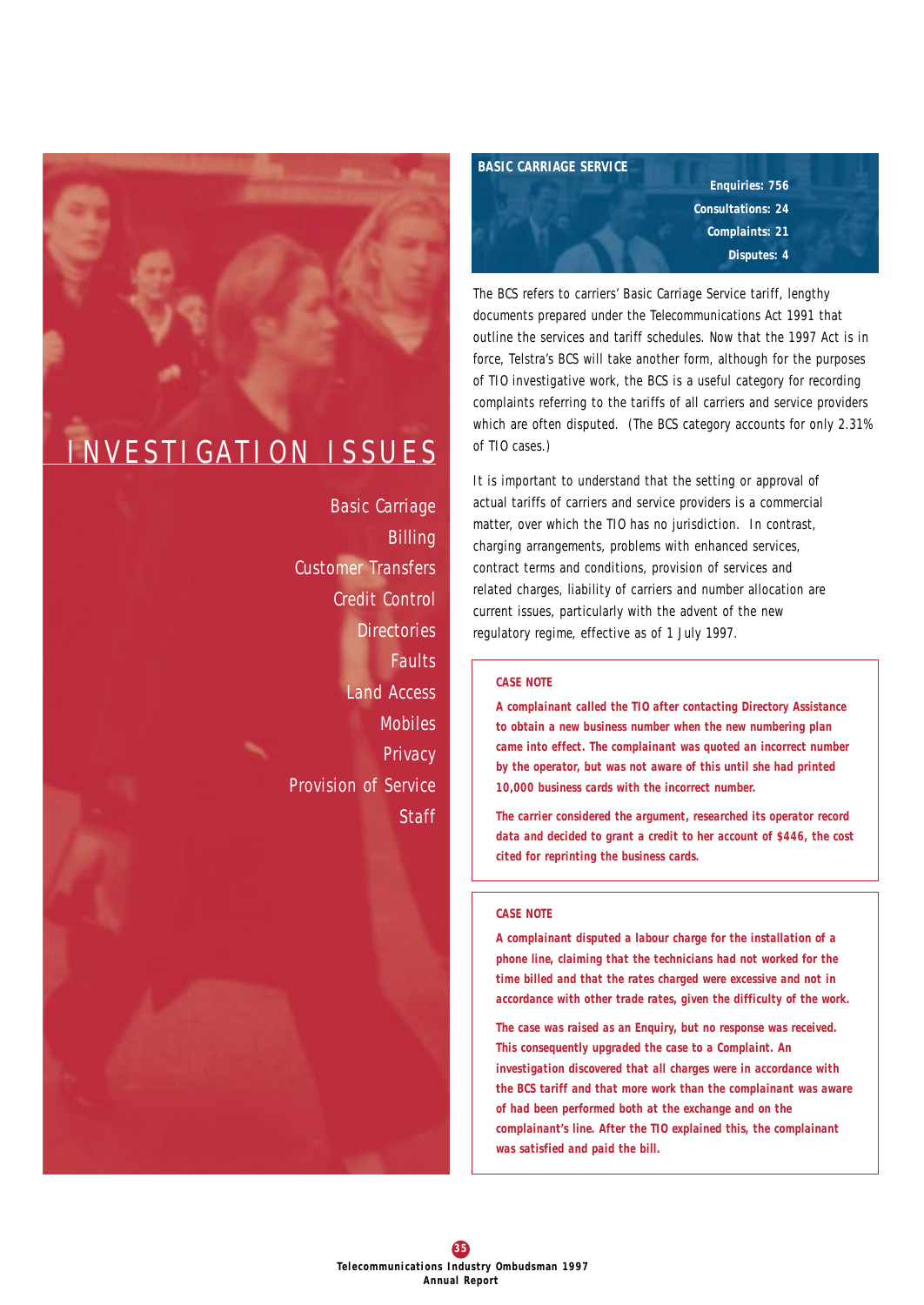

Billing issues consistently make up more than one third of all cases raised by the TIO. When cases are recorded, there is a distinction made between billing queries regarding the Public Switched Telephone Network (PSTN) and billing queries regarding Public Mobile Telephone Services (PMTS). The number of mobile billing cases has risen to 15.3% of the total, a slight increase from last year, while queries regarding the PSTN have decreased slightly to 84.7%. The biggest rise in billing cases regarding mobile telephones relates to the payment of accounts.

Although many cases result from customers' concerns about billing and charges, this does not necessarily equate to widespread technical errors or charging inaccuracies by the carrier or service provider. When investigating alleged billing inaccuracies, the TIO requests appropriate verification of the accuracy of the billing systems in respect of the particular customer's accounts. The TIO is largely reliant on the information provided by the carriers through technical testing. However, Investigations Officers also consider the customer's own call records, if there are any, along with the level of security at the household and access to the telephone service, and the account and fault history.

| PSTN           | Call charges record       | Cards                  | 0.6%  |
|----------------|---------------------------|------------------------|-------|
|                | Call charges record       | Delay                  | 7.0%  |
|                | Call charges record       | IDD                    | 3.6%  |
|                | Call charges record       | Info Calls (Australia) | 12.1% |
|                | Call charges record       | <b>Mobiles</b>         | 2.7%  |
|                | Call charges record       | Operator-assisted      | 1.2%  |
|                | Call charges record       | Other Charges          | 3.6%  |
|                | Call charges record       | <b>STD</b>             | 3.6%  |
|                | Call charges record       | Partyline (IDD) calls  | 4.8%  |
|                | Non-provision of discount |                        | 1.6%  |
|                | Metered calls             | Delay                  | 0.7%  |
|                | Metered call              | Dispute                | 19.6% |
|                | Payment                   |                        | 17.7% |
|                | Service and Equipment,    |                        |       |
|                | Flexi-Plans               |                        | 5.9%  |
|                |                           |                        | 84.7% |
| <b>Mobiles</b> | Call charges record       | Delay                  | 1.7%  |
|                | Call charges record       | IDD                    | 0.5%  |
|                | Call charges record       | Info Calls (Australia) | 0.7%  |
|                | Call charges record       | STD                    | 2.1%  |
|                | Call charges record       | Partyline (IDD) calls  | 0.4%  |
|                | Call charges record       | Other charges          | 0.0%  |
|                | Payment                   |                        | 9.3%  |
|                | Service and Equipment,    |                        |       |
|                | Flexi-Plans               |                        | 0.6%  |
|                |                           |                        | 15.3% |

## *METERED CALLS*

Complaints related to the alleged overcharging of metered (local) calls make up 20% of billing cases, a rise from 16% in the previous year. These cases are difficult to resolve, because carriers may have already conducted extensive technical testing of their equipment and billing systems by the time the customer has sought the intervention of the TIO. Many customers raise a question of the credibility of testing conducted after a dispute has occurred.

#### *CASE NOTE*

*A complainant had a telephone line installed specifically to connect a modem, and then set up an account with an Internet Access Provider. After receiving the first telephone account from Telstra she queried the number of calls, which was significantly more than indicated by a print-out from the IAP. She then raised a complaint and Telstra conducted testing with Call Charge Analysis Equipment (CCAE), which confirmed the calls were all successful.* 

*It was explained that there are two steps required to make an Internet connection. Firstly, the customer must make a successful telephone call from the computer to the IAP's facilities via a modem. Telephone companies recognise that a successful call has been made when the IAP's facilities pick up the phone. At this stage a phone connection has been made and a telephone bill item has been recorded. The IAP's facilities then attempt to communicate with the customer's modem to ascertain who has called and what service is requested. If this process does not succeed for any reason, the IAP's facilities will disconnect the call, and the customer may not realise that a successful call has been made.*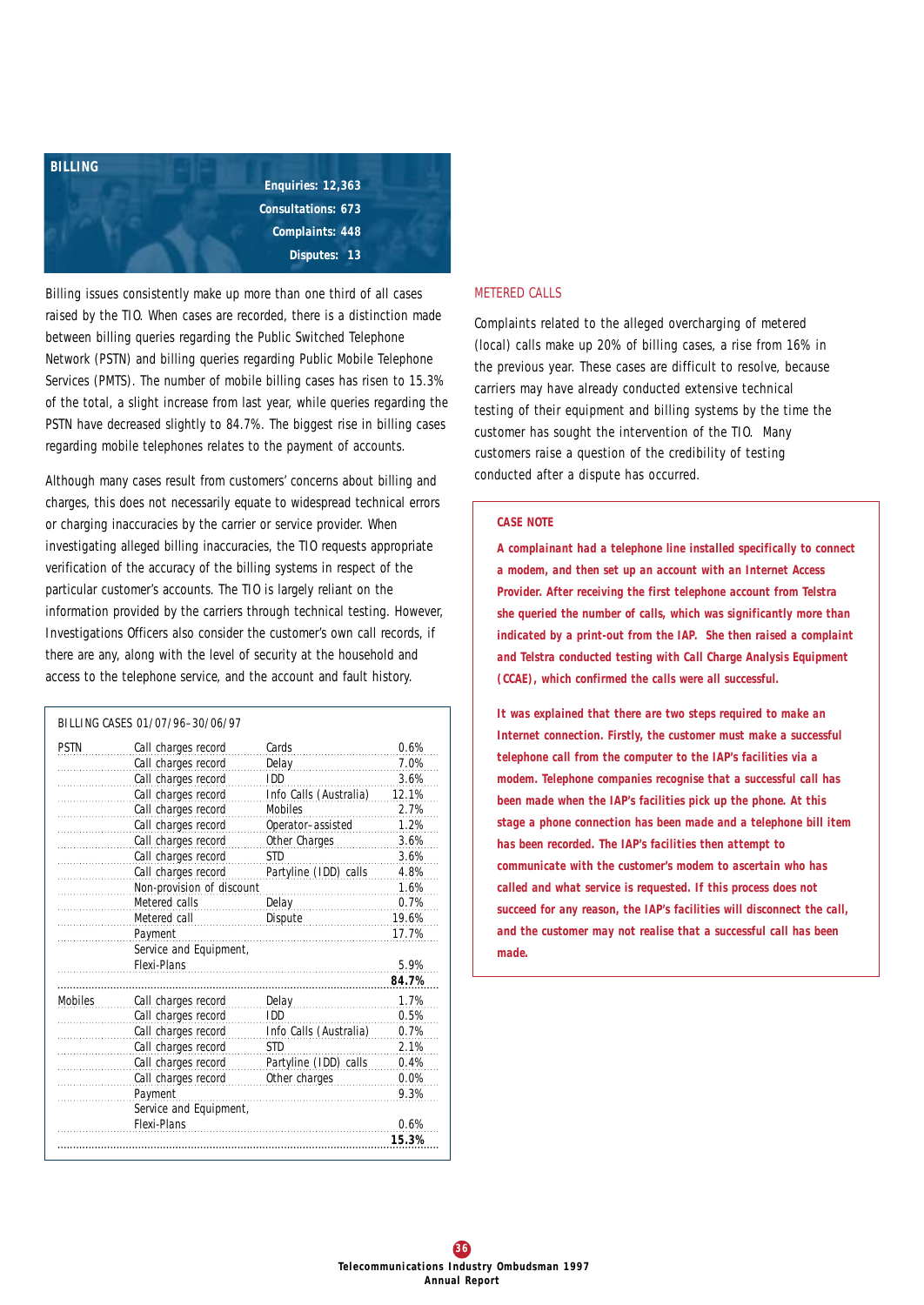#### *CASE NOTE*

*A complainant alleged that he had been overcharged for metered calls on a particular account. Before he contacted the TIO, Telstra had tested the service with Call Charge Analysis Equipment (CCAE) on the service and had sent the customer a report. The customer, however, claimed that there were numbers he did not recognise. He again contacted Telstra, and was told that further testing would take place, but that there would be a delay. In the meantime, the customer moved residence, making further testing of the service impossible.* 

*As a result of the TIO's investigation, charges of \$642.57 were waived on the basis that, although the initial testing had indicated there was no fault, Telstra had not followed the correct procedures in handling the complaint.*

#### *CASE NOTE*

*A complainant believed he had been overcharged, arguing that with only he and his wife having access to the phone, and his wife away for part of the billing period, the number of calls made should have been fewer than normal. Telstra tested with CCAE on the service, but the complainant did not receive a report. The TIO raised a formal Complaint and all the testing was reviewed. In this case, the TIO supported the decision that the charges should stand, as there was no indication of any error in the billing or any faults with the equipment. After receiving all the documentation, the complainant was satisfied with the result.*

#### *'PARTYLINE' CALLS*

While the TIO continues to receive calls from customers disputing partyline calls, the percentage of cases has almost halved from the previous year. 'Partyline' is the term used to describe IDD calls made to information services (for example, sex chat lines) operated in overseas countries. The reason for the decrease in calls relating to partyline calls may in part be related to an increased awareness of the costs of such calls, as a result of media publicity. As well, many households may be using preventative measures, such as IDD barring, to stop the incidence of unwanted or unauthorised calls.

Resolution of these cases can be particularly difficult because the charges can be quite high and the investigation itself can be sensitive, given the nature of some calls. It is not surprising that some customers may deny making the calls, and that some cannot accept that other family members may have made such calls.

As with other billing complaints, each case is considered on an individual basis according to testing and other evidence and information supplied by both parties. Such evidence may include raw call data, known as International Call Records/Gateway Dockets (which have a 99% accuracy level), or the results of a technical metering investigation. The latter involves an inspection of the complainant's telephone equipment to check for crossed lines, line tampering or other irregularities which may result in incorrect billing.

Where there is no evidence of any charging error, the TIO will generally support a decision not to alter the charges. Should there be an indication of doubt as to the integrity of the billing system or telephone service, the TIO will determine that the charges be waived.

In the majority of cases before the TIO, there is no evidence of technical problems and, in fact, evidence from complainants' calling patterns, including the interspersion of disputed calls close to undisputed calls, generally suggest call charges are correct.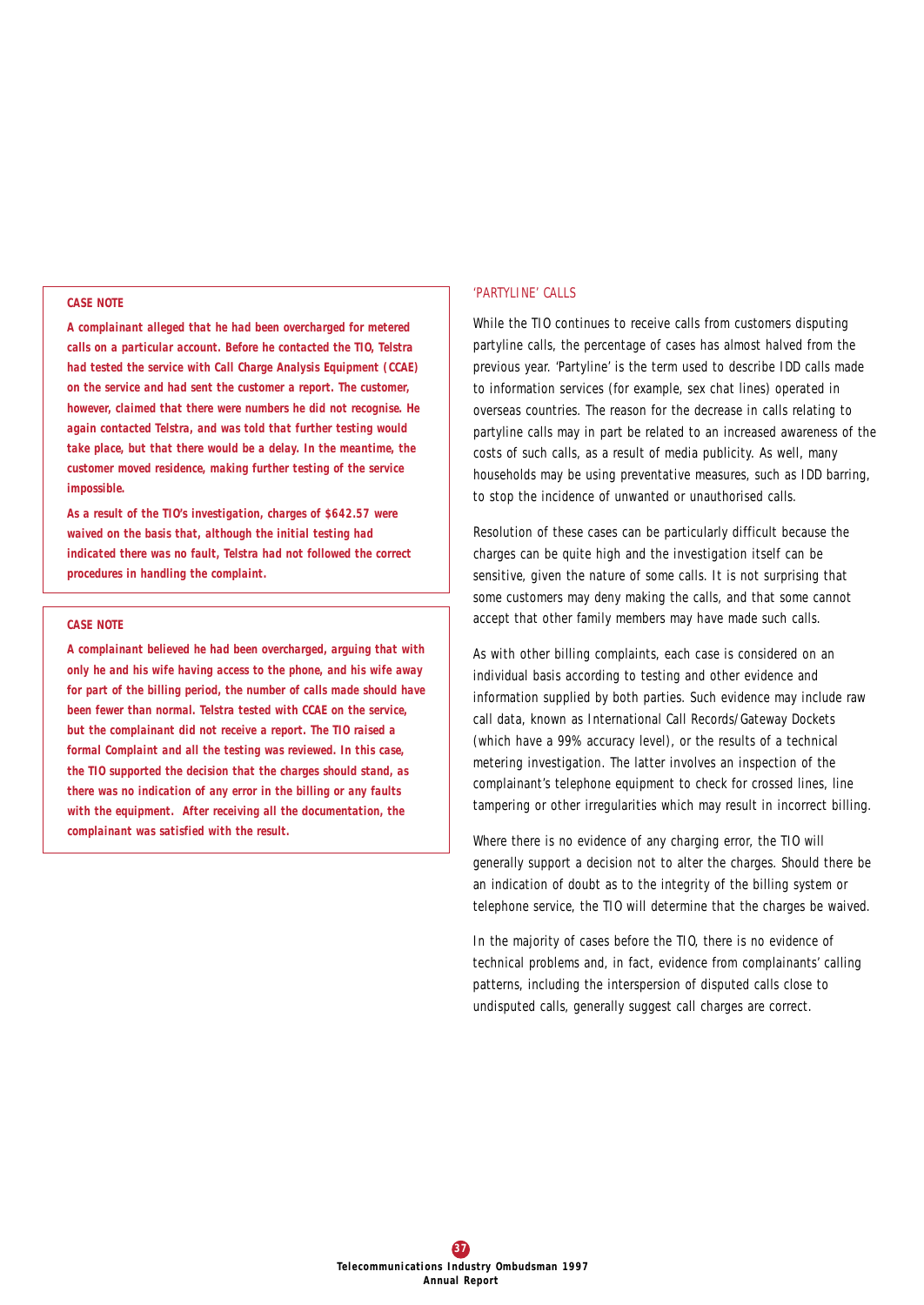#### *CASE NOTE*

*A complainant was disputing \$63.99 of partyline calls on a particular account, arguing that all parties in the household were at work at the time the calls were allegedly made. She also stated that several months earlier she had arranged barring of information calls and IDD calls. The carrier sent a response which included documentation from its computer records. These notes indicated that, at the time claimed by the customer, there had been discussion about barring of 190 and 0055 calls but not specifically IDD. The carrier waived the charges, as it was viewed that if the customer had requested barring, it was a likely understanding that IDD barring would be included. In this case, the Customer Service Representative should have raised the issue of IDD barring, even if the customer only asked for 0055 and 190.* 

#### *INFORMATION CALLS*

Although the number of cases relating to information calls, which includes both 0055 and 190 calls, has decreased slightly in comparison to last year's figures, it continues to constitute a substantial percentage of billing complaints. This indicates that much confusion remains in the minds of consumers, and that there is a continuing need for community education about these calls and the availability of call barring.

Complaints about information calls tend to fall into two categories. The bulk of information call cases received by the TIO fall into the first category, where the consumer disputes having made the calls in question and these are dealt with in the same way as other billing complaints.

The second category is where the complainant does not deny making the call, but is complaining about the way in which the call has been billed. Many customers are unaware that the billing for particular types of numbers (including 0055 and 190) comes from a carrier with which the independent information provider has contracted. This is regardless of which carrier the customer has pre-selected. Consequently, customers are surprised when they receive an account from a carrier they have not chosen. The TIO is not in a position to assist these complainants as there is no policy or code requiring that a consumer is informed about specific billing arrangements prior to making the call.

Similarly, callers making information calls are often unaware of the rates charged, even though service providers must advertise the cost of calls. Where the rate is not advertised, complainants can be referred to the Telephone Information Services Standards Council (TISSC).

The TIO has no jurisdiction over the setting, or advertising, of charges for information calls. Similarly, the TIO's jurisdiction does not extend to complaints regarding the actual contents of such services. Accordingly, consumers who believe the service they received was misadvertised or felt they did not get their money's worth are referred to the Telephone Information Services Standards Council (TISSC).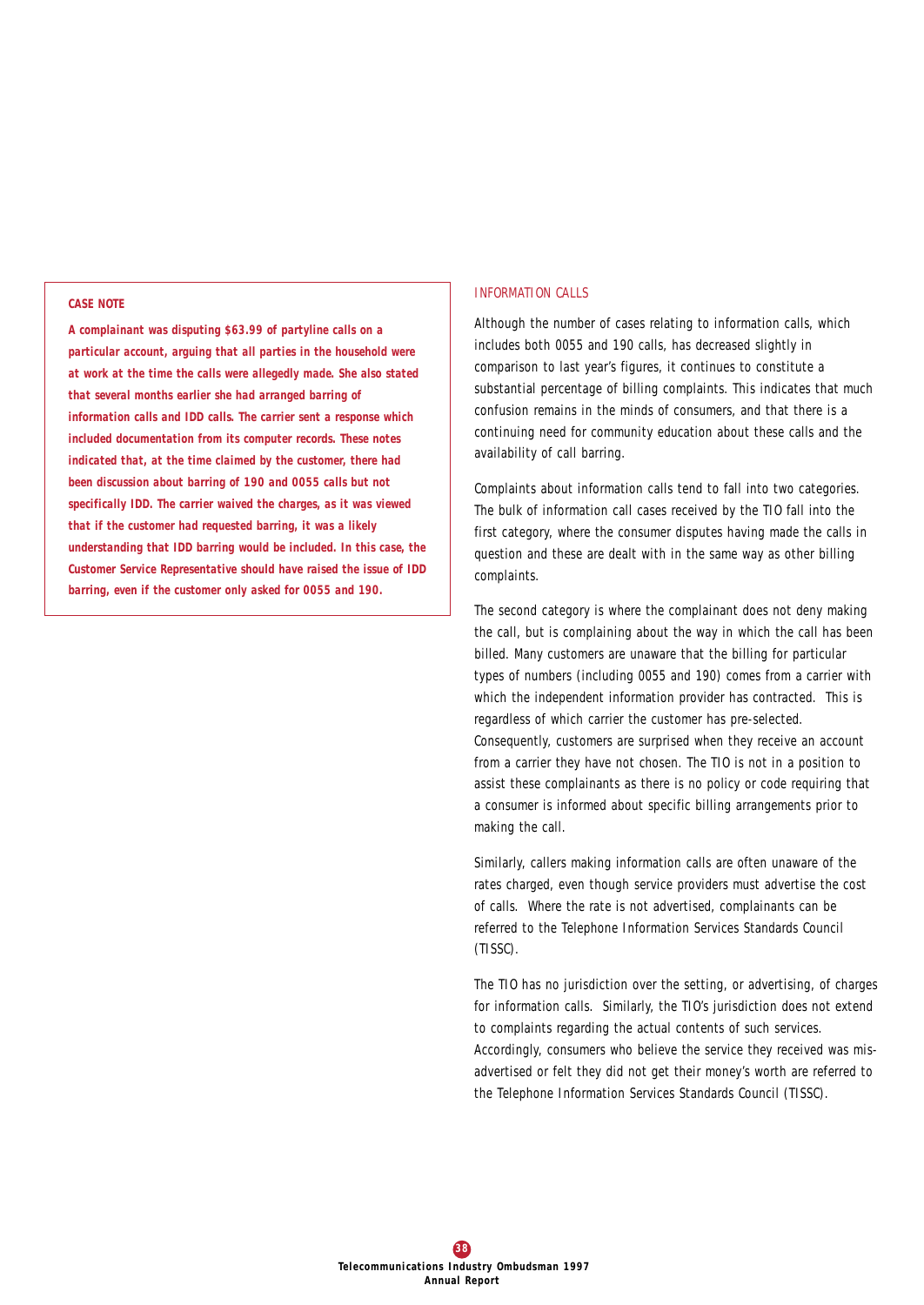## *BILLING DELAYS*

Billing delays include the situation where a customer transfers his or her service from a carrier to a service provider or vice versa. Unfortunately, delays in transferring services and in the subsequent issuing of accounts continue, and the TIO believes that significant improvement is needed in this area.

A related area of concern is back-billing, which can occur when a carrier or service provider has experienced technical difficulties with the receipt of billing information from another carrier or service provider, leading to a delay in the charges appearing on the customer's account. In 1997, Telstra experienced difficulties in billing customers who had called an Optus MobileSat service, although the degree to which each carrier contributed to this situation was not clear. As discussed earlier, following discussions with the TIO, Telstra had already reviewed and introduced a new back-billing policy whereby Telstra may bill for calls up to 12 months after the date of the call, but only if it notifies the customer, via the account or a separate letter, of calls older than six months and the reasons for the delay in charging.

## *PAYMENT ISSUES*

As in the previous year, issues regarding payment of accounts generates the second highest number of billing cases after metered call cases. These include consumers who believe that the carrier has been unnecessarily harsh in not accepting a proposed payment arrangement or extreme in its decision to disconnect a service. The TIO is limited in the role that can be taken in these cases; ultimately the carriers and service providers can determine their own credit control procedures. The TIO can, however, confirm the carrier or service provider's policy, advise customers of their options, and mediate in those situations where it believes the action has been unreasonable.

#### *CASE NOTE*

*A complainant was disputing delayed call charges to Optus MobileSat services on two separate accounts. On the first account, the calls were backdated six months and a bill message was included on the account. The second account contained calls backdated seven months but no bill message was included. Consequently, all calls beyond six months on the second account were waived.*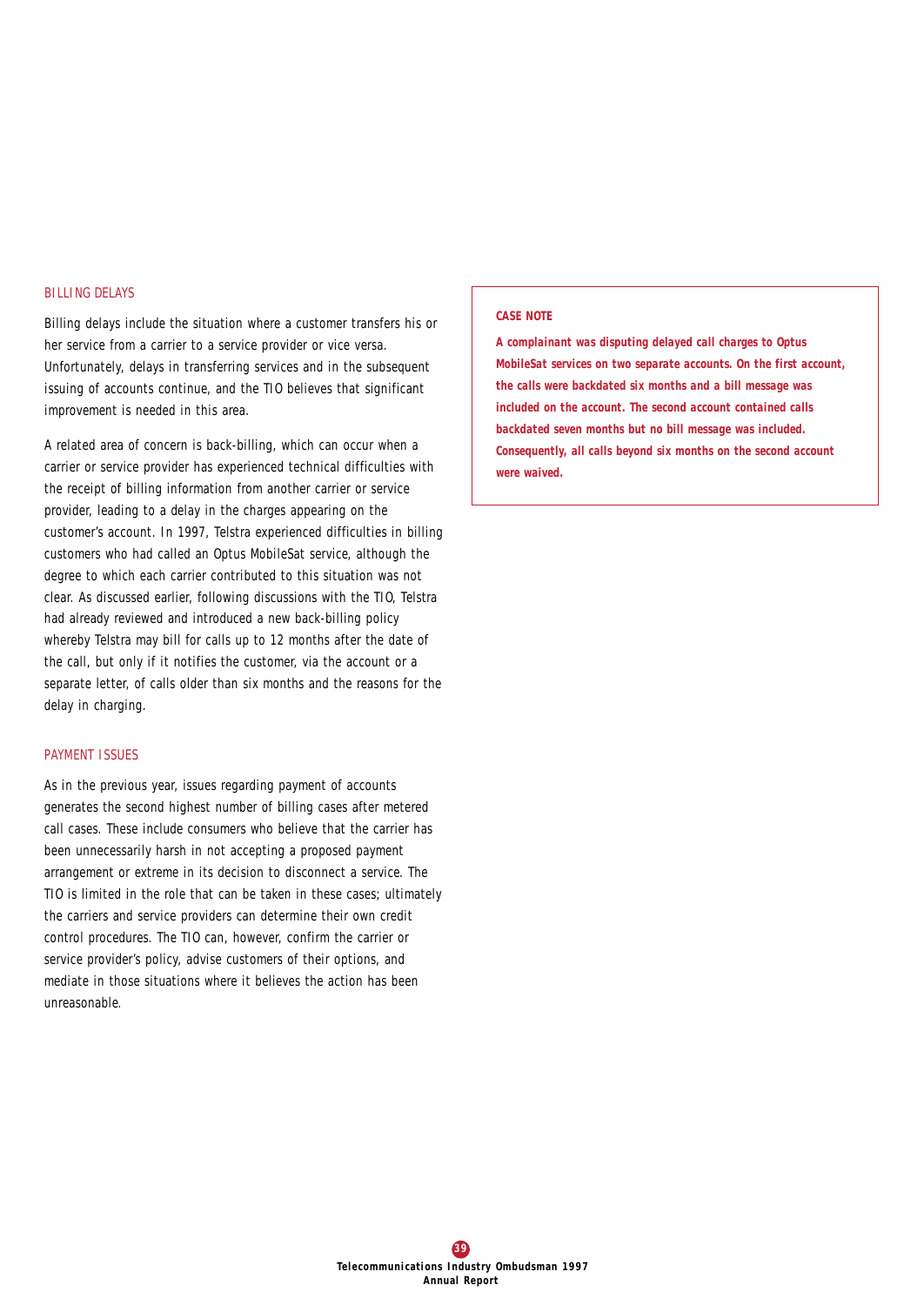

'Churn' refers to customer transfers. Customers can transfer their accounts to any telecommunications service provider they choose. In the past transfers have been completed by the customer filling in appropriate forms available directly from the chosen carriage service provider. In the future, Telstra will introduce a new procedure in respect of customers tranferring back to it.

Cases concerning delays in transfer have been an increasing issue for Investigations Officers over the last twelve months and now account for 50% of all transfer cases. The TIO has introduced new procedures for contacting carriage service providers and determining whether and when authorities for transfers have been completed. With this information, Investigations Officers can then decide whether responsibility lies with the service provider gaining the customer, or the service provider losing the customer.

| CUSTOMER TRANSFER CASES 01/07/96-30/06/97 |                      |       |
|-------------------------------------------|----------------------|-------|
| <b>Fixed Network</b>                      | Delay                | 50.O% |
|                                           | <b>Fraudulent</b>    | 28.7% |
|                                           | <b>Ilnauthorised</b> | 15.6% |
| Mobile network                            | Delav                | 1 7%  |
|                                           | <b>Fraudulent</b>    | 2 በ%  |
|                                           | <b>Ilnauthorised</b> |       |

#### *CASE NOTE*

*In May 1997, a complainant advised that he had been trying to transfer his accounts from AAPT to Telstra since May 1996, without success. Telstra stated that the account had been transferred from AAPT to Telstra in August 1996. Earlier, in September 1994, the complainant had signed a form to transfer the account to ASP Communications. Due to an inordinate delay, that form was not processed until August 1996, just after the account had been transferred to AAPT from Telstra.* 

*The complainant had assumed that the form authorising the transfer to ASP had been lost, and did not realise that transfer had only been actioned in August 1996, nearly two years after submitting the transfer form. As the complainant did not receive any accounts during this period, the complainant had no idea that there was a third service provider involved. Once the consumer's account was located, appropriate action was taken to transfer the account.*



The proportion of cases relating to credit control issues has decreased slightly over the past 12 months.

The majority of credit control cases received by the TIO refer to the billing of old debts: consumers are advised of an outstanding debt for a previous service, yet no details are provided. If the debts were accrued more than a year ago, it is likely that the consumer no longer has receipts to verify payment. The TIO advises consumers that they should seek and obtain conclusive details of the debt from the carrier or service provider before making any payment.

A significant number of credit control cases over the last 12 months relate to barring issues. Barring is a method of credit control used by carriers to limit access in some form and can be used, for example, where a consumer is in the process of paying off an outstanding debt or is a new consumer trying to establish a good payment history. In some cases, restrictions can be placed on a consumer's service to allow incoming calls only, along with calls to some Telstra operator and emergency services. Optus has a 'high unbilled policy', whereby barring is imposed on a consumer's service if a sudden and substantial jump in long distance calls is recorded. A Recorded Voice Announcement prompts the consumer to contact the carrier to confirm that the account holder is aware of the increase in such calls.

In previous years, the TIO received many complaints regarding the collection of security bonds. Neither of the major carriers now require bonds, however Telstra, following its revised credit management policy, does assess the credit risk of consumers applying for a telephone service. For example, new customers of Telstra classified as 'high risk', have their access restricted to local calls only, and are offered PhoneAway cards for STD/IDD calling; access may then be reviewed after six months, at the customer's request.

The TIO has noticed that many of the newer service providers are requiring security deposits or securing credit card details from consumers. In many cases, the service provider informs the consumer that it reserves the right to deduct an outstanding balance from the nominated credit card if the invoice is not paid within a specified period.

Complaints regarding old Telstra bonds are still received by the TIO, with consumers often reporting that they are experiencing difficulties retrieving a security deposit after the specified period has elapsed.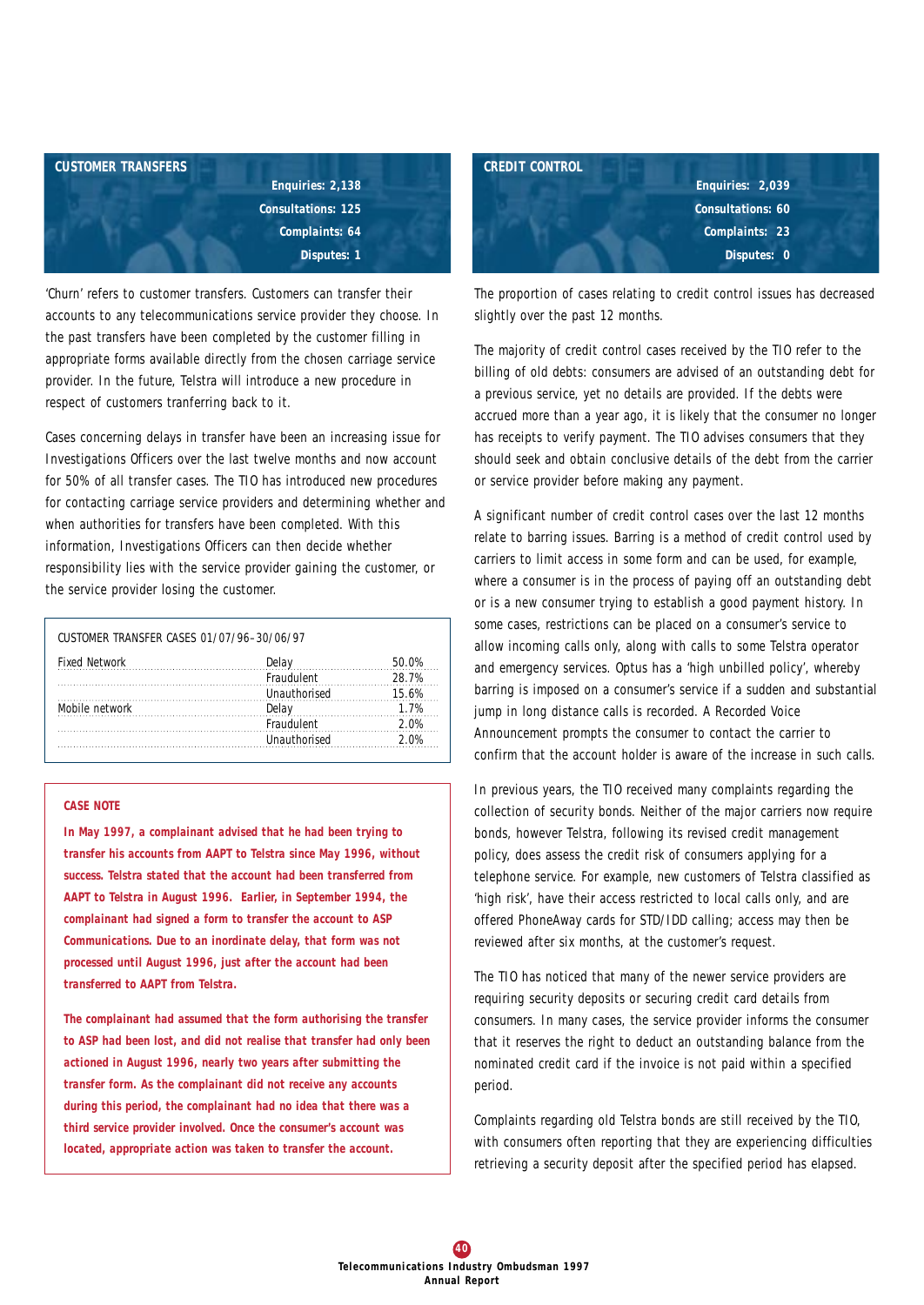| CREDIT CONTROL |           |       |
|----------------|-----------|-------|
|                | Barring   | ig ol |
|                | Ronds     | 11.6% |
|                | Old Dehts |       |
|                | Incontact |       |
|                | Policy    |       |
|                |           |       |

## *CASE NOTE*

*A complainant contacted the TIO to dispute liability for several hundred dollars' worth of international calls. The complainant claimed that long distance barring was supposed to be in place on the service, based on a letter from Telstra advising that access would be limited until a credit history was established. Six weeks later, however, the complainant received an account which included numerous international calls.*

*When the complainant contacted Telstra to query the account, she was advised that Telstra had lifted the bar at the request of a family member. Telstra claimed that the complainant was then liable for the calls.*

*The TIO took up the case on the basis that the bar had been imposed on the complainant's service by Telstra for credit reasons and that, by lifting the bar, Telstra had acted contrary to its own credit control policy. Telstra acknowledged that the bar should not have been lifted and agreed to waive all long distance charges on the account and to reinstate the bar.*



Complaints regarding directories are most likely to involve Telstra's White Pages directory. A condition attached to Telstra's carrier license is the obligation to provide a complimentary standard White Pages listing for every residential and small business consumer. A standard entry includes a customer's name, physical address and telephone number, with small business customers allowed to include their occupation. A charge applies for an additional entry, or for an enhanced or fax entry, which are particularly useful options for small business customers. Complaints are often received from small business customers with regard to their enhanced listing.

In 1996/97, White Pages cases represented 1.51% of the TIO's total number of cases, a marginal decrease from the previous financial year. However, such cases accounted for 5.29% of small business cases against only 0.91% of residential cases. There were three main areas of concern: errors in the directory entry; incorrect or confusing charges for entries; and omission of all or part of the entry.

Although the TIO does not have formal jurisdiction over business directories, an arrangement has been made with Pacific Access, the publisher of Yellow Pages, whereby the TIO refers cases to Pacific Access for resolution. Pacific Access then reports back to the TIO. Predictably enough, Yellow Pages cases were more highly represented in the small business category than in the residential category.

#### *CASE NOTE*

*A small businessman had contacted Telstra to arrange the connection of a dedicated facsimile line. When asked, he apparently declined to have this number included in the White Pages directory. Despite this request, the entry was included and due to its positioning above his existing telephone listing, potential clients were attempting to telephone the business using the facsimile number. After receiving the TIO's complaint, Telstra agreed to donate a phone/fax machine to the complainant that would receive facsimiles, but would also, if the call was a voicecall, relay a recorded message to the caller advising the correct number.*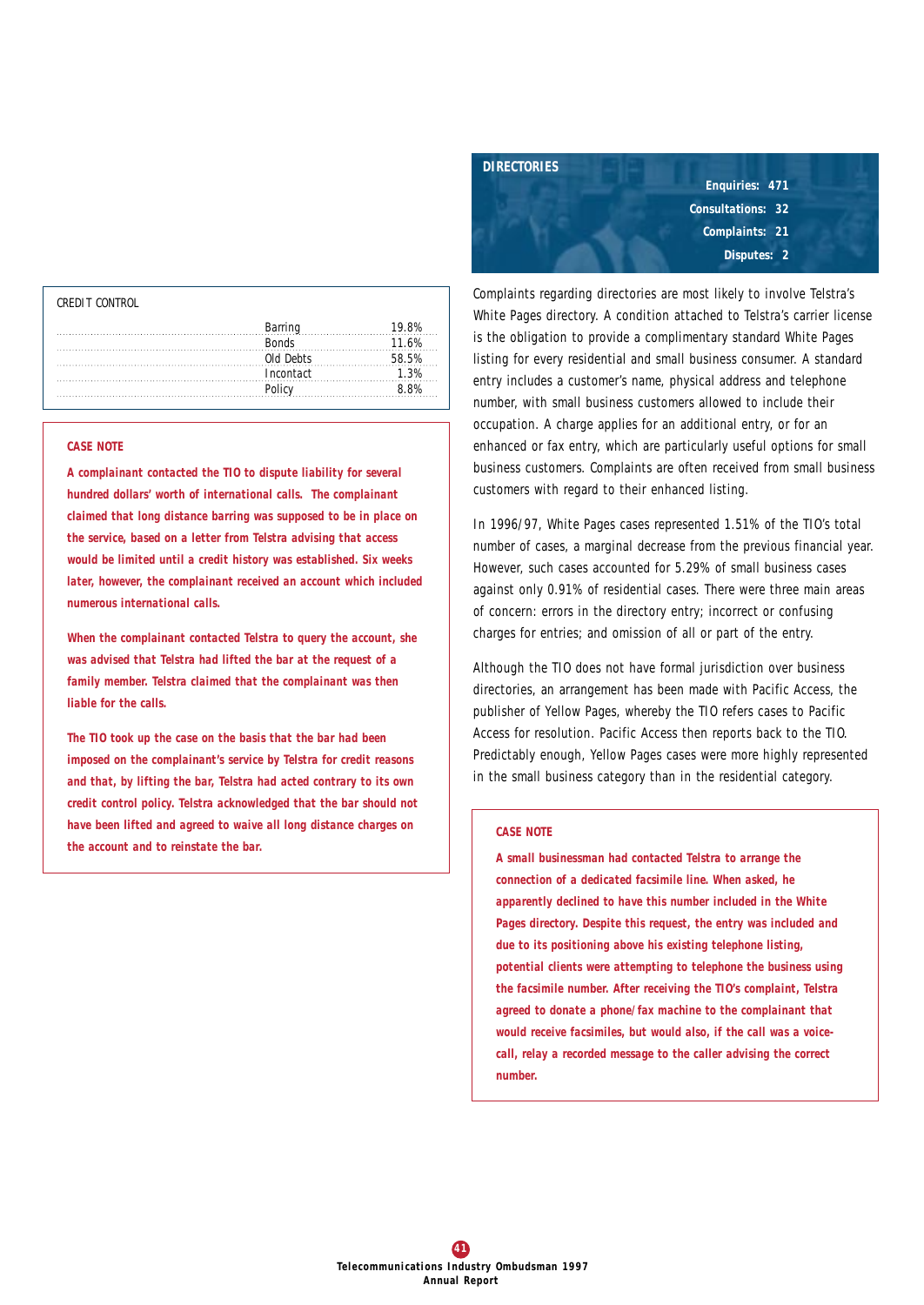

Cases relating to faults dropped substantially to 4.3% in the 1996/97 year, down from 9.20% the previous year. Of the 1,499 cases, 346 concerned business customers, with a disproportionate number of cases escalating to complaint and dispute level. This indicates the impact that a faulty or out of order telephone service can have on business profits and the potential loss of customers. 15% of all cases relating to faults involved the complainant seeking compensation, with the remaining 85% simply requesting repair to the service.

The TIO has also handled cases where customers have claimed loss of business due to their home phone being out of order. Consumers are often not aware that Telstra considers the repair of business lines as a priority, and that services listed as residential lines may therefore not be repaired as quickly as some business services. Other complainants have been frustrated with delays of a week or more for repair of faults due to the laying of *FOXTEL* cables, or caused by technicians working on cabling.

A carrier is responsible for repair and maintenance of faults at the exchange, in the Customer Access Network cabling and up to the network termination point. The carrier is also responsible for repairing faults up to and including the first handset, provided it is rented equipment. Complaints about these matters fall within the TIO's jurisdiction. Cabling beyond the network termination point (other than cabling between this point and the first telephone), and repair of other customer premises equipment such as faxes, answering machines, PABX and small business systems, are outside the jurisdiction of the TIO.

#### *CASE NOTE*

*A complainant contacted the TIO after Telstra charged him \$79.00 to repair a telephone cable which his dog had chewed under the house. The complainant argued that the cable had originally been improperly installed, otherwise the dog would not have been able to chew through it. Telstra reviewed the matter and withdrew the charges.*

#### *CASE NOTE*

*A complainant contacted the TIO regarding a claim for compensation from Telstra for the death of dog which died while she was without a telephone service for six days. In order to obtain the advice of a veterinary surgeon, the complainant was required to drive several kilometres to her nearest neighbour and argued that had she been able to maintain regular contact with the veterinary surgeon through the period of her dog's illness, the dog would probably not have died.*

*While Telstra admitted that the complainant was without a telephone service due to a Telstra error, Telstra rejected the claim on the grounds that there was no evidence of a causal relationship between the absence of a telephone service and the dog's death. Telstra advised it would be prepared to reconsider the claim if a veterinary surgeon could provide supporting documentation that the lack of telephone caused the death. The complainant was unable to obtain such documentation. In recognition of its error, Telstra provided the complainant with three months of free line rental, reimbursement for calls made to a Telstra technician and costs for travelling to and from her neighbour's house.*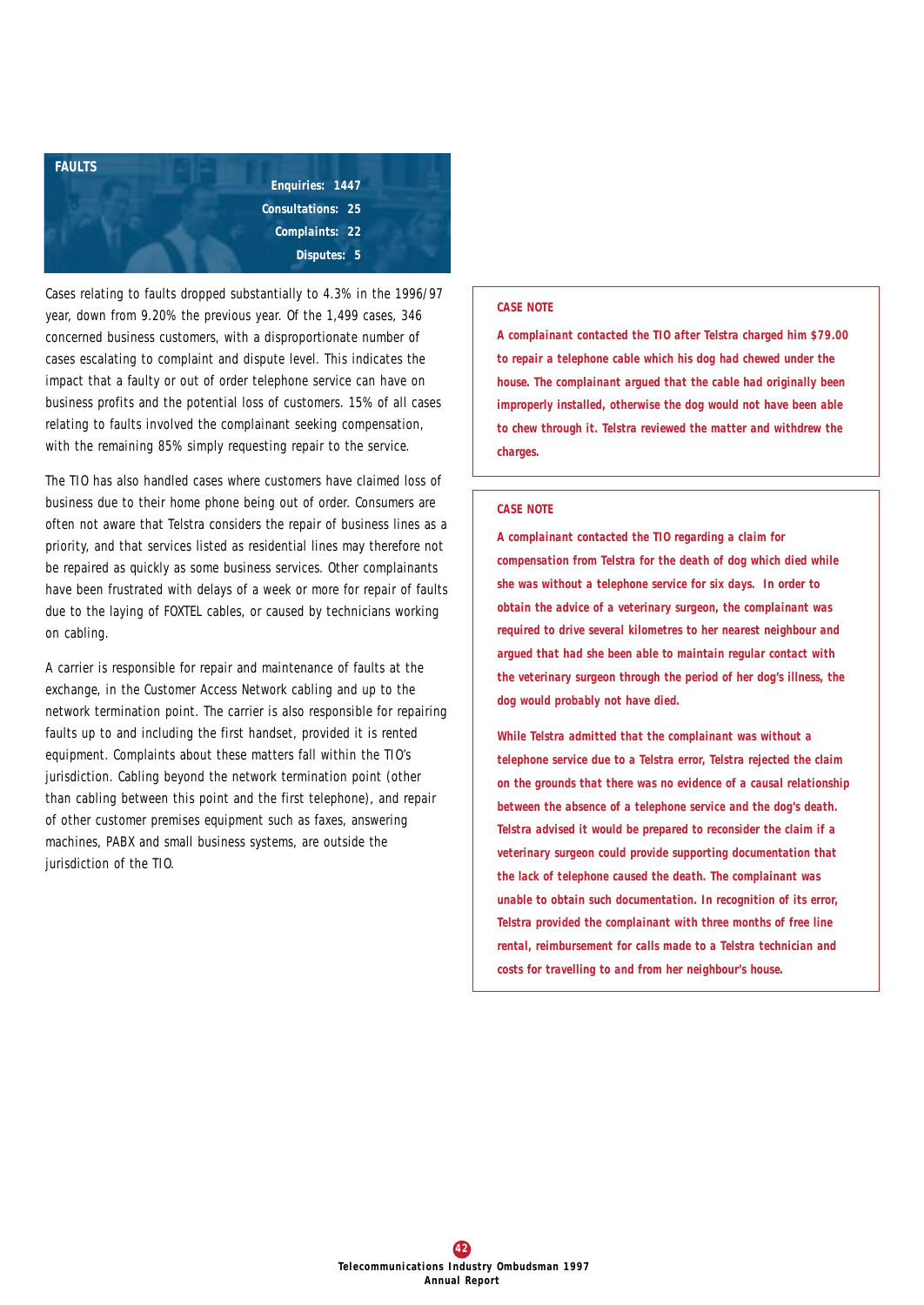

Complaints concerning land access issues accounted for 1.63% of all cases dealt with by the TIO for the 1996/97 year. The majority of cases related to the powers vested in carriers under the *Telecommunications Act 1991*.

Complaints related to cables laid across private property, damage to cables, damage to property, and lack of notification by carriers intending to exercise their powers.

As in past years, the TIO received a number of enquiries relating to the unintentional severing of cables. Carriers are not actually required to bury cables at a specific depth on private land, however, Telstra attempts to meet certain internal standards. The TIO also takes the view that, while carriers must take reasonable measures to ensure that cable locations are identified, complainants must also take steps to ensure that telecommunications equipment is not damaged. Customers can call 132 203 to find out the location of underground cables.

On 1 January 1997, the Minister for Communications and the Arts determined a Land Access Code (LAC). The LAC has now been replaced by the Telecommunications Code of Practice, which essentially expands on the requirements placed on a carrier and the rights of people affected by the exercise of a carrier's rights to enter onto or construct facilities on private land. The purpose of the LAC was to maximise competition by facilitating a speedy roll-out of telecommunications facilities, to clarify the rights of owners and occupiers of land, and to establish efficient complaint handling procedures.

Under the LAC, the TIO could deal with objections relating to a carrier's intention to enter onto private land, and the Code specifies the grounds for such objections. This year, the TIO determined a number of objections relating to the proposed location of a telecommunications facility, the lack of reasonable notification, the type of activity specified by the carrier, or assessment of the likely effect on the land. The TIO has no jurisdiction to handle complaints about the commercial decision of a carrier to exercise its rights in relation to one piece of land in preference to another.

An important extension to the TIO's jurisdiction under the new Code of Practice means that owners or occupiers of public land will also have a right of objection in relation to the installation of low-impact facilities.

#### *CASE NOTE*

*A complainant argued that, although he had severed a cable servicing a large rural community, the carrier had failed to place signs or markers indicating the location of the facilities. An investigation discovered that the nearest sign indicating that a cable was in the vicinity was almost 100 metres away in dense bushland. The TIO determined that the complainant could not reasonably have been expected to see the sign or to have foreseen that the cable was buried on the site, and all charges were withdrawn.*

#### *CASE NOTE*

*A carrier proposed to install a fibre optic cable connection, to two major exchanges, on the complainant's land. The complainant believed a more suitable site was available and that the carrier should have considered co-location with existing cables along the southern side of the adjoining property. Following a site inspection, the TIO requested that the carrier assess the proposed alternatives. The carrier was able to modify its proposal to the satisfaction of the complainant.*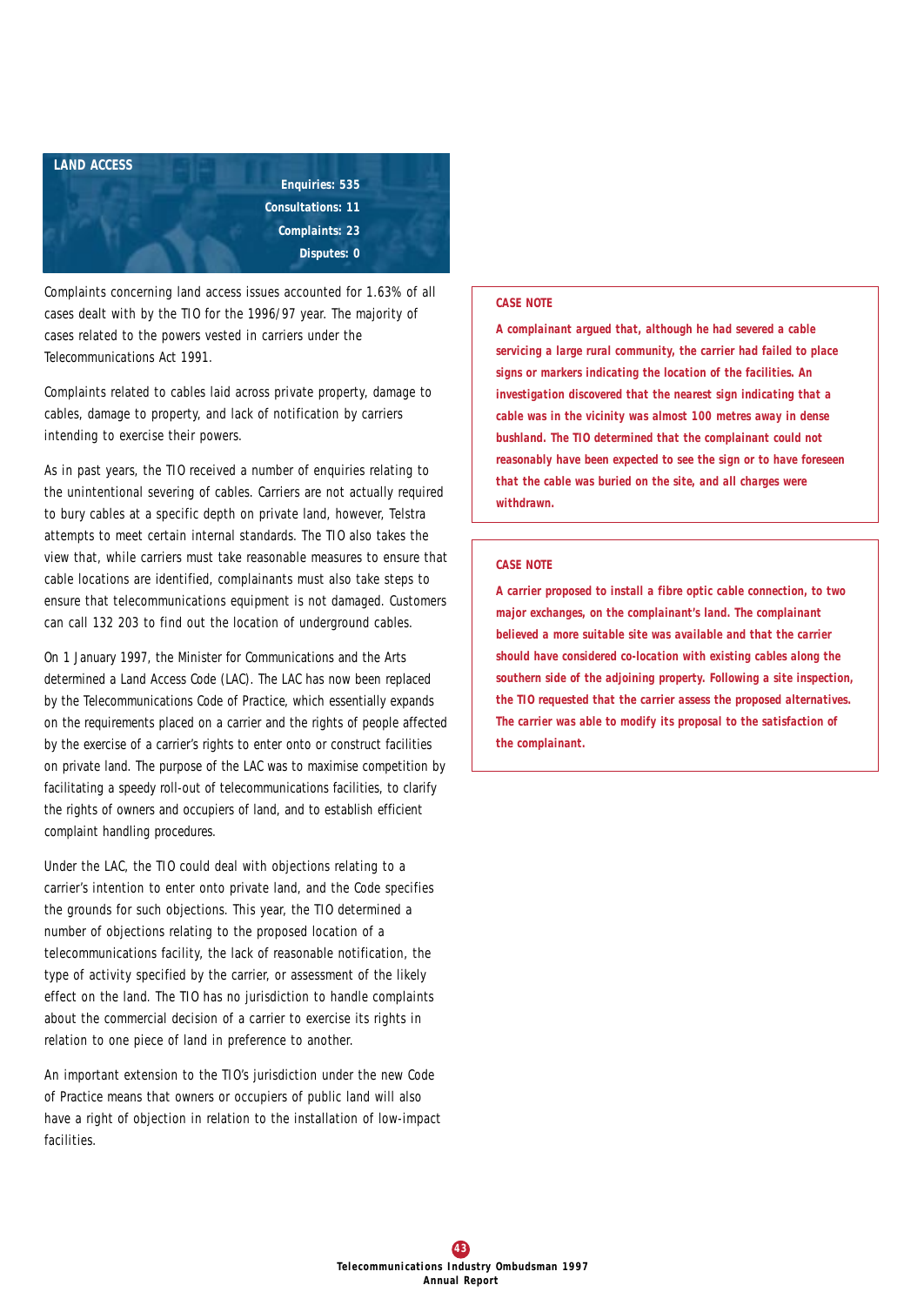

The TIO logged a total of 2,990 cases relating to mobile services during the 1996/97 year.

Complaints to the TIO regarding both analogue and digital mobiles generally fall into categories of: poor network coverage or performance in a particular area; misleading or confusing information regarding fixed term contracts; lost or stolen phones; and notification periods of contract termination.

89.8% of mobile cases involved digital mobiles, while only 10.2% involved analogue phone services. The largest single category of analogue cases involved issues relating to the phase-out of the Advanced Mobile Phone System (AMPS) in the year 2000.

54.1% of digital mobile cases involved issues relating to contracts; the remainder involved coverage (14.9%), equipment (13.7%) and network problems (7.1%).

Complaints about contracts, now accounting for more than 4% of the total TIO cases, are usually concerned with lack of advice, misleading information and sometimes a lost or forgotten contract. Part 23 of the *Telecommunications Act 1997* provides that, in the absence of an agreement (such as written terms and conditions), the consumer is still bound by the carrier or service provider's standard agreement. This agreement must be available for inspection at each of the provider's premises, and a copy available to anyone on request.

The TIO has raised concerns that certain service providers, resellers and carriers fail to recognise that some dubious retail practices are occurring in dealerships that sell phones. Some dealers are doing everthing to make sales, often to the detriment of consumers' rights. The TIO does not accept that a carrier or service provider is entitled to say: 'we are not responsible for the actions of the dealer'.

The TIO holds the view that where a consumer has specifically requested mobile phone coverage in a certain area, and later discovers that the requested coverage does not exist, this constitutes grounds for terminating the contract without incurring penalties.

#### *MOBILE CASES 01/07/96–30/06/97*

| <b>AMPS</b> | Coverage   |                | 1.0%  |
|-------------|------------|----------------|-------|
|             | Equipment  |                | 2.1%  |
|             | Inducement |                | 2.5%  |
|             | Network    |                | 1.2%  |
|             | Phase-out  |                | 3.4%  |
|             |            |                | 10.2% |
| GSM         | Contracts  | Lack of Advice | 9.9%  |
|             | Contracts  | Misleading     | 8.5%  |
|             | Contracts  |                | 35.7% |
| Coverage    |            |                | 14.9% |
|             | Equipment  |                | 13.7% |
|             | Network    |                | 7.1%  |
|             |            |                | 89.8% |

#### *CASE NOTE*

*The TIO received a complaint from a consumer regarding digital mobile coverage in a certain area. As there was no coverage in this area, the service provider agreed that the contract could be cancelled without incurring any charges. Subsequently, the consumer received a substantial bill from the service provider and, on enquiring further, was told that the arrangement to cancel the contract could not be met after all. After hearing from the TIO, the service provider upheld the agreement and the contract was terminated.*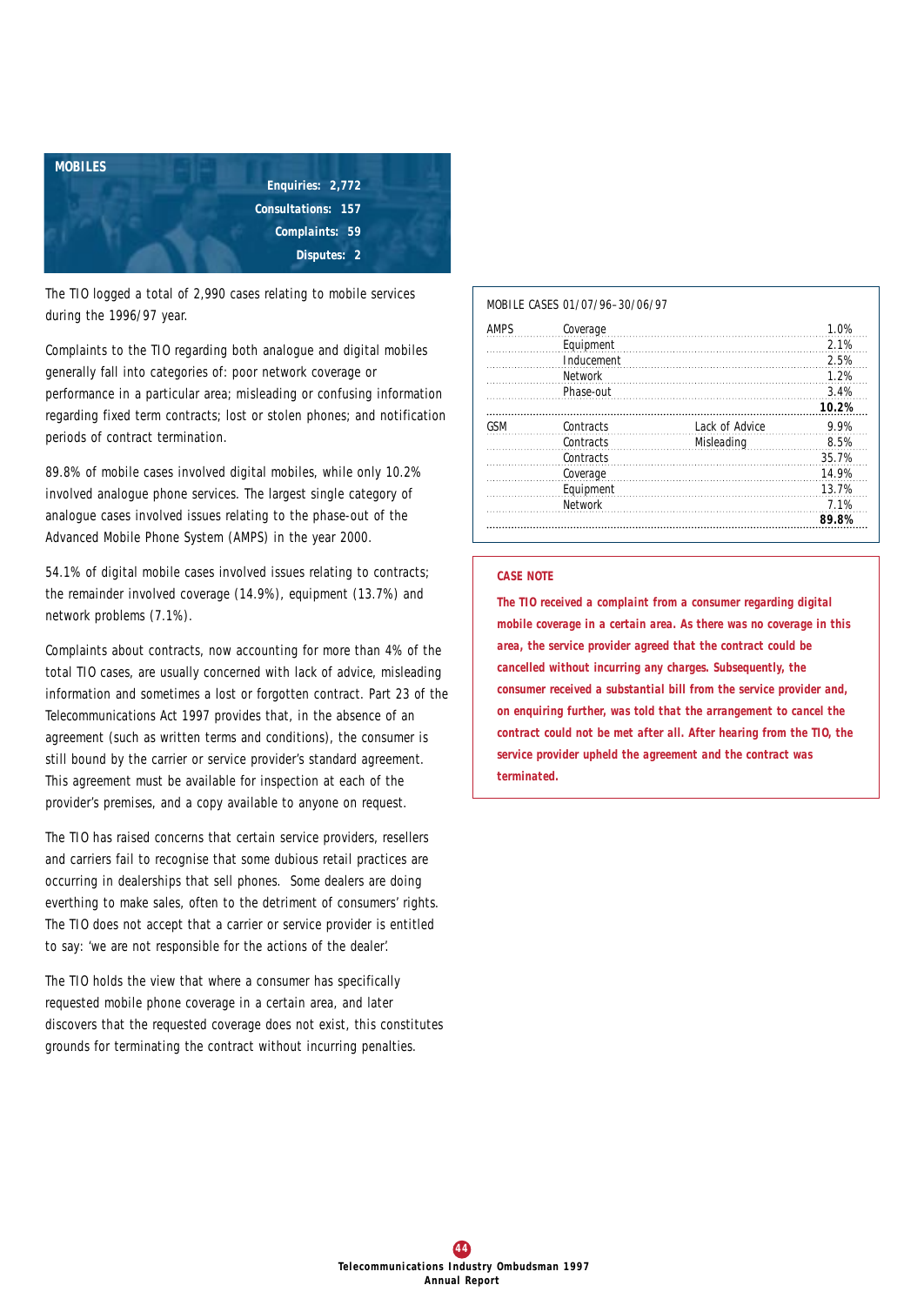

In 1996/97, privacy cases accounted for 3.38% of total cases. While the cases cover a diverse range of issues, they are classified into four categories:

| Nuisance calls     | 37 NA%  |
|--------------------|---------|
| Silent lines       | 20.5%   |
| Telemarketing<br>. | ו או זו |
| General            |         |

When responding to nuisance call complaints, the TIO first ensures that Telstra has adhered to its procedure for assisting recipients of nuisance calls. This procedure involves attaching Malicious Call Trace (MCT) equipment to the recipient's telephone service to identify the service from which the offending calls are originating. The lessee of the originating service is sent warning letters and, if the calls continue, the matter is referred to the Australian Federal Police for investigation. Under Section 85ZE of the *Commonwealth Crimes Act 1914*, it is an offence to knowingly use a telephone to harass another person. At this point, the case would cease to fall within the jurisdiction of the TIO.

By customer request, an unlisted or silent line is one that is excluded from the White Pages directory (printed or electronic) nor is it available through Directory Assistance. Telstra charges the customer a monthly fee of \$2.66 for this service. Cases in this category usually involve an allegation that details of a customer's silent line have been incorrectly or improperly released, and can be difficult to investigate because it is usually impossible to identify with certainty the employee who might have been responsible.

## *CASE NOTE*

*The TIO received a complaint from a woman who claimed that, despite her request for Telstra to make her new telephone number silent, her details, including her address, had been listed in the White Pages. The matter was potentially serious given a history of problems the complainant had been experiencing with her estranged husband.*

*Telstra did not accept liability for its customer's predicament, arguing that there was no record of her requesting a silent line. However, in view of the complainant's history of requesting and having silent telephone numbers, and after negotiation with the TIO, Telstra offered to meet the cost of having bars installed on the windows of the complainant's home. The complainant was very pleased with the outcome of her case.*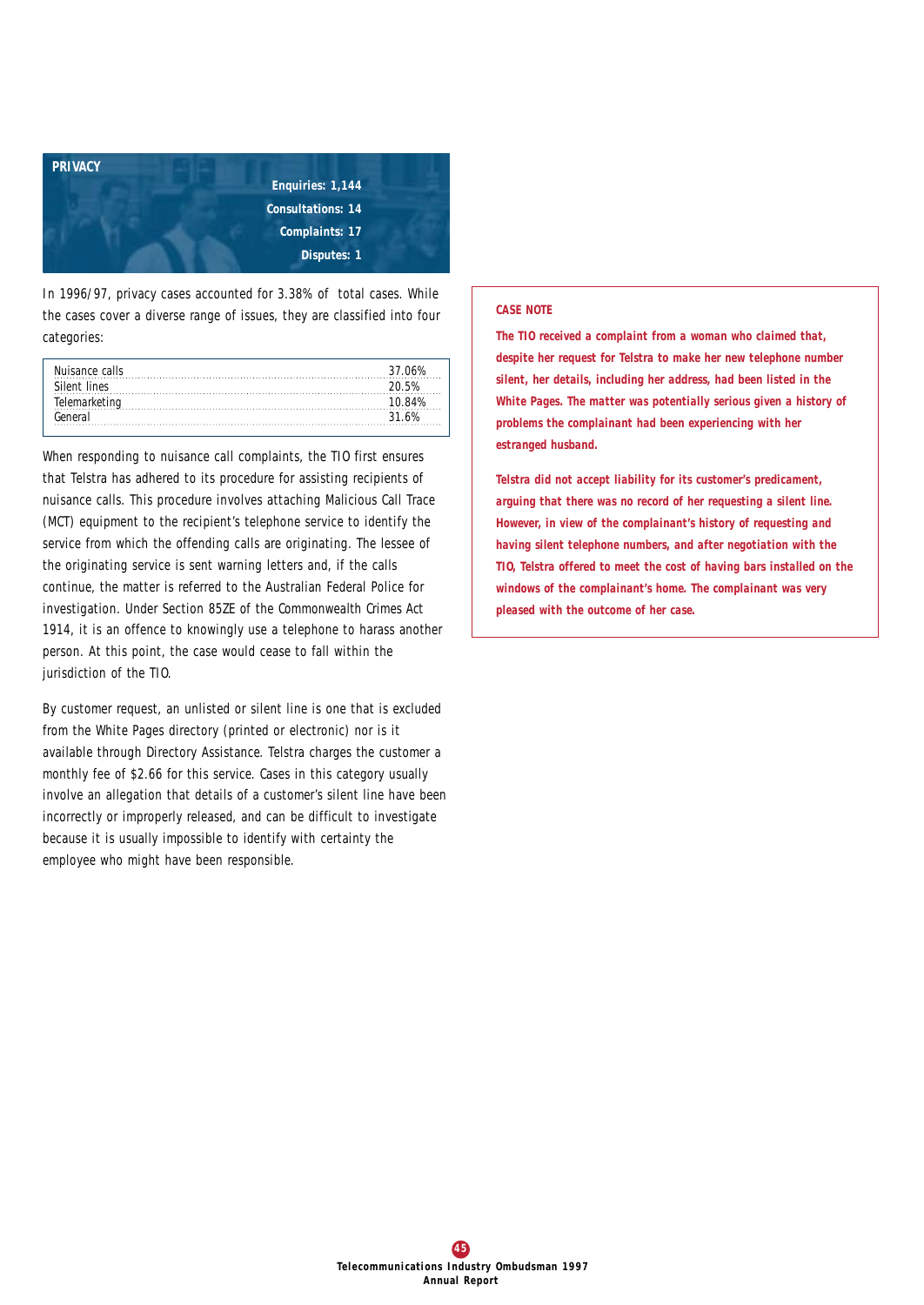While the TIO commonly receives complaints about telemarketing, these matters are not usually within the TIO's jurisdiction. Although often intrusive in nature, telemarketing calls, whether by telephone or facsimile, are a legal practice. Complainants are, however, referred by the TIO to the Australian Direct Marketing Association, who will add the complainant's name to a 'Preference List' of those people who do not wish to receive telemarketing calls. The Preference List is maintained and observed by the association's members, but consumers may still be contacted by non-members of the association.

Complaints have also come from people who receive telemarketing calls, despite having unlisted numbers. While having a silent number removes contact details from the White Pages directory and 013 and 0175 directory assistance, it does not preclude consumers from receiving unsolicited calls. Silent numbers can be accessed by telemarketers through the use of Automatic Calling Equipment and random dialling techniques are not able to distinguish a silent number from a listed number.

Other complaints reflect a wide range of community concerns regarding privacy related issues, such as the transfer of personal information from one carrier or service provider to another. Several such complaints have been received from customers of Telstra who, after dialling a number with the prefix '1900', have received an account from Optus. The disclosure of personal details to another company, for reasons other than those relating to telecommunications service provision, may be a direct offence under the Telecommunications Act. It is, however, the obligation of the selected carrier or service provider to provide information to another carrier or service provider for the purpose of billing.



This category covers cases relating to delays in the provision of new connections, services or additional lines. Although the majority of cases involved Telstra, there was an increase in cases logged against other service providers. A total of 1,972 cases were raised during 1996/97 by the TIO, representing a total of 5.6% of all cases, compared with the 1995/96 figure of 10.4% of cases.

Delays in providing a new service accounted for 52.2% of service provision cases; about 20% related to an in-place service. Delays seem to occur as a result of misplaced orders, non-availability of cable, and appointments not kept. The TIO expects that performance standards that are to be introduced by the Australian Communications Authority under the Customer Service Guarantee will result in a decrease in the number of complaints of this type.

In 1996/97, service provision complaints for residential services amounted to 4.4% compared with 13.5% of cases for business services, reflecting the importance of timely connections for small business. Small businesses are more like to complain about delays in provision of service because of their heavy reliance on the telephone.

A number of small business cases concerned delays in providing additional lines and value added services, such as Call Waiting and Call Diversion. As in the past, small businesses have raised cases where a delay in having services connected has caused a loss of income. In these instances, the TIO requires the complainant to substantiate any claimed losses and to provide evidence that the claimed losses were directly related to the actions or inaction of the carrier or service provider.

| PROVISION OF SERVICE CASES |          |       |
|----------------------------|----------|-------|
| In-Place Services          | Delay    | 19.7% |
|                            | Standard |       |
| <b>New Services</b>        | Delav    |       |
|                            | Standard | 10.1% |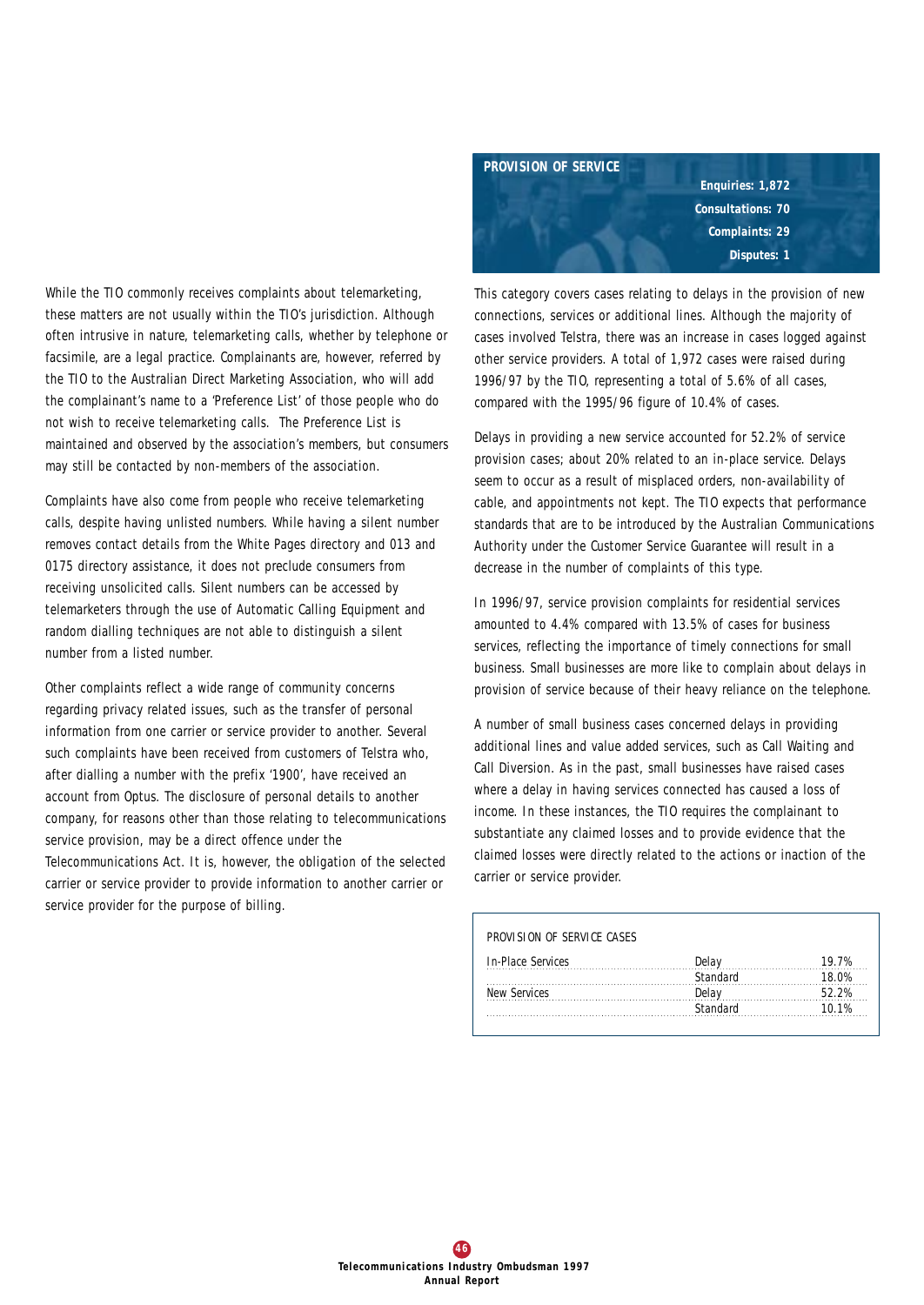#### *CASE NOTE*

*A complainant had requested a new service and was promised connection on four separate occasions. Despite the complainant raising the issue with the carrier, the technicians failed to keep the appointment every time. Following a formal complaint by the TIO, the service was immediately connected by an apologetic carrier and a year's Service Guarantee was credited to the complainant's account.*

#### *CASE NOTE*

*A small business requested a new business service connection in November 1996, and was promised connection by December 1996. The complainant was allocated a new number and proceeded to produce promotional material advertising the new service number. On the date of the connection the complainant was advised by the carrier, via a telephone call to his mobile phone, that the carrier didn't have enough cable to connect the line and that the service would not be connected until February 1997. The TIO was able to able to apply pressure to the carrier to take urgent steps to have the service connected, and for associated charges to be borne by the carrier.*

*Enquiries: 404 Consultations: 3 Complaints: 1 Disputes: 0*

Complaints in this category relate to allegations of rude or unhelpful carrier or service provider staff, and reports of long or excessive waits experienced by customers in queues to call centres, carriers or service providers. Complaints of false or misleading information also fall within this category.

## *CASE NOTE*

*STAFF*

*In a recent case investigated by the TIO, a complainant claimed that a Telstra staff member had been extremely rude and had 'hung up on' the complainant. He therefore wanted disciplinary action to be taken against the staff member in question. The complainant was advised that while the TIO cannot compel Telstra to take disciplinary action against its staff, the matter could be investigated to establish whether or not the staff member had acted improperly. Any disciplinary action would be taken by Telstra at its own discretion.*

*The staff member in question had a different opinion as to what had happened and provided an explanation for the series of actions taken and questions asked. Furthermore, the staff member denied terminating the call prematurely.* 

*As the TIO was not a party to the conversation, it was not in a position to make a judgement regarding the events that had taken place. Clearly the perceptions of the incident differed markedly between the complainant and the staff member and, accordingly, Telstra was not prepared to take disciplinary action against the staff member on this occasion.*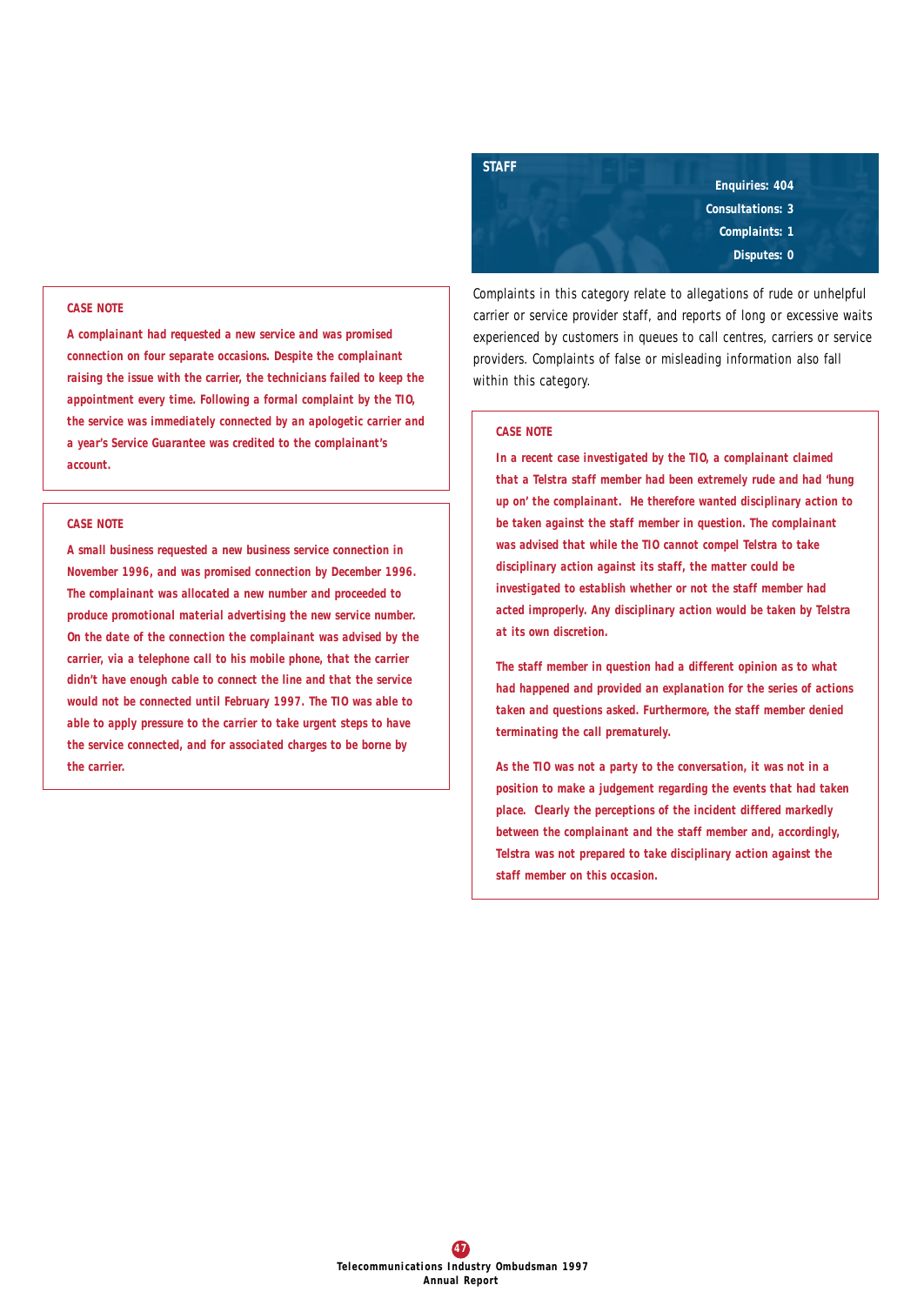# FINANCIAL STATEMENTS

## *DEMAND DRIVEN FUNDING*

As an industry-based Ombudsman's Scheme, the funding of the TIO is the responsibility of the telecommunications companies which are its members. This effectively moves the costs of complaint handling onto industry and away from the taxpayer, in contrast to Statutory Ombudsman Schemes. The TIO is a non-profit organisation.

Using the principle of demand driven funding, each member company is responsible for paying for the direct costs of cases raised against it, and a proportion of the overhead and capital expenses based on its percentage of total complaints.

The requirement to pay the costs of the Scheme provides the incentive for each member to develop effective internal complaint handling procedures, and to resolve disputes before the complainant approaches the TIO for assistance.

The funding requirements of the Scheme are four-fold: volume related case costs, recurrent overhead costs, on-going capital expenditure and special levies. Members of the TIO are invoiced quarterly in arrears for the first quarter of membership, and quarterly in advance for subsequent billing periods. The projections for the advanced billing are based on the previous quarter's case history and at the end of each quarter a reconciliation is undertaken with credits or debits brought to account. The quarterly invoice includes volume-related and overhead operating costs and any capital expenditure costs and special levies. The TIO Board must approve all capital expenditure costs and special levies.

Cases are charged on a unit cost basis. The cost to the member is determined by the total number of cases relating to the member and the stage at which the cases are resolved. Case charges are cumulative, so if a case is escalated through two or more levels it will attract the full charge for each category. This also provides members with an incentive to resolve the problem at an earlier stage.

The four case levels are as follows:

#### **Enquiries**

These take an estimated 24 hours, are typically dealt with over the telephone, and are charged at \$15.

#### Consultations

These are charged at \$140 and the member has 14 days to provide the relevant information or response to the TIO.

#### **Complaints**

These are more serious than a Consultation, have a time frame of 28 days and are charged at \$292. In exceptional circumstances, we may grant an extension to the member to provide the relevant information, but the Ombudsman must approve the extension.

#### **Disputes**

If a response has not been received within the 28 day time frame, consideration will be given to upgrading the case to a dispute. The cost of a dispute is \$1,130 and these cases are managed by the Deputy Ombudsman, and usually resolved by way of mediation or a written determination by the Ombudsman.

The volume related income covers the costs of the Investigations area and 50% of overhead costs. Experience has shown that this area runs on a break-even basis and additional staff are only employed when demand increases.

Overhead costs relate to the day to day operation of the TIO Scheme and include expenses relating to general computer systems, marketing and promotional costs, administrative staff salaries, 50% of the accommodation, electricity and other general operating costs. Member payment of these costs is directly linked to the volume and cost of cases for each quarter. For example, if a Scheme member incurs 5% of the total cost of cases for the quarter, then they pay 5% of the operating and capital expenditure costs for that quarter.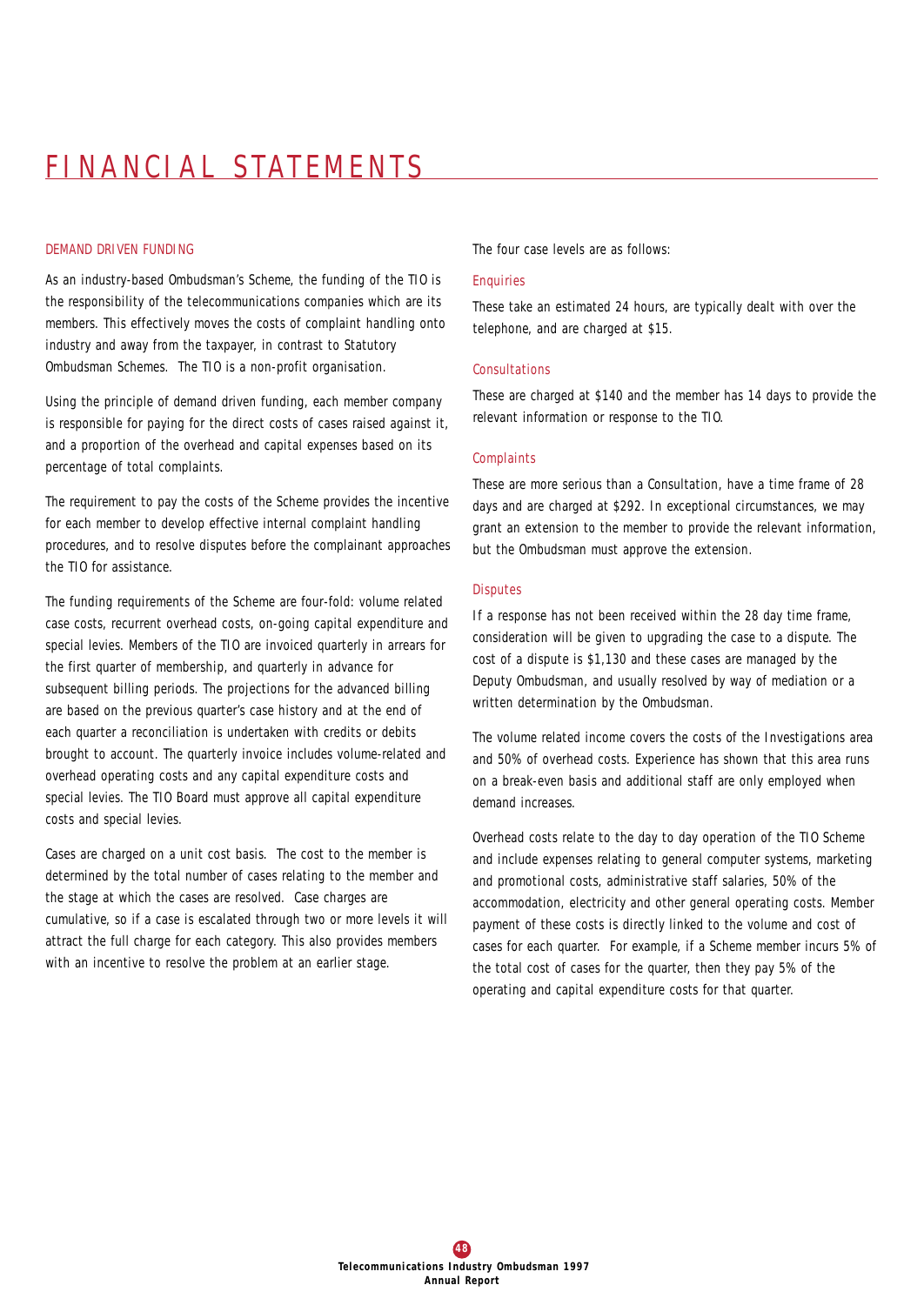*BALANCE SHEET AS AT 30 JUNE 1997*

|                                  | 1997    | 1996    |
|----------------------------------|---------|---------|
|                                  | \$      | \$      |
| <b>CURRENT ASSETS</b>            |         |         |
| Cash                             | 535,435 | 304,671 |
| Receivables                      | 177,822 | 49,028  |
| Other                            | 3,631   | 2,734   |
| <b>Total Current Assets</b>      | 716,888 | 356,433 |
| <b>NON-CURRENT ASSETS</b>        |         |         |
| Plant and Equipment              | 102,764 | 110,372 |
| <b>Total Non-Current Assets</b>  | 102,764 | 110,372 |
| TOTAL ASSETS                     | 819,652 | 466,805 |
| <b>CURRENT LIABILITIES</b>       |         |         |
| Creditors and borrowings         | 217,464 | 160,320 |
| Provisions                       | 36,783  | 28,776  |
| Other                            | 261,891 | 49,147  |
| <b>Total Current Liabilities</b> | 516,138 | 238,243 |
| <b>TOTAL LIABILITIES</b>         | 516,138 | 238,243 |
| NET ASSETS                       | 303,514 | 228,562 |
| <b>MEMBERS' FUNDS</b>            |         |         |
| <b>Retained Profits</b>          | 303,514 | 228,562 |
| <b>TOTAL MEMBERS' FUND</b>       | 303,514 | 228,562 |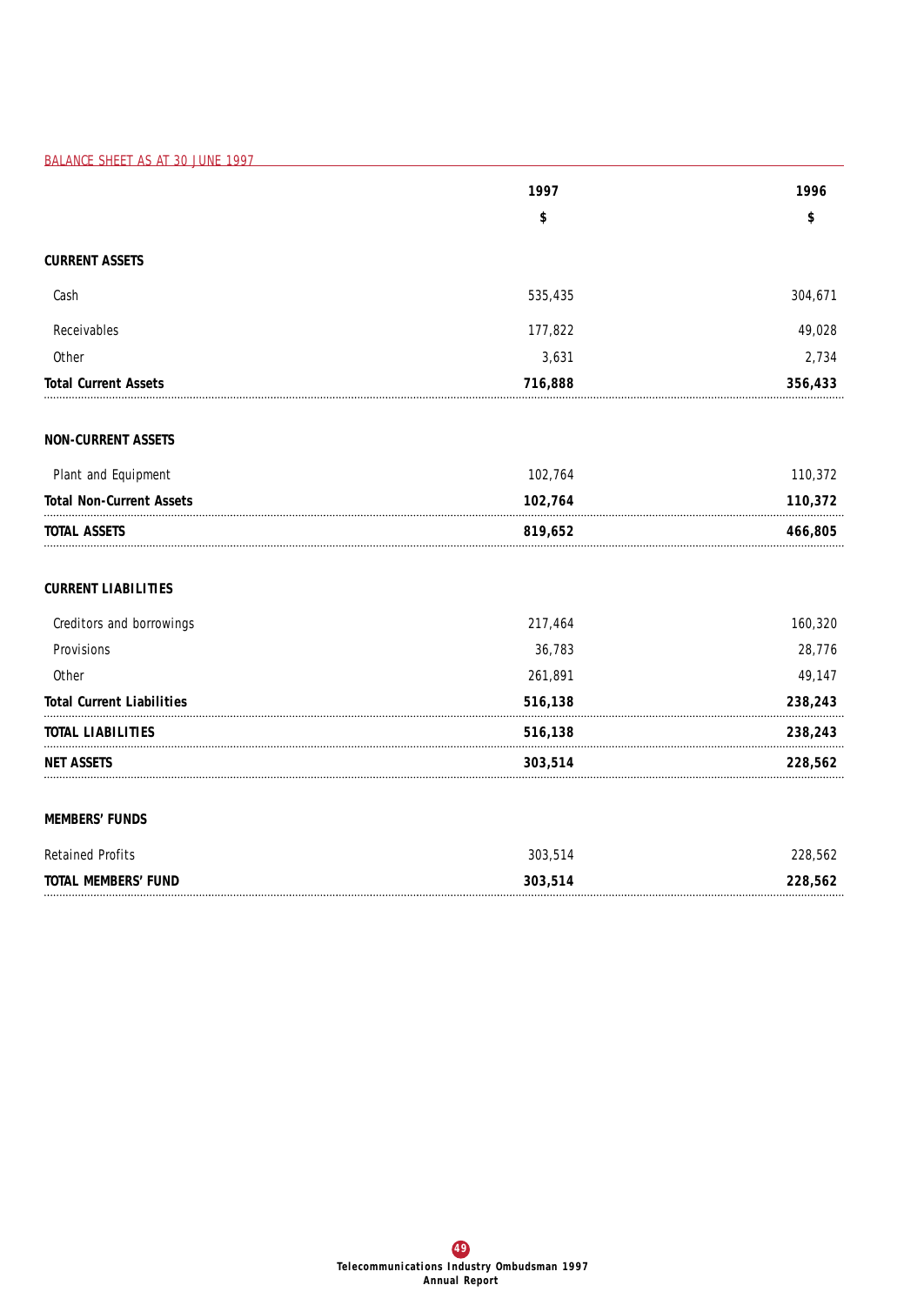|                                              | 1997<br>\$<br><b>Inflows</b> | 1996<br>\$<br><b>Inflows</b><br>(Outflows) |
|----------------------------------------------|------------------------------|--------------------------------------------|
|                                              | (Outflows)                   |                                            |
| CASH FLOWS FROM OPERATING ACTIVITIES         |                              |                                            |
| Receipts from members                        | 2,019,091                    | 1,898,501                                  |
| Payments to suppliers and employees          | (1, 751, 380)                | (1,842,587)                                |
| Receipts from sundry sources                 | 1,180                        | 68,296                                     |
| Interest received                            | 18,187                       | 16,853                                     |
| Net cash inflow from operating activities    | 287,078                      | 141,063                                    |
| CASH FLOW FROM INVESTING ACTIVITIES          |                              |                                            |
| Payment for plant and equipment              | (56, 314)                    | (39, 496)                                  |
| Net cash (outflow) from investing activities | (56, 314)                    | (39, 496)                                  |
| NET INCREASE IN CASH HELD                    | 230,764                      | 101,567                                    |
| Cash at beginning of the financial year      | 304,671                      | 203,104                                    |
| CASH AT THE END OF THE FINANCIAL YEAR        | 535,435                      | 304,671                                    |

*STATEMENT OF CASH FLOWS FOR THE YEAR ENDED 30 JUNE 1997*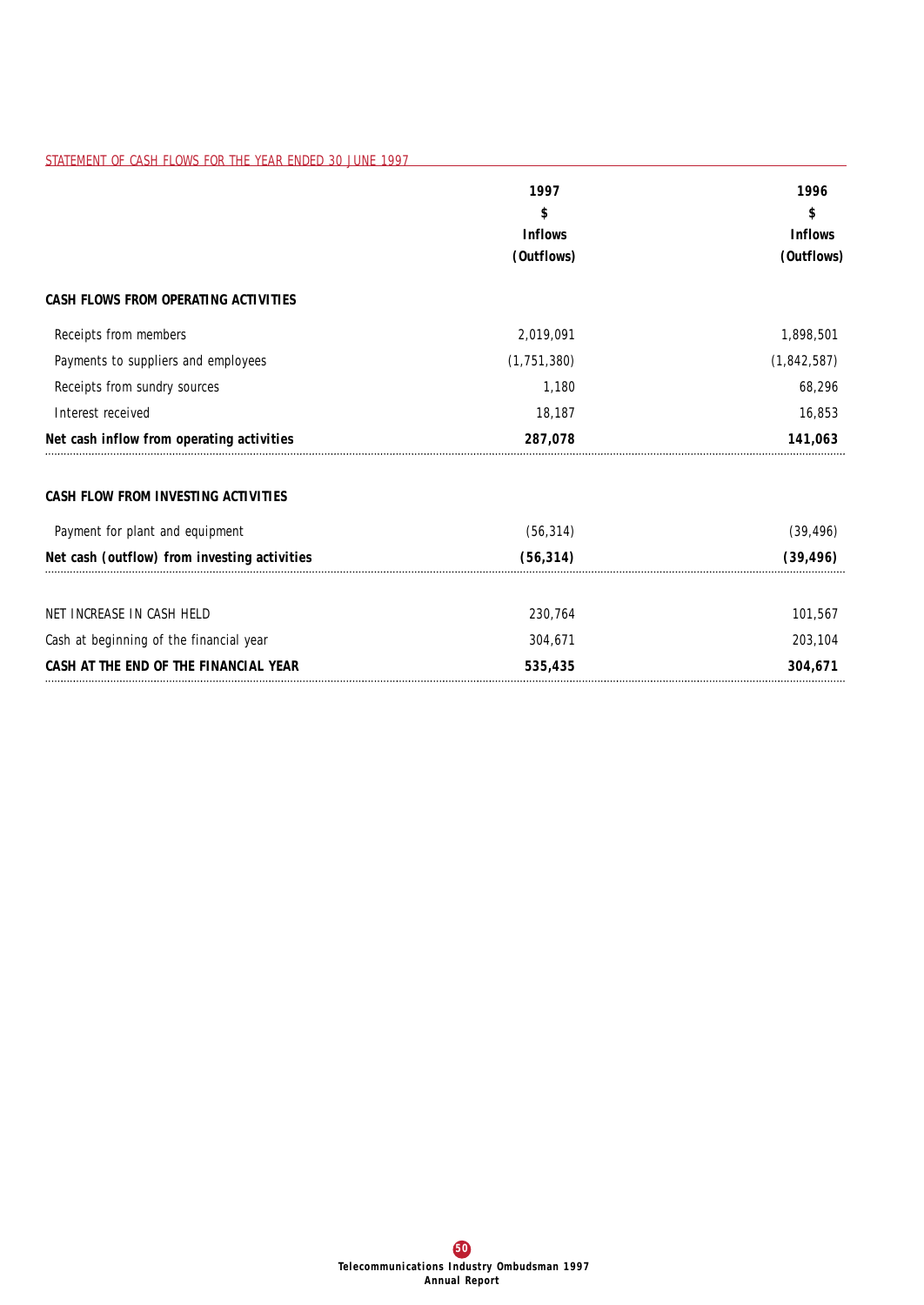## *FINANCIAL STATEMENTS UNAUDITED DETAILED PROFIT AND LOSS ACCOUNT FOR THE YEAR ENDED 30 JUNE 1997*

|                                             | 1997      | 1996      |
|---------------------------------------------|-----------|-----------|
|                                             | \$        | \$        |
| Funds received/receivable from participants | 2,159,388 | 1,928,262 |
| Other income                                | 18,187    | 16,853    |
| <b>Total Income</b>                         | 2,177,575 | 1,945,115 |
|                                             |           |           |
| <b>Operating Expenditure</b>                |           |           |
| Audit/Accountancy                           | 14,959    | 17,271    |
| <b>Bank Charges</b>                         | 7,412     | 7,144     |
| <b>Bad Debts</b>                            | 22,723    |           |
| Books and Publications                      | 8,081     | 7,956     |
| <b>Computer Expenses</b>                    | 63,942    | 57,822    |
| Conferences/Seminars                        | 6,862     | 6,693     |
| Consultants                                 | 44,543    | 54,039    |
| Depreciation                                | 63,922    | 109,614   |
| Entertainment                               | 11,337    | 7,966     |
| Fringe Benefits Tax                         | 1,832     | 3,096     |
| Legal                                       | 49,956    | 29,770    |
| Maintenance                                 | 3,187     | 2,180     |
| Insurance                                   | 9,334     | 8,653     |
| Marketing/Public Relations                  | 158,873   | 210,054   |
| Other Expenses                              | 26,169    | 22,333    |
| Payroll Tax                                 | 27,730    | 17,777    |
| Postage                                     | 12,585    | 9,843     |
| Premises: Rent/Outgoings                    | 197,673   | 184,256   |
| Printing and Information Expenses           | 18,032    | 24,853    |
| Provision for Doubtful Debts                | 25,000    | 14,677    |
| <b>Recruitment Fees</b>                     | 21,419    | 11,620    |
| <b>Relocation Expenses</b>                  | 163       | 16,352    |
| Salaries                                    | 987,952   | 893,731   |
| Staff Training                              | 27,176    | 20,742    |
| Stationery                                  | 16,495    | 13,805    |
| Superannuation                              | 65,070    | 64,984    |
| Telephone fax                               | 119,253   | 80,680    |
| Travel and Accommodation                    | 84,650    | 60,235    |
| Workcover                                   | 6,293     | 9,373     |
| <b>Total Expenditure</b>                    | 2,102,623 | 1,967,519 |
| SURPLUS/(DEFICIT)                           | 74,952    | (22, 404) |

Audited Financial Statements and Directors' Report for the Telecommunications Industry Ombudsman Limited have, in accordance with legal requirements, been filed with the Australian Securities Commission and are available for public scrutiny.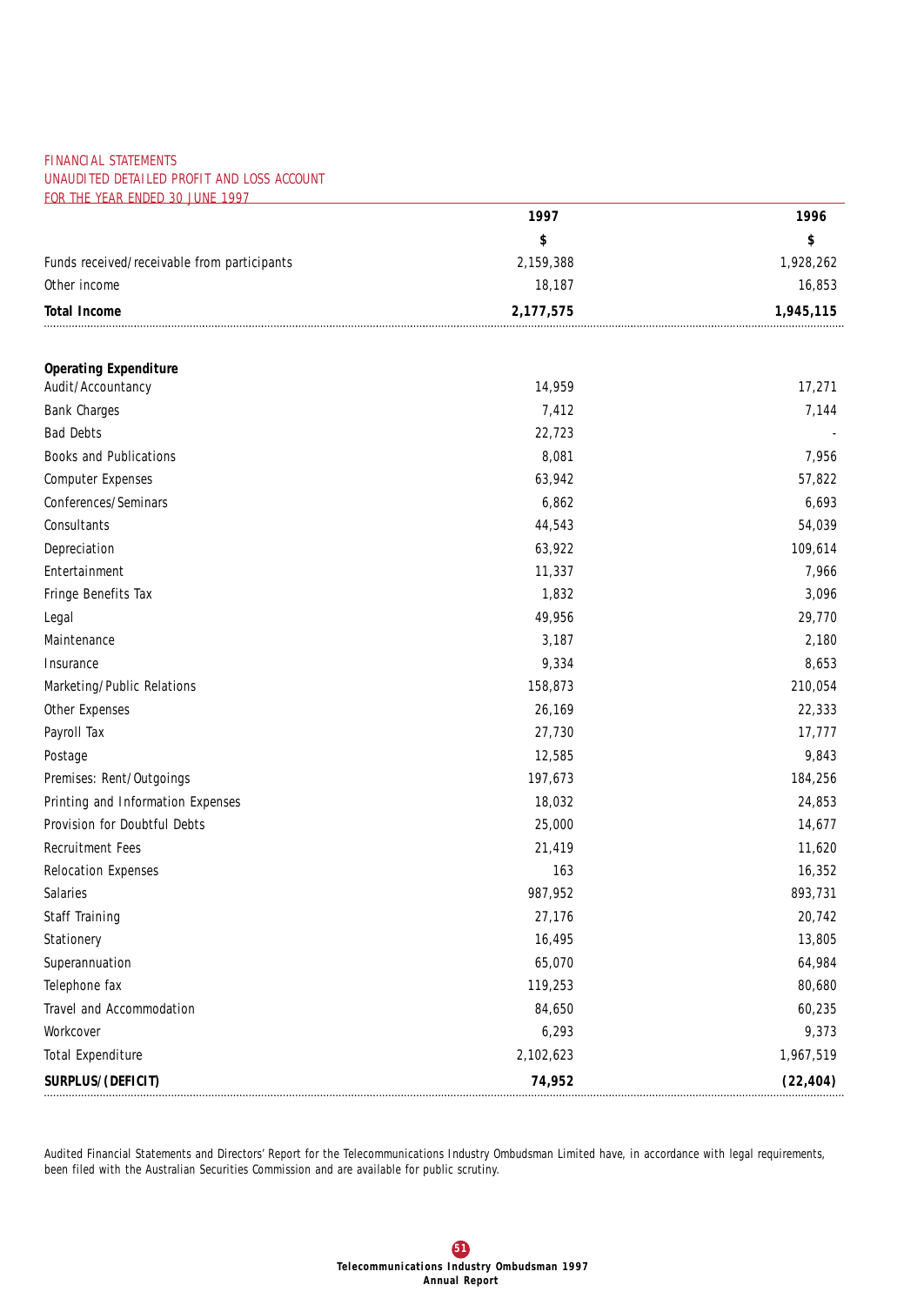# **A P P E N D I C E S**

| CASE-MIX BREAKDOWN FOR ALL MEMBERS       |                      |         |              |           |                |
|------------------------------------------|----------------------|---------|--------------|-----------|----------------|
| <b>MEMBER</b>                            | NO. OF CASES 1996/97 | ENQUIRY | CONSULTATION | COMPLAINT | <b>DISPUTE</b> |
| AAP TELECOMMUNICATIONS                   | 825                  | 687     | 86           | 49        |                |
| ACW SERVICES (RESIGNED)                  | 830                  | 769     | 36           | 25        |                |
| AUSTRALIAN COMMUNICATIONS EXCHANGE       | 5                    |         |              |           |                |
| CALL AUSTRALIA                           | 84                   | 149     |              |           |                |
| CORPTEL                                  | 320                  | 274     | 33           |           |                |
| DIGICALL FIXED (IN LIQUIDATION)          | 83                   | 61      |              |           |                |
| <b>FIRST NETCOM</b>                      | 305                  | 266     |              |           |                |
| HUTCHISON TELECOMMUNICATIONS             | 265                  | 237     | 25           |           |                |
| MOBILE INNOVATIONS                       |                      |         |              |           |                |
| ONE TEL                                  | 975                  | 879     |              |           |                |
| OPTUS COMMUNICATIONS                     | 4345                 | 4160    | 163          | 22        |                |
| PACIFIC ACCESS (NOT FORMAL MEMBER)       | 88                   | 81      |              |           |                |
| SPECTRUM GLOBAL                          | 142                  | 124     |              |           |                |
| SWITCH TELECOMMUNICATIONS                | 114                  | 99      | 12           | 3         |                |
| TELSTRA CORPORATION                      | 25355                | 24259   | 582          | 496       | 18             |
| UNITED (MARTIN DAWES) TELECOMMUNICATIONS | 256                  | 227     | 24           |           |                |
| <b>VODAC</b>                             | 395                  | 327     | 43           | 24        |                |
| VODACALL                                 |                      | 610     |              |           |                |
| <b>VODAFONE</b>                          | 361                  | 350     |              |           |                |
| WORLDXCHANGE                             | 23                   | 23      |              |           |                |

| TIO COUNCIL ATTENDANCE 1/7/96 TO 30/6/97 |  |  |
|------------------------------------------|--|--|
|                                          |  |  |

|                                                      | REPRESENTING      | 19/07/96 |                                                           | 15/08/96 10/10/96 6/12/96 |  | 6/02/97 12/03/97 13/03/97 | 1/05/97 | 16/06/97 |
|------------------------------------------------------|-------------------|----------|-----------------------------------------------------------|---------------------------|--|---------------------------|---------|----------|
| CHAIRMAN                                             |                   |          |                                                           |                           |  |                           |         |          |
| Hon L. Bowen AC<br>(term expired August 1996)        | Chairman          |          |                                                           |                           |  |                           |         |          |
| Hon Tony Staley<br>(appointed August 1996)           | Chairman          |          |                                                           |                           |  |                           |         |          |
| <b>CARRIERS/SERVICE PROVIDERS</b>                    |                   |          |                                                           |                           |  |                           |         |          |
| Ted Benjamin                                         | Telstra           |          |                                                           |                           |  |                           |         |          |
| John Rohan (resigned (29/10/96)                      | Vodafone          |          |                                                           |                           |  |                           |         |          |
| Graeme Holm (appointed 29/10/96) Vodafone            |                   |          |                                                           |                           |  |                           |         |          |
| Andrew Bedogni                                       | Optus             |          |                                                           |                           |  |                           |         |          |
| Brian Perkins (AAPT)<br>(appointed 31/10/96)         | Service Providers |          |                                                           |                           |  |                           |         |          |
| Graeme Holm<br>(alternate for John Rohan)            | Vodafone          |          |                                                           |                           |  |                           |         |          |
| David Clarke<br>(alternate for Graeme Holm)          | Vodafone          |          |                                                           |                           |  |                           |         |          |
| Anneleise Reinhold<br>(alternate for Andrew Bedogni) | Optus             |          |                                                           |                           |  |                           |         |          |
| PUBLIC AND USER GROUPS                               |                   |          |                                                           |                           |  |                           |         |          |
| Elizabeth Morley                                     | ACA               |          |                                                           |                           |  |                           |         |          |
| Ewan Brown                                           | <b>SETEL</b>      |          |                                                           |                           |  |                           |         |          |
| Pam Marsh                                            | CIRS              |          |                                                           |                           |  |                           |         |          |
| Julie Austin (appointed 1/06/97)                     | NFF               |          |                                                           |                           |  |                           |         |          |
| ACA: Australian Consumers Association                |                   |          | SETEL: The Small Enterprise Telecommunications Centre Ltd |                           |  |                           |         |          |

*CIRS: Community Information and Referral Service of ACT NFF: National Farmers' Federation*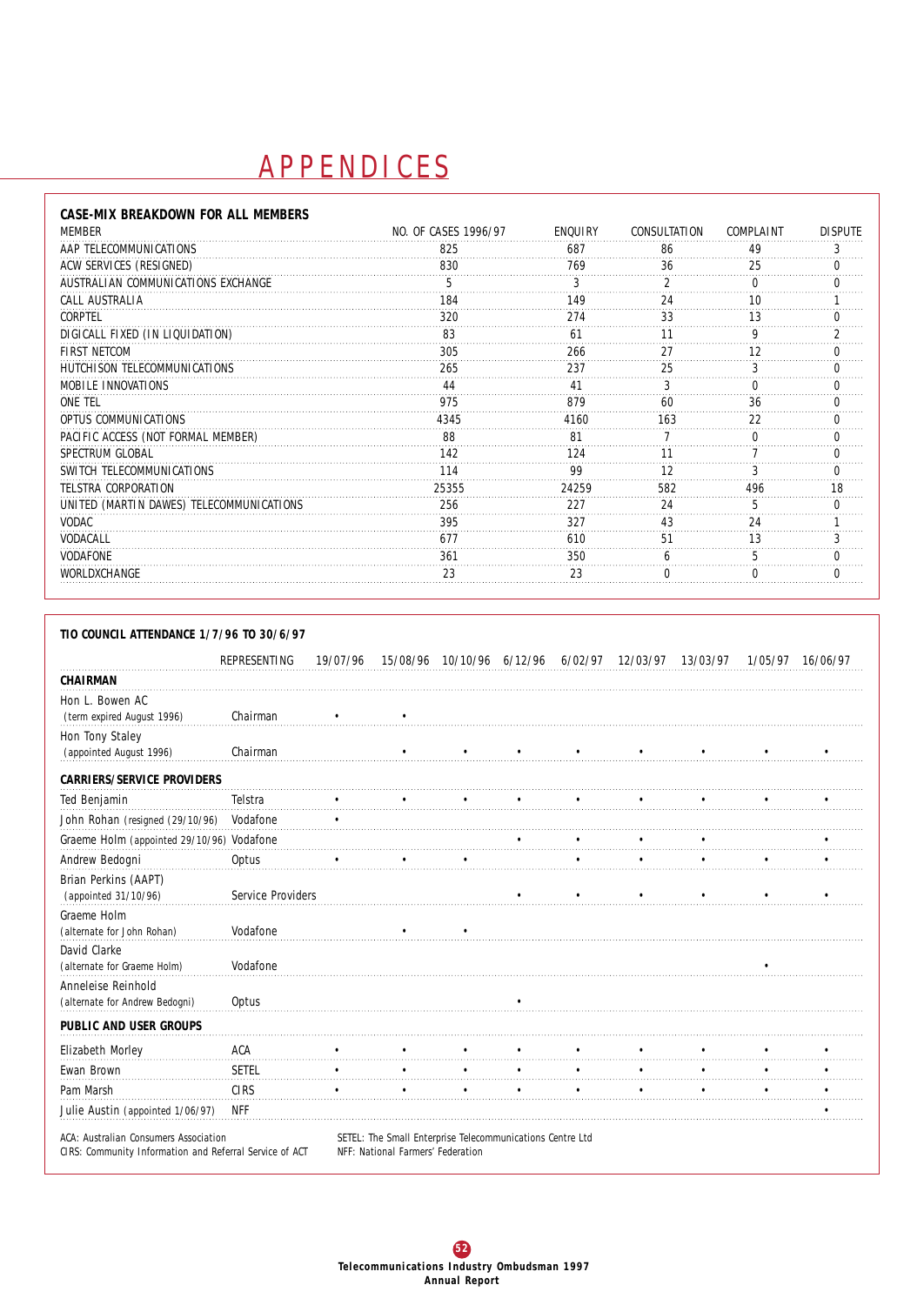| TIO BOARD ATTENDANCE 1/07/96 TO 30/06/97        |                   |          |          |          |          |          |         |
|-------------------------------------------------|-------------------|----------|----------|----------|----------|----------|---------|
|                                                 | REPRESENTING      | 27/08/96 | 12/11/96 | 21/01/97 | 12/03/97 | 21/04/97 | 3/06/97 |
| Deirdre Mason                                   | lelstra           |          |          |          |          |          |         |
| Ross Ramsay                                     | Ontus             |          |          |          |          |          |         |
| Graeme Ward                                     | Telstra           |          |          |          |          |          |         |
| Colin Marland (corpTEL)<br>(appointed 31/10/96) | Service Providers |          |          |          |          |          |         |
| John Rohan (appointed 29/10/96) Vodafone        |                   |          |          |          |          |          |         |
| Rob<br>Simpson <i>(resigned 16/06/97)</i>       | Optus             |          |          |          |          |          |         |
| Adrian Coote (resigned 15/10/96)                | Vodafone          |          |          |          |          |          |         |

#### *CONSTITUTION*

#### Telecommunications Industry Ombudsman

#### A: INTRODUCTION

- 1 THE TIO SCHEME
- 1.1 The Telecommunications Act 1997 ("the Act") contains the following requirements:
	- (a) Each carrier and each eligible carriage service provider must, in association with other carriers and other eligible carriage service providers, enter into a Scheme providing for a Telecommunications Industry Ombudsman.
	- (b) The Scheme is to be known as the Telecommunications Industry Ombudsman Scheme.
	- (c) The Scheme must provide for the Telecommunications Industry Ombudsman to: (i) investigate; and
		- (ii) make determinations relating to; and
		- (iii give directions relating to;

complaints about carriage services by end-users of those services.

- 1.2 The Act also provides:
	- (a) for the TIO (with his or her consent) to issue an evidentiary certificate stating that a carriage service provider has contravened a "Customer Service Guarantee" performance standard and setting out particulars of the contravention; and
	- (b) that the TIO (with his or her consent) may have functions and powers conferred on him or her by industry codes and industry standards.
- 1.3 The Telecommunications Industry Ombudsman ("TIO") Scheme has been established by means of a company limited by guarantee, the Telecommunications Industry Ombudsman Limited. The Memorandum and Articles of Association of the company establish:
	- a Board of Directors, composed primarily of directors appointed by the members and vested with traditional corporate governance responsibilities:
	- a Council, composed of an equal representation of member representatives and of consumer interests, chaired by an independent Chairman, and with responsibility for:
		- complaint-handling and policy issues;
		- maintaining the independence of the TIO; and
		- acting as an intermediary between the TIO and the Board; and
	- a Telecommunications Industry Ombudsman vested with authority under this TIO Constitution to
		- receive, investigate and facilitate the resolution of complaints; and

• exercise such other powers and functions as may be conferred by statute. An Acting Telecommunications Industry Ombudsman ("Acting TIO") and a Deputy Telecommunications Industry Ombudsman ("Deputy TIO") are also provided for.

#### 2 MEMBERS

- 2.1 All carriers and eligible carriage service providers, are required to be members of the TIO Scheme.
- 2.2 Membership of the TIO Scheme is open to all carriers and carriage service providers (subject to the Articles of Association of the Telecommunications Industry Ombudsman Limited).
- 2.3 A carrier or carriage service provider becomes a member of the TIO Scheme by becoming a member of the Telecommunications Industry Ombudsman Limited.
- 2.4 The TIO shall (as required by the Act) maintain a Register of the names of the members of the TIO Scheme and ensure that the Register is open for inspection, at all reasonable times, by members of the public. In allowing a person to inspect the Register, the TIO shall first provide to the person a statement of the limitations imposed by the Corporations Law on the use to which the information contained in the Register may be put.

#### B: TELECOMMUNICATIONS INDUSTRY OMBUDSMAN

**FUNCTIONS OF THE TIO** 

- 3.1 The functions of the TIO are:
	- (1) to investigate, make determinations relating to, and give directions relating to, complaints about carriage services by end-users of those services;
	- (2) to exercise any functions conferred on the TIO by an industry code or industry standard in accordance with the Act; and
	- (3) to exercise any other functions conferred on the TIO under any legislation. including for example the power to issue a written certificate stating that a specified carriage service provider has contravened a "Customer Service Guarantee" standard set by the Australian Communications Authority and setting out particulars of the contravention, or the power to approve guidelines for the interception of telecommunications by a carrier;
	- (4) to investigate, make determinations relating to, and give directions relating to, complaints by owners or occupiers of land:

(i) in respect of which a carrier has exercised its statutory powers, other than complaints in relation to the policy or commercial decision of a carrier to exercise its statutory rights in relation to that particular land; or

(ii) arising from the use of the land by a carrier, under a contract between that carrier and the owner or occupier of that land.

By way of example, the TIO's functions include to receive, to investigate and to facilitate the resolution of:

(a) complaints about billing, or the manner of charging, for the supply of carriage services;

(b) complaints as to the provision or supply of (or the failure to provide or supply) carriage services by a member, other than complaints in relation to the general telecommunications policy or commercial practices of a member;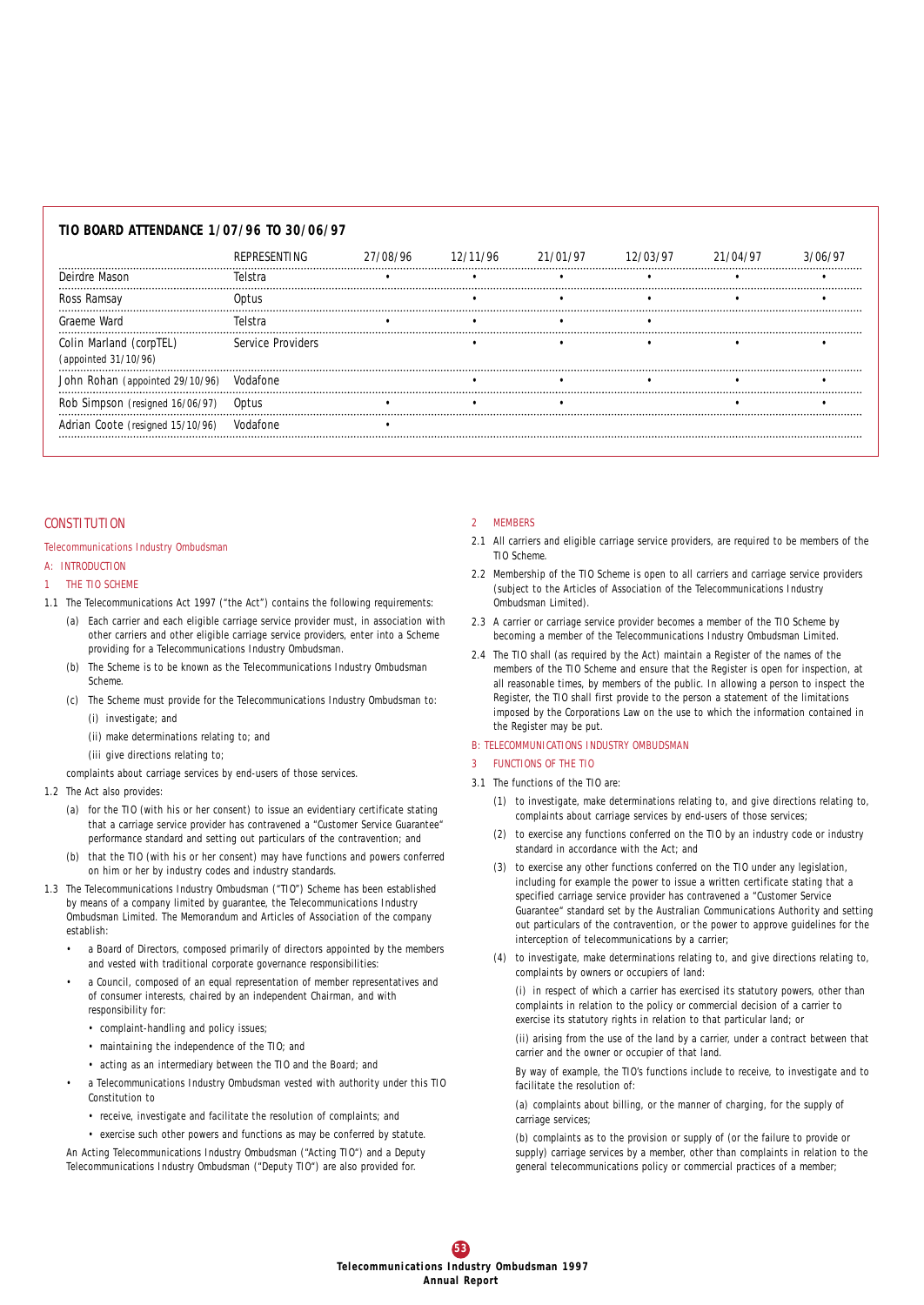- (c) such other complaints as may, by agreement with the complainant, be referred to the TIO by a member.
- 3.2 (a) Complaints may be made to the TIO by end-users of carriage services and by persons directly affected by the provision or supply of (or the failure to provide or supply) such services by Scheme members.
	- (b) Complaints may not be made by an intermediate user of a carriage service except where the complaint relates to a carriage service provided or supplied for the complainant's own use.
	- (c) Complaints may be made to the TIO on behalf of a complainant by an authorised representative of the complainant.
	- (d) The focus of the TIO Scheme is on individual complaints which may be oral or in writing.
	- (e) A complaint must have arisen from events which became known to the complainant less than one (1) year prior to the complaint. However, the TIO has a discretion in relation to a complaint which has arisen from events which became known to the complainant between one (1) and two (2) years prior to the complaint.

#### 4 JURISDICTION OF THE TIO

- 4.1 For further guidance, the functions of the TIO include, but are not limited to, investigating and facilitating the resolution of complaints as to the following:
	- the standard telephone service
	- the provision of access to the Internet or another public electronic communications network (including complaints relating to billing for such a service)
	- public mobile telecommunications services;
	- operator services;
	- directory assistance;
	- fault reporting and repair and maintenance services;
	- printed and electronic white pages;
	- billing not in accordance with a tariff or terms and conditions which are, under Part 23 of the Act, applicable;
	- failure to supply a good or service in accordance with a tariff or terms and conditions which are, under Part 23 of the Act, applicable; and
	- interference with the privacy of an individual in terms of non-compliance with the Information Privacy Principles contained in s.14 of the Privacy Act 1988 or any industry specific privacy standards which may apply from time to time.
- 4.2 Also for guidance, the functions of the TIO in relation to complaints from owners or occupiers of land include, but are not limited to, investigating and facilitating the resolution of complaints as to the following:
	- failure by a carrier to give notice of its intention to exercise its statutory rights;
	- failure to take all reasonable steps to cause as little detriment, inconvenience and damage as reasonably practicable, in accordance with any applicable statutory or contractual requirement; and
	- inadequate compensation where compensation is required by any applicable statute or contract to be paid.
- 4.3 The functions of the TIO do not extend to complaints relating to:
	- (a) the provision or supply of customer premises equipment, other than the nonswitching handset that terminates the standard telephone service and auxiliary goods supplied under a tariff or in accordance with terms and conditions applicable under Part 23 of the Act;
	- (b) cabling beyond the network termination point, other than cabling from the network termination point to the first telephone and, in the case of residential carriage services, cabling to other extensions of that service within the residential premises;
	- (c) business directories, including but not limited to "Yellow Pages";
	- (d) commercial activities which do not include the provision of carriage services;
	- (e) the setting of tariffs;
	- (f) the 000 emergency service;
	- (g) Universal Service Obligation policy matters;
	- (h) matters of telecommunications policy;
	- (i) matters which may involve anti-competitive behaviour or restrictive practices potentially in breach of the Trade Practices Act 1974;
	- (j) matters which are specifically under consideration by the Australian

Communications Authority, the Australian Competition and Consumer Commission or any court or tribunal, or which have been considered by any of those bodies previously;

- (k) the content of a content service (as defined in the Act); and
- (l) an alleged breach of an industry code or industry standard by a member of the Telecommunications Industry Ombudsman Limited, where the complaint is made by a member of the Telecommunications Industry Ombudsman Limited or another industry participant.

#### 5 PROCEDURES OF THE TIO

- 5.1 The TIO, in handling complaints, must pursue the objective of "fair, just, economical, informal and expeditious" resolution. In consultation with the Council, the TIO is responsible for developing procedures which best achieve this objective. However, these procedures must include the following:
	- (a) The TIO on receiving a complaint, will verify with an officer designated by the member concerned whether the member has had the opportunity to consider the complaint;
	- (b) The TIO may proceed to investigate the complaint only after the member has had this opportunity, subject to reasonable time limits to avoid undue delay in dealing with the complaint, and after the member has been notified that the TIO intends to investigate the complaint;
	- (c) Within the time reasonably specified by the TIO (which shall be no more than twenty-eight (28) days after receiving notification of an investigation by the TIO), the member concerned shall provide to the TIO all documentation relevant to the complaint other than documentation containing confidential information of a third party, who despite the reasonable efforts of the member, has refused to consent to disclosure of the information to the TIO;
	- (d) With respect to all information concerning or relating to a complaint, the TIO must act in accordance with the Information Privacy Principles specified in the Privacy Act 1988 (Cth); and
	- (e) In complying with any subpoena, the TIO must notify the person who has provided the information which is the subject of the subpoena so that the person concerned is afforded the opportunity to appear in court to oppose production of the documents or the giving of evidence, as appropriate.

#### 6 POWERS OF THE TIO

6.1 Binding Decisions

After completion of an investigation and in the absence of a conciliated settlement of a complaint, the TIO shall resolve a complaint:

- (a) (i) by making a determination that the member the subject of investigation pay compensation to a complainant,
	- (ii) by directing a member to provide a carriage service,
	- (iii) by directing a member not impose or amend a charge in relation to a service,
	- (iv)by directing a member to provide specified operator services,
	- (v) by directing a member to include or omit an entry in any electronic or printed directory,
	- (vi)by directing a member to supply goods or services the subject of the complaint or undertake any necessary corrective or other work to resolve the complaint,
	- (vii)by directing a member to make an appropriate correction, deletion or addition to a record,
	- (viii) by directing a member to attach to a record a statement provided by the complainant of a correction, deletion or addition sought by the complainant, and/or
	- (ix)by directing a member to do, not to do, or to cease doing, an act,

provided that the total of such determinations or directions in relation to an individual complaint are not to exceed in value \$10,000; or

#### (b) by dismissing the complaint.

All decisions by the TIO under paragraph 6.1 shall be automatically binding upon members. However, the complainant may elect whether or not to accept the decision of the TIO within twenty one (21) days of the TIO's decision. If the complainant accepts the decision of the TIO, the complainant shall fully release the member from all claims, actions etc in relation to the complaint. In the event that the complainant does not accept the decision of the TIO, the complainant may pursue his or her remedies in any other forum the complainant may choose and the member is then fully released from the TIO's decision.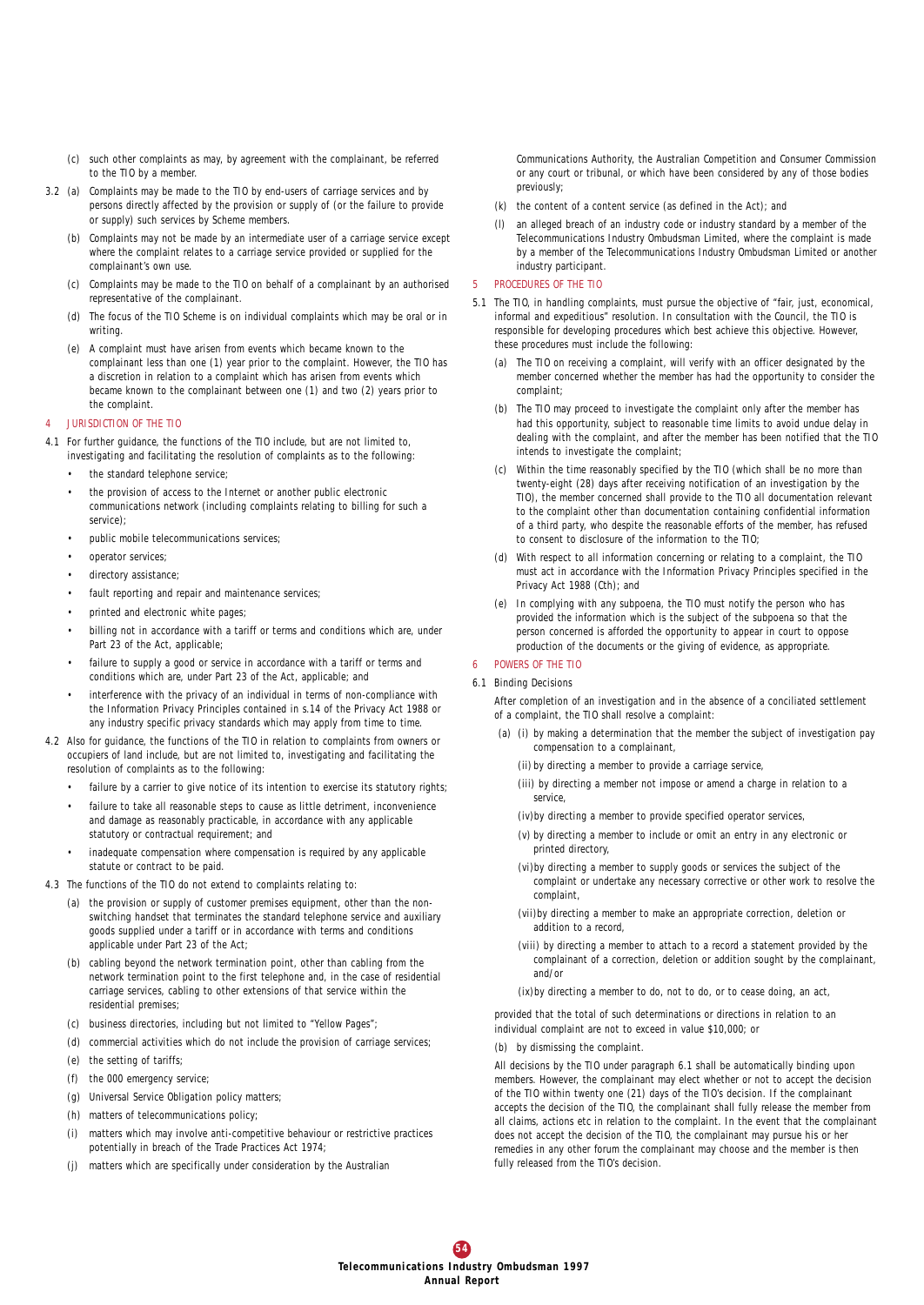#### 6.2 Recommendations

After completion of an investigation and the unsuccessful conciliation of a complaint, the TIO may also make recommendations to a member in relation to any or all of those matters identified in paragraph 6.1 up to the total value of \$50,000 and a member shall be obliged to consider whether or not to give effect to any such recommendation provided that a decision not to give effect to any such recommendation shall not be the subject of further complaint to the TIO from a complainant.

6.3 Reasons

The TIO shall provide only such written reasons as give effect to any decision or recommendation under paragraph 6.1 or recommendation under paragraph 6.2.

6.4 Findings of Fact

Where a complaint involves a total amount in excess of \$50,000, the TIO may make findings of fact but shall make no determinations, directions or recommendations about compensation or other remedial actions.

6.5 Arbitration

Where a complaint involves a total amount in excess of \$50,000, if the complainant and the member agree, the TIO may, if he or she so agrees, exercise arbitration powers in respect of the complaint.

6.6 Evidentiary Certificates - Customer Service Guarantee

At any time during or following the investigation of a complaint, and notwithstanding anything else contained in this Constitution, the TIO may in his or her discretion (and if empowered to do so under the Act) issue a written certificate stating that a specified carriage service provider (as the term ëcarriage service provider' is defined in the Act) has contravened a "Customer Service Guarantee" standard set by the Australian Communications Authority and setting out particulars of the contravention.

#### 6.7 Discretion not to Investigate

The TIO has the discretionary power to decline to investigate a complaint if in the opinion of the TIO:

- (a) the complaint is frivolous or vexatious or was not made in good faith;
- (b) the complainant does not have a sufficient interest in the subject matter of the complaint; or
- (c) an investigation, or further investigation, is not warranted.

The TIO may also decline to investigate a complaint where, under paragraph 6.8(b) inter alia, the complaint is more conveniently or effectively dealt with by the Australian Communications Authority, the Australian Competition and Consumer Commission, the courts or any other body.

#### 6.8 Referral of Complaints

(a) At any time before a binding decision is made by the TIO, a member may notify the TIO:

- (i) that the member considers that a complaint has given rise to:
	- an issue of importance to the member"s business, or
	- an issue involving an important or novel point of policy or law; and
- (ii) that within ninety (90) days the participant or the complainant:

will be seeking advice from the Australian Communications Authority, the Australian Competition and Consumer Commission, or another person or body, or

## will be instituting legal proceedings; and

(iii)that, in the case of legal proceedings instituted by a member, the member will:

• pay the complainant"s costs and disbursements (to be taxed, if not agreed, on a solicitor and own client basis) of the proceedings at first instance and any subsequent appeal proceedings commenced by the member (except by way of respondent"s notice, cross appeal or other similar procedure), and

• make interim payments on account of such costs if and to the extent that it appears reasonable to the member to do so; and

(iv) that the member will not take the action on which the complaint is founded pending resolution of the wider issue.

On receipt of such notice, the TIO shall not proceed with the complaint unless:

(i) the TIO forms the opinion that any delay would jeopardise a fair resolution of the complaint or would cause unreasonable hardship to the complainant; or

(ii) the member, or the complainant, fails to seek advice from the Australian

Communications Authority, the Australian Competition and Consumer Commission or another person or body or to institute legal proceedings within the time specified in the notice.

- (b) Where, at any time after receipt of a complaint, the TIO:
	- (i) forms the opinion that the complaint could have been made by the complainant to the Australian Communications Authority, the Australian Competition and Consumer Commission or another body; and
	- (ii) forms the opinion that the complaint could be more conveniently or effectively dealt with by the Australian Communications Authority, the Australian Competition and Consumer Commission or such other body; and
	- (iii)obtains the consent of the complainant to refer the complaint to the Australian Communications Authority, the Australian Competition and Consumer Commission or such other body;

the TIO may decide not to investigate the complaint, or not to investigate the complaint further, as the case may be.

If the TIO so decides, the TIO must:

- (i) refer the complaint to the Australian Communications Authority, the Australian Competition and Consumer Commission or such other body as appropriate;
- (ii) give written notice to the complainant and the member stating that the complaint has been so referred; and
- (iii)give to the Australian Communications Authority, the Australian Competition and Consumer Commission or such other body all information or documents that relate to the complaint and that are in the TIO's possession or under the TIO's control.

#### 7 OTHER POWERS AND RESPONSIBILITIES OF THE TIO

- 7.1 The TIO is responsible for:
	- (a) the overall performance of the TIO Scheme including, but not limited to, meeting such objectives as are determined by the Council from time to time;
	- (b) managing the day to day operations of the TIO Scheme, including but not limited to, the appointment and termination of employment of staff;
	- (c) attending, in a non-voting capacity, meetings of the Council at the invitation of the Council;
	- (d) liaising with other industry bodies, the Australian Communications Authority, the Australian Competition and Consumer Commission and other relevant government authorities and, in consultation with the Council, developing working procedures with these bodies where appropriate:
	- (e) in consultation with the Council, developing procedures for the fair, just, economical, informal and expeditious handling of complaints;
	- (f) in consultation with the Council, promoting the TIO Scheme and its complainthandling procedures;
	- (g) making recommendations to the Council on the TIO Constitution;
	- (h) in consultation with the Council, preparing financial budgets and business plans and any subsequent amendments thereto;
	- (i) submitting proposed financial budgets and business plans and any subsequent amendments thereto to the Council for referral to the Board with recommendations and/or comments as the Council thinks fit;
	- (j) controlling and monitoring expenditure within the agreed budget and for providing regular reports to the Council and the Board on expenditure;
	- (k) preparing the annual report of the TIO;
	- (l) at the TIO's discretion, making ad hoc confidential reports to members and the Council;
	- (m) at the TIO's discretion, making general observations about the operation of the TIO Scheme in any public forum;
	- (n) acting as an interface with the public for the receipt and referral of complaints;
	- (o) keeping adequate data on complaints or requests for information, both for reporting purposes and to identify the sources of practices giving rise to similar complaints;
	- (p) ensuring that an accurate up-to-date list of all members of the Telecommunications Industry Ombudsman Limited is readily available to the public at all reasonable times (and that when that list is inspected by a member of the public, that person is first informed of the limitations imposed by the Corporations Law on the use to which the information contained in the list may be put); and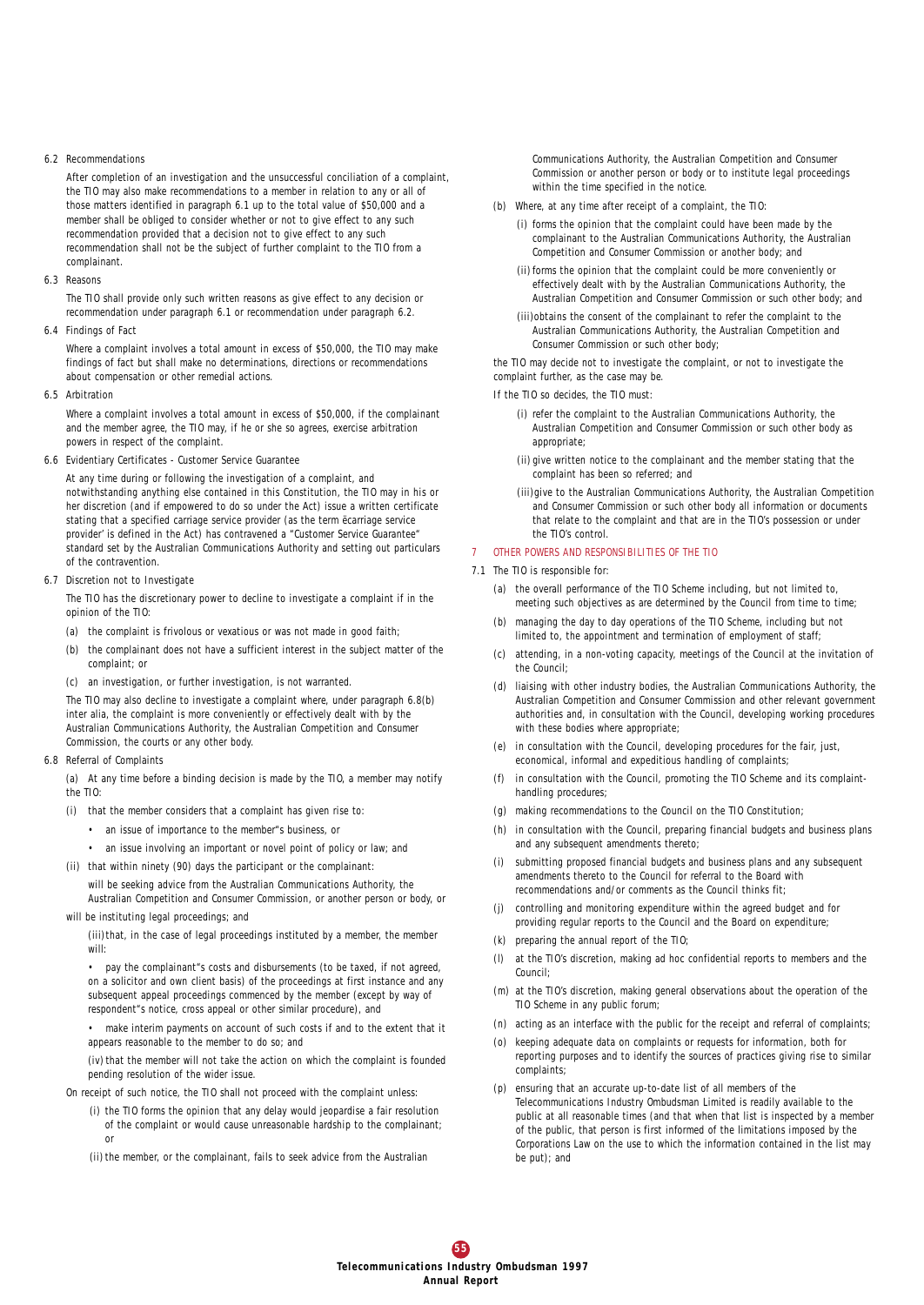- (q) the nomination to the Council of the Deputy TIO.
- 7.2 The TIO also has the power:
	- (a) to delegate such of the TIO's functions as may be convenient for the efficient day-to-day operation of the TIO Scheme, other than the power:
		- (i) to make binding decisions under paragraph 6.1,
		- (ii) to make recommendations under paragraph 6.2,
		- (iii) to provide written reasons under paragraph 6.3,
		- (iv)to make findings of fact under paragraph 6.4, and
		- (v) to exercise arbitration powers under paragraph 6.5,

which powers may only be delegated to a person occupying the position of Deputy TIO, and other than any power which is referred to in paragraph 3.1(3) and which is specified by the relevant industry code or industry standard, or under the relevant legislation, as not being delegable; and

- (b) to make a report to a member where, in the TIO's opinion, the general telecommunications policy or commercial practices of a member:
	- (i) have contributed to a complaint;
	- (ii) have been identified as the source of a number of similar complaints;

(iii) have impeded the investigation or handling of a particular complaint; or (iv)operate in such a manner that the TIO considers that the policy or practice

- should be referred to the Australian Communications Authority.
- 7.3 In exercising the powers of determination or recommendation under paragraph 6.1 and 6.2 respectively, the TIO shall not make a determination or recommendation which, when given effect, would involve a member contravening any law of the Commonwealth or of a State or Territory.

#### 8 BUDGETS

It is the function of the Board to:

- (a) set global limits for funding; and
- (b) approve budgets and any additional expenditure not provided for in the current budget.

In deciding whether or not to approve any proposed budget, the Board shall be entitled to consider:

- (i) the ongoing financial stability or viability of TIO Limited; but
- (ii) otherwise shall only be concerned to ensure that the particular budget comes, or is likely to come, within the global limits it has set.

The Board shall not otherwise take into consideration the business decisions of the TIO or Council (as the case may be) in determining how those funds should be allocated within any particular budget. Nothing shall preclude the Board from seeking or receiving information about the budget and expenditures, both past and projected, to assist the Board in setting funding limits appropriate to the operation of the TIO Scheme.

Because the TIO has responsibility for managing the day-to-day operations of the TIO Scheme, the TIO is responsible for the preparation of financial budgets and business plans and any subsequent amendments, in consultation with the Council. The TIO must submit proposed budgets, plans and/or amendments to the Council. The TIO is responsible for controlling and monitoring expenditure within the agreed budget and for providing regular reports to the Council and the Board on expenditure.

The Council must consider the proposed budget plans and/or amendments submitted by the TIO. The Council must then refer these to the Board with such comments and/or recommendations as the Council thinks fit.

#### C: THE COUNCIL

- 9 ROLE AND RESPONSIBILITIES OF THE COUNCIL
- 9.1 The primary responsibilities of the Council are the oversight of the TIO Scheme and maintenance of the independence of the Ombudsman. The Council is to act as an intermediary between the TIO and the Board. The Council"s role is complementary to

that of the TIO. While the TIO will have responsibility for the day to day operation of the Scheme, it is the function of the Council to provide advice to the TIO on policy and procedural matters.

Council members are selected for their knowledge of consumer interests and customer service issues within the context of the telecommunications industry. These resources will assist the Council in fulfilling its role of providing policy and procedural advice to the TIO.

- 9.2 Specifically, the duties of the Council are:
	- (a) To recommend to the Board a person to be appointed as the TIO. Similarly the Council may recommend to the Board the termination of the appointment of the TIO.
	- (b) To make recommendations, if it thinks fit, to the Board concerning the appointment and termination of an Acting TIO and a Deputy TIO.
	- (c) Within the framework of the TIO Constitution, to determine policies and practices relating to the administration of the TIO Scheme.
	- (d) To monitor the TIO Constitution and, from time to time, recommend to the Board amendments to the TIO Constitution as the Council thinks fit.
	- (e) To receive and consider recommendations from the TIO for amendments to the TIO Constitution.
	- (f) To provide advice to the TIO on the allocation of resources within the framework of global resources approved by the Board.
	- (g) To receive and consider financial budgets and business plans (and any subsequent amendments thereto) prepared by the TIO.
	- (h) To refer the financial budgets, plans or amendments to the Board and to comment and/or make recommendations to the Board as the Council thinks fit.
	- (i) Within twelve (12) months of commencement of operation of the TIO Scheme, and within every twelve (12) months thereafter, to review the financial limits on the determinative and recommendatory powers of the TIO as referred to in paragraphs 6.1 and 6.2
	- To make recommendations to the Board as to the appropriateness, scope and timing of a review of the TIO Scheme.
	- (k) To provide advice to the TIO on the promotion of the TIO Scheme and the preparation of the Annual Report.

#### 10 RELATIONSHIP BETWEEN THE COUNCIL AND THE TIO

The Council acts as intermediary between the TIO and the Board and in this way ensures the independence of the TIO. The Council has prime responsibility for policy matter and oversight of the TIO Scheme"s operation. The TIO has responsibility for the day to day operation of the TIO Scheme and the resolution of individual complaints. These roles are complementary and, as a general rule, the TIO would attend Council meetings as an observer.

#### 11 RELATIONSHIP BETWEEN THE COUNCIL AND THE BOARD

- 11.1 The Board is responsible for the formal administration of the Company, the Telecommunications Ombudsman Limited, and exercises final authority in relation to the financial affairs of the Company. These matters are most appropriately exercised by Directors. Responsibility for complaint handling, policy matters and the day to day administration of the TIO Scheme rests with the Council and the TIO, and not the Board.
- 11.2 From time to time, the efficacy of the TIO Constitution will need to be reviewed. It is the role of the Council, in consultation with the TIO, to prepare recommendations for amendments of the TIO Constitution. Final authority for approval of amendments to the TIO Constitution rests with the Board after consultation with the Federal ministers responsible for communications and consumer affairs policy.
- 11.3 It is the responsibility of the Board to guarantee sufficient funding for the operation of the TIO Scheme. Appropriate funding will be established in accordance with the principles set out in clause 8 (Budgets). It is the joint responsibility of the Council and the TIO to ensure the TIO Scheme is operated efficiently within the global limits for funding set by the Board.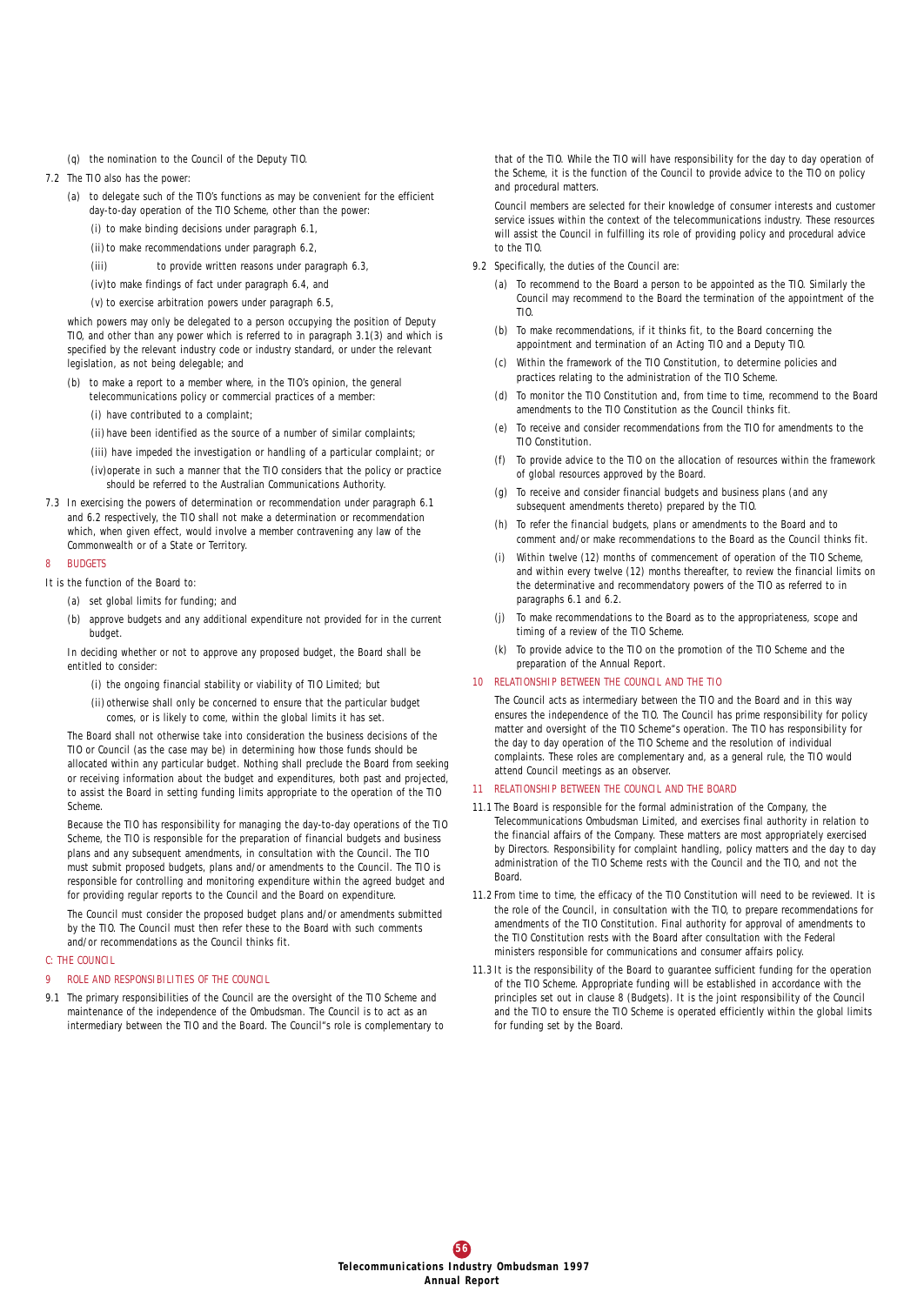*BANKERS Commonwealth Bank of Australia*

*SOLICITORS Corrs Chambers Westgarth*

*AUDITORS MANN JUDD*

*INFORMATION TECHNOLOGY BHA Computers Pty Ltd*

*SPECIAL LEGAL COUNSEL FOR CASUALITIES OF TELSTRA*

*Minter Ellison Mr Peter Bartlett Ms Lucy McCullagh*

*SPECIAL ARBITRATOR*

*Deacons Graham & James Mr Jonathon Mott Hunt & Hunt Dr Gordon Hughes*

*SPECIAL RESOURCE UNIT*

*Ferrier Hodgson Corporate Advisory (Vic.) Pty Ltd Lane Telecommunications Pty Ltd DMR Group Inc. (Montreal, Canada) subcontracting to TBH Management Consultants Mr Paul Howell*